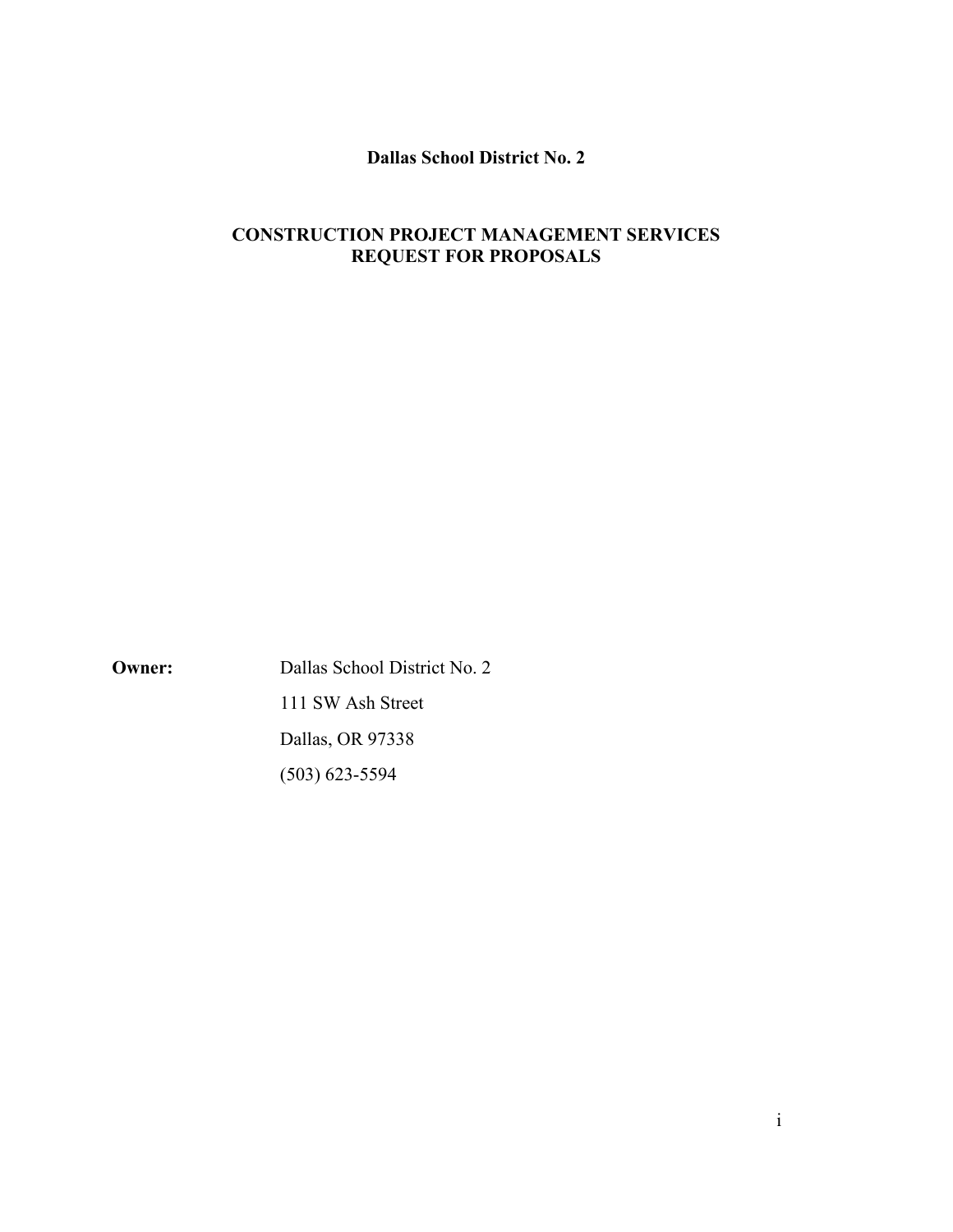**Dallas School District No. 2** ("District" or "Owner") solicits proposals firms interested in providing Construction Project Management services related to the **Long Range Facility Construction Project** (the "Project").

**Project Description:** The Project consists of two phases ("Phase One" and "Phase Two"). Phase One is the pre-construction phase and includes prioritizing projects using the long range facility planning study for the maintenance, repair and installation of improvements to Dallas School District property. The Project Manager will assist the District to identify which projects should be prioritized given an estimated construction budget resulting from the May 17 bond measure approval by the Dallas School District voters. The Project Manager will also assist the District in determination of priority of projects based on safety and security concerns within the anticipated bond budget. Anticipated projects include:

- Creating space for vocational/career technical programs
- Providing upgrades including roof replacements, siding, and District-wide re-piping
- Improving building/campus safety
- Creating secure entries at each building to control access
- Creating instructional space to improve student learning and support specialized programs
- Modernize schools, including HVAC systems and control upgrades to improve air quality
- District-wide technology infrastructure upgrades to create equitable access by students
- Construct a new gym at the Middle School to house physical education and free up space to enhance the special service needs within the building.

Phase Two of the Project is the construction phase. The Project Manager will represent and assist the District with specific projects, which may include, but is not limited to, reviewing and making recommendations to the District regarding general and overall planning, design, administration, budget, oversight, public communication, quality assurance/quality maintenance services and any other services typically provided by an project manager. The Project Manager will work with the District administrative team in administering the budget and process for both the pre-construction and construction portions of the project. Services provided may also include projects that have not yet been identified but will be similar in scope to the current projects listed in this Proposal. The Project Manager must also perform work in the scope of services set forth in the General Conditions ("Project").

**Reservations:** The District reserves the right to add or subtract from the list of required services outlined in this RFP. The District reserves the right to seek clarifications of each Proposal. The District reserves the right to negotiate final contracts in the best interest of the District. The District reserves the right to reject any or all Proposals and reserves the right to cancel this RFP at any time if doing so would be in the public interest, as determined by the District.

Attached please find the project RFP and a sample contract that is subject to change prior to signing by the winning Proposer. The District will serve as the contracting agency for the project.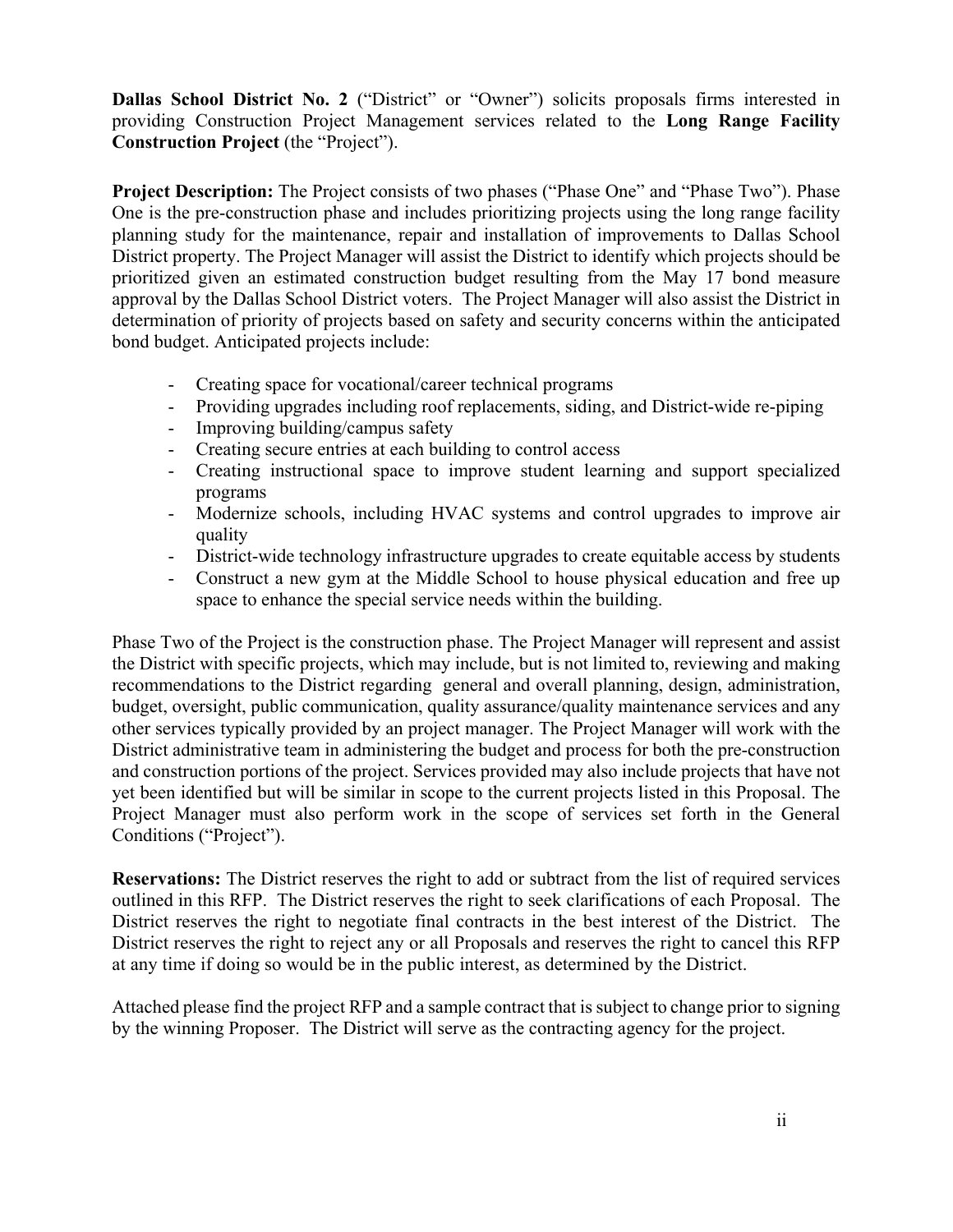Submission: Respondents shall submit their proposal either via mail or electronically to:

**Bob Archer Director of Facilities Dallas School District 111 SW Ash Street Dallas, OR 97338**

Proposals must be received no later than **2:00 pm on July 6, 2022**. All proposals that are not timestamped by the deadline will be considered late and will be returned to the proposer unopened.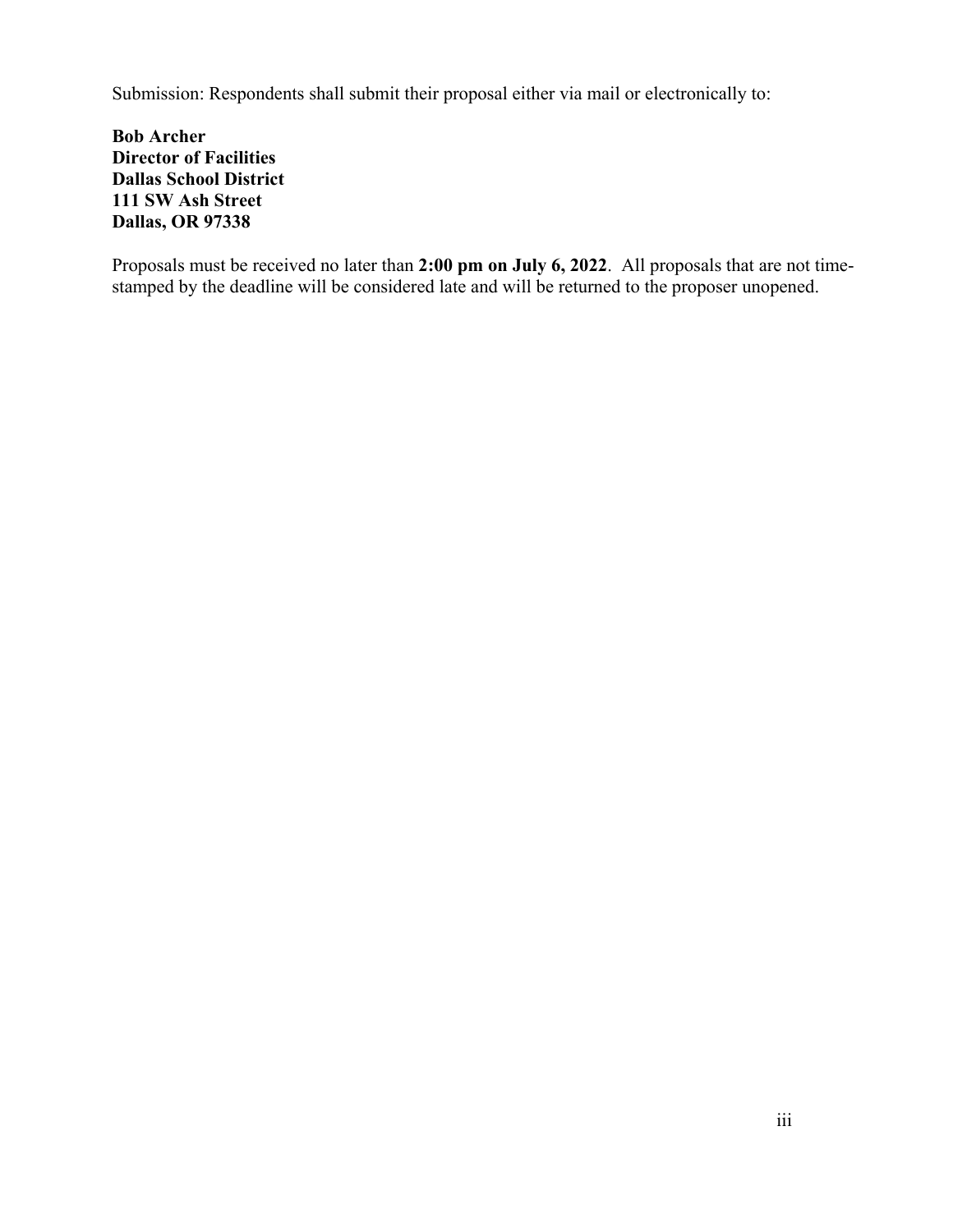### **LEGAL PUBLICATION DALLAS SCHOOL DISTRICT NO. 2 111 SW ASH STREET DALLAS, OR 97338**

**Dallas School District No. 2** will accept proposals from potential firms interested in providing Construction Project Management services as set forth in the Request for Proposal documents ("RFP"), for construction project management services as identified from the long range facility planning study for the maintenance, repair, and installation of improvements to Dallas School District Property ("Project").

The Dallas School District has hired an Architect who utilized a long range facility planning study to prioritize projects for the maintenance, repair, building, remodeling, and installation of improvements to Dallas School District property with an eye on equity so that all stakeholders are considered. The District now wishes to hire a Construction Project Manager to serve as the District's representative in coordinating and managing the implementation of the identified projects between the Architect and the Contractor to ensure the District's interests are being met.

Proposals and a copy of the RFP may be obtained from and filed with the District's Director of Facilities, located at 111 SW Ash Street, Dallas, OR 97338, Attention Bob Archer.

Minority and women-owned businesses are encouraged to submit a Proposal. Proof of Oregon licensing and adequate professional liability insurance is required for those who will work on the Project where applicable. The District reserves the right to reject any Proposal not in compliance with any prescribed public bidding procedure or requirement, and may reject any and all Proposals for good cause upon the District's finding that it is in the public interest to do so. No Proposal will be received or considered by the District unless the Proposal contains a statement as to whether the Consultant is a resident Consultant as defined in ORS 279A.120. The selection process will be the formal selection procedure.

All Proposers responding to the RFP will do so solely at their own expense, and the District is not responsible for any Proposer expenses associated with the RFP.

The deadline for submitting a Proposal or response to the RFP is **July 6, 2022 at 2 p.m. Proposals received after the deadline will not be considered** Published on: **June 10, 2022**  Published in: Daily Journal of Commerce, Itemizer Observer newspaper, and the Dallas School District website -- www.dallas.k12.or.us

# **DALLAS SCHOOL DISTRICT NO. 2**

Bob Archer, Director of Facilities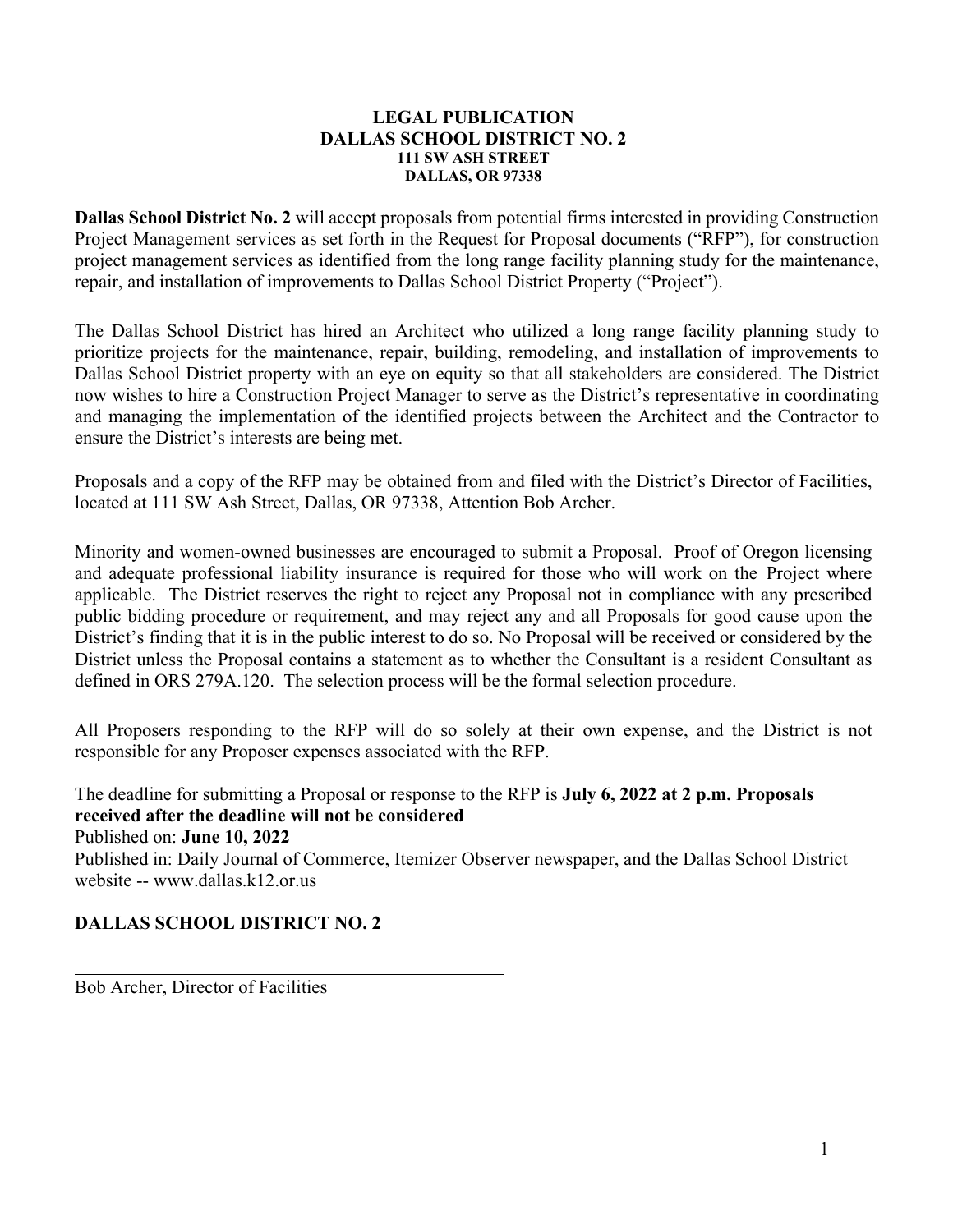## **REQUEST FOR PROPOSAL**

## **Construction Project Management Services**

## **Section 1.00 GENERAL INFORMATION**

**Dallas School District No. 2** ("District" or "Owner") solicits proposals from firms interested in providing Construction Project Management services for the **Long Range Facility Construction Project ("Project")**. The selection process will be the Informal Selection Procedure pursuant to OAR 137-048-0210. The proposals will be received per the following:

### **1** PROPOSALS DUE:

| <b>Deadline:</b> | $2:00 \text{ PM} - \text{July } 6, 2022$  |
|------------------|-------------------------------------------|
| To:              | <b>Bob Archer, Director of Facilities</b> |
| Location:        | 111 SW Ash Street, Dallas, OR 97338       |
|                  | <b>Polk County</b>                        |

- **2** MINIMUM PRE-QUALIFICATIONS FOR CONSTRUCTION PROJECT MANAGEMENT FIRMS: Certain minimum qualifications have been established in order for the proposers to be considered for the contracts described in the RFP.
	- 2.1 Proposers shall have five or more years continuous experience as a construction project management firm that has completed at least two other projects of comparable size, cost and complexity during that time.
	- 2.2 Proposers shall have key personnel available for the time and magnitude of the project throughout its duration. Key personnel assigned to the project shall maintain their assigned position throughout the project unless requested to be removed by the Owner or unless otherwise approved by the Owner.
	- 2.3 Due to the fast paced timeline associated with this RFP, proposers may self-certify that they meet these requirements by filling out the enclosed prequalification statement. Prequalification is mandatory. Proposals that do not contain the signed Prequalification Statement will be deemed nonresponsive to this RFP and will be disqualified from further consideration.
- **3** RFP METHOD: The Owner will use the Request for Proposal (RFP) competitive procurement method. The process has several major components, including but not limited to:

1) RFP Notice;

- 3) Question / Answer Period;
- 4) Receipt of Proposal Response;
- 5) Proposal Evaluation, scoring and short list;
- 6) Reference Checks;
- 7) Interviews and scoring;
- 8) Recommendation to the Board and Board Approval;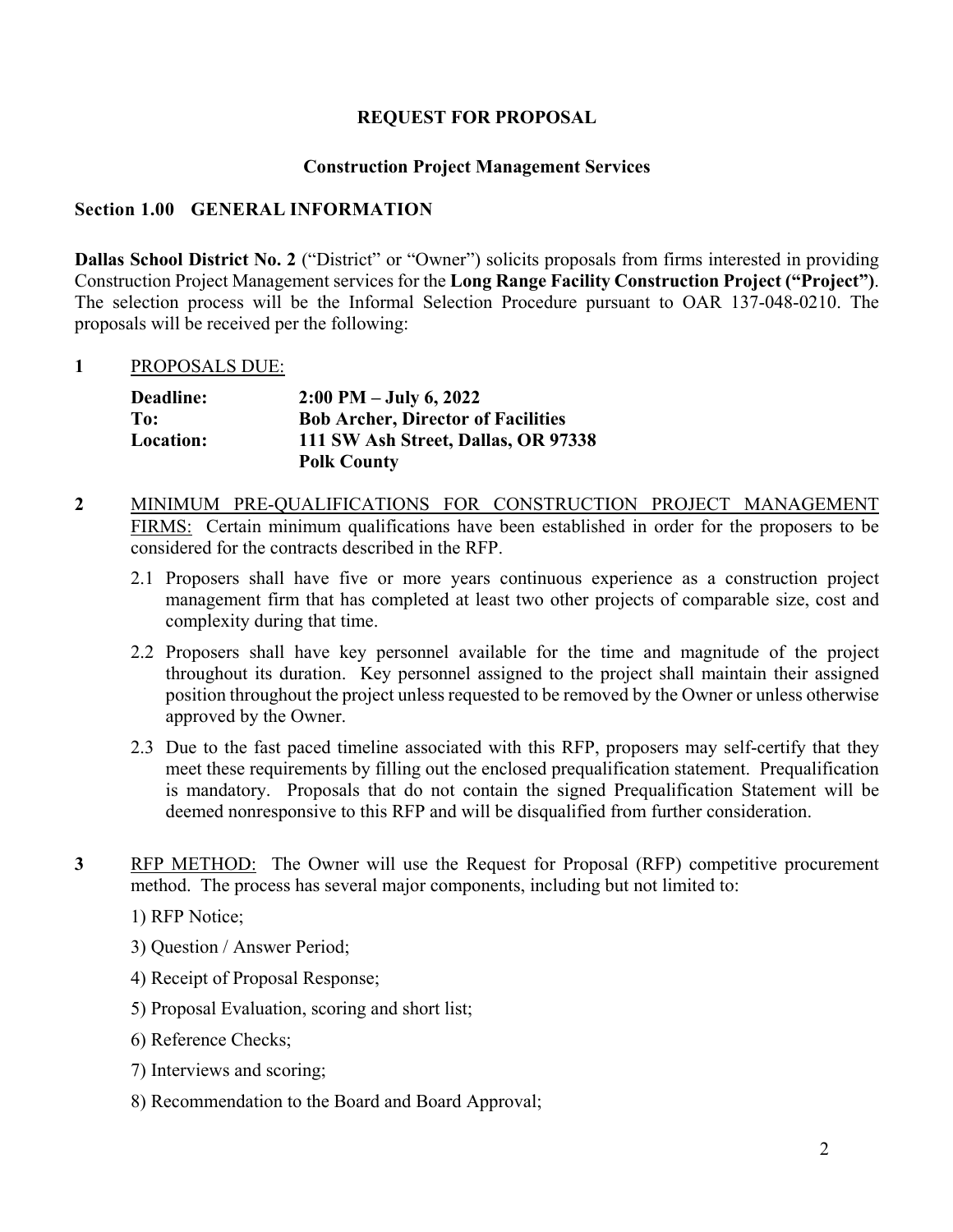9) Contract Negotiation.

- **4** EVALUATION FACTORS: Proposers responding to this request will be evaluated on several factors as set forth in the RFP, including but not limited to qualifications, prior experience, proposed cost control approach, proposed schedule, and overall project approach for the complete work.
- **5** RFP CONTACT: The primary contact person for this solicitation is **Bob Archer, Dallas School District Director of Facilities**. Between the period of time that the RFP is issued and the time when the Intent of Award is posted, please direct all contact regarding the solicitation and the RFP process or the evaluation process for this project to this individual, unless specially re-directed by RFP Contact.
- **6** RFP DOCUMENTS: A copy of the RFP specifications and documents are on file and may be obtained for review at the Information of Record address below or on the District's website. Request may also be made by contacting the RFP Contact.
- **7** INFORMATION OF RECORD: The official source of information for this project until the Intent of Award can be obtained from **Bob Archer, Director of Facilities, 156 SW Ash Street, Dallas, OR 97338.**
- **8** INTERESTED PARTIES LIST: As a courtesy, the Owner will provide copies of Addenda items (official changes / revisions / updates to the process or documentation) via email to Proposers who register on the Interested Parties List, but it is important for all Proposers to understand that it is their responsibility to check with the RFP Contact for regular updates. Please contact **Makayli Barnes** by email at **makayli.barnes@dsd2.org**, to ensure your firm is on the Interested Parties List, if you have not already been informed that you are.
- **9** OWNER'S RIGHT TO CANCEL PROCESS OR REJECT PROPOSALS: The Owner may cancel a solicitation process, or reject any proposal in whole or in part when it is in the Owner's best interest as determined by the Owner. This may include rejecting any proposal not in compliance with all prescribed public contracting procedures and requirements, and for good cause, rejection of all proposals upon a finding that it is in public interest to do so. If the Owner chooses to reject the proposal in part, it may in certain instances provide notice of any correction or modifications to prospective Proposers who originally submitted proposals, solicit supplemental information from them, and set an expedited deadline for their supplemental submissions.

# **Section 2.00 OVERVIEW OF PROJECT**

The Project consists of two phases ("Phase One" and "Phase Two"). Phase One is the pre-construction phase and includes prioritizing projects using the long range facility planning study for the maintenance, repair and installation of improvements to Dallas School District property. The Project Manager will assist the District to identify which projects should be prioritized given an estimated construction budget resulting from the May 17 bond measure approval by the Dallas School District voters. The Project Manager will also assist the District in determination of priority of projects based on safety and security concerns within the anticipated bond budget. Anticipated projects include:

- Creating space for vocational/career technical programs
- Providing upgrades including roof replacements, siding, and District-wide re-piping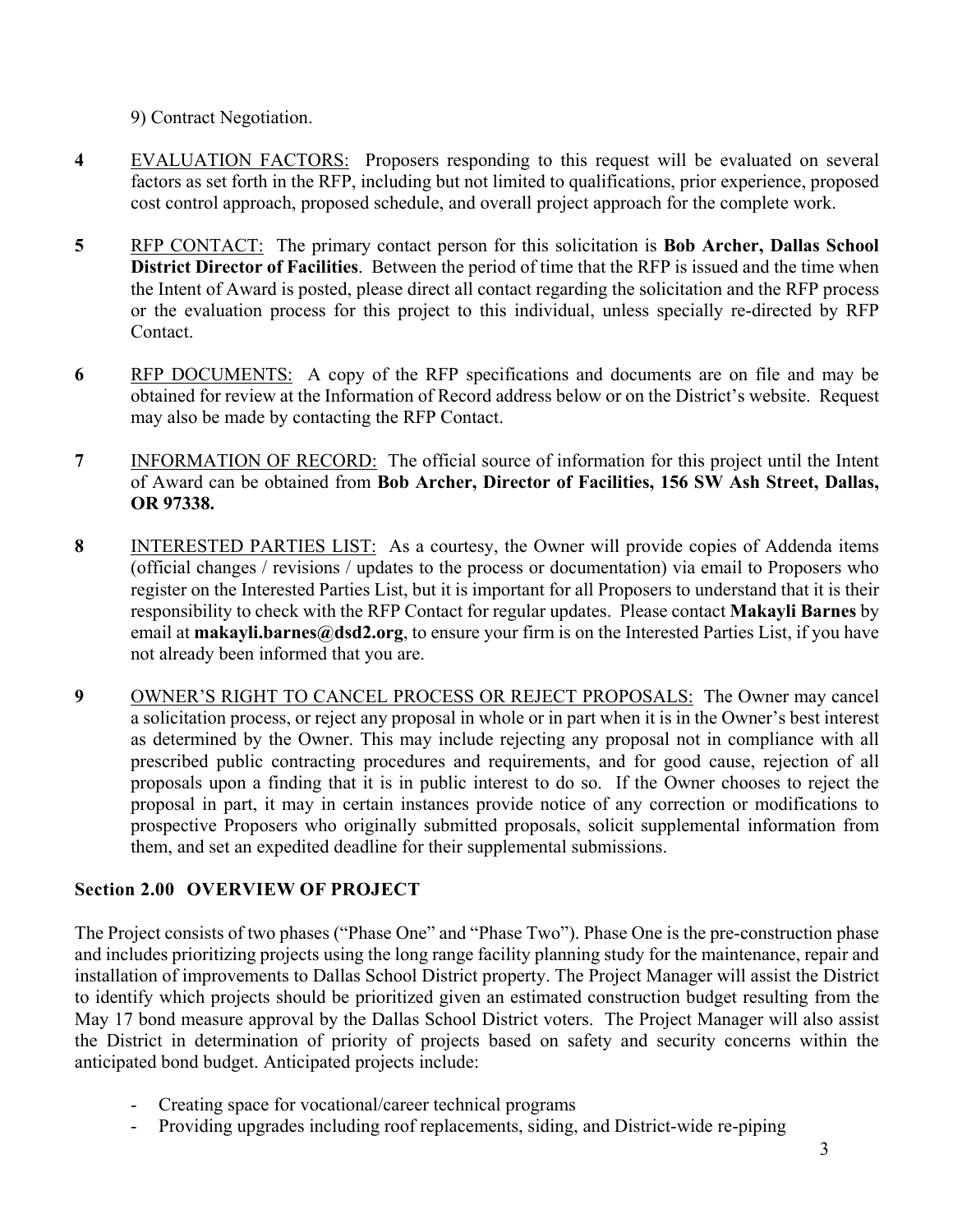- Improving building/campus safety
- Creating secure entries at each building to control access
- Creating instructional space to improve student learning and support specialized programs
- Modernize schools, including HVAC systems and control upgrades to improve air quality
- District-wide technology infrastructure upgrades to create equitable access by students
- Construct a new gym at the Middle School to house physical education and free up space to enhance the special service needs within the building.

Phase Two of the Project is the construction phase. The Project Manager will represent and assist the District with specific projects, which may include, but is not limited to, reviewing and making recommendations to the District regarding general and overall planning, design, administration, budget, oversight, public communication, quality assurance/quality maintenance services and any other services typically provided by an project manager. The Project Manager will work with the District administrative team in administering the budget and process for both the pre-construction and construction portions of the project. Services provided may also include projects that have not yet been identified but will be similar in scope to the current projects listed in this Proposal. The Project Manager must also perform work in the scope of services set forth in the General Conditions ("Project").

The total Project budget shall be the amount of bond funds approved by the voters, and eligible state grant funding received by the District. The District has budgeted \$32,000,000 for the overall construction project, a portion of which will be attributable to the scope of work set forth herein, based on the May 17 bond measure.

The following project components are intended to be an outline of the work to be performed; however, the list is not an all-inclusive list.

**1** SERVICES TO BE PROVIDED: In general, the services to be performed by Project Manager may include the following components:

1.1 Pre-Design and Construction Services including budget and schedule development, development of management plans, cost estimates of renovations, repairs and maintenance and new facilities and program management implementation.

1.2 Assist the District in the design phase for renovation and construction projects when applicable.

1.3 Consult with the District's legal counsel regarding land use applications, if necessary.

1.4 Design Phase Services including contractor and consultant selection, and facilitation and management of the design phase, including independent cost estimates at the end of each design phase.

1.5 Bid and Award Phase administration.

1.6 Construction Phase Activities including conducting construction meetings, on-site observations, interfacing with contractors, analyzing change orders, quality control assurances, and assisting in monitoring budget to actual costs and project close-out documentation.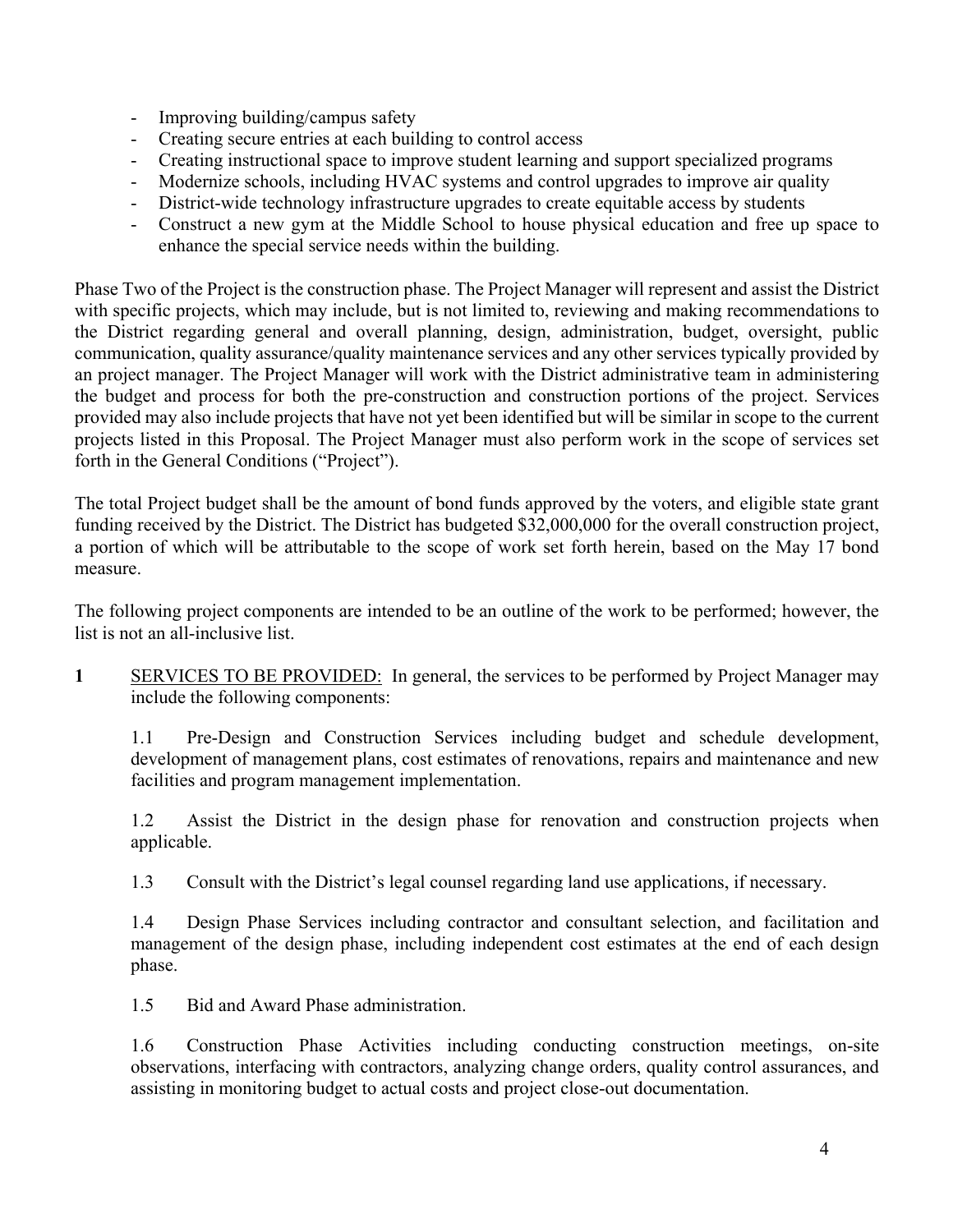1.7 Serve as the District's representative in all aspects of construction and renovation projects.

# **2** COORDINATION OF CONTRACTS

The above is considered as a general overview of the scope of services expected from the Project Manager but is not intended to relive the Project Manager of professional responsibility to perform all services in all areas necessary for the District to have a completed, fully operational **Long Term Facility Construction Project** on schedule and within budget, at the end of the contract term.

**3** RESERVATION OF DISTRICT RIGHTS: The District reserves all rights regarding this RFP, including, without limitation, the following:

3.1 The right to amend, delay or cancel this RFP at any time if deemed to be in District's best interest. In no event shall the District have any liability for any amendment, delay, or cancellation. The Proposer assumes the sole risk and responsibility for all expenses connected with the preparation of its proposal.

3.2 The right to accept or reject any or all responses to this Request for Proposal, and to waive any informalities and/or irregularities in such proposals. Specifically, the District may reject a bid that does not comply with prescribed public contracting procedures and requirements, including the requirement to demonstrate the bidder's responsibility under ORS 279C.375 (3)(b). In addition, the District may reject a proposal that does not comply with prescribed public contracting procedures and requirements, including the requirement to demonstrate the bidder's responsibility under ORS 279C.375 (3)(b). The District may also reject for good cause all proposals after finding that doing so is in the public interest.

3.3 The right to request clarification on any item in the firm's proposal or to request additional information necessary to properly evaluate a particular proposal. All requests for clarification and responses shall be in writing. Except for requests and responses related to a clarification necessary to evaluate whether a proposal has met minimum requirements, all requests for clarification and responses shall be provided to each evaluation committee member.

3.4 The right to negotiate a Statement of Services based on the Scope of Services described in the RFP and to negotiate separately in any manner necessary to serve the best interest of the District.

3.5 The right to amend any Contracts that are a result of the RFP.

3.6 The right to engage consultants by selection or procurement independent of the RFP process or any Contracts or agreements under it to perform the same or similar services.

3.7 The right to extend any Contracts that result from the RFP without an additional RFP process.

3.8 Although price is a consideration in determining the apparent successful Proposer, the intent of the RFP is to identify a Proposer that has a level of specialized skill, knowledge, and resources to perform the Services as described in the RFP. The Proposer with the lowest Price proposal may not necessarily be awarded a Contract. The District reserves the sole right to determine the best Proposal.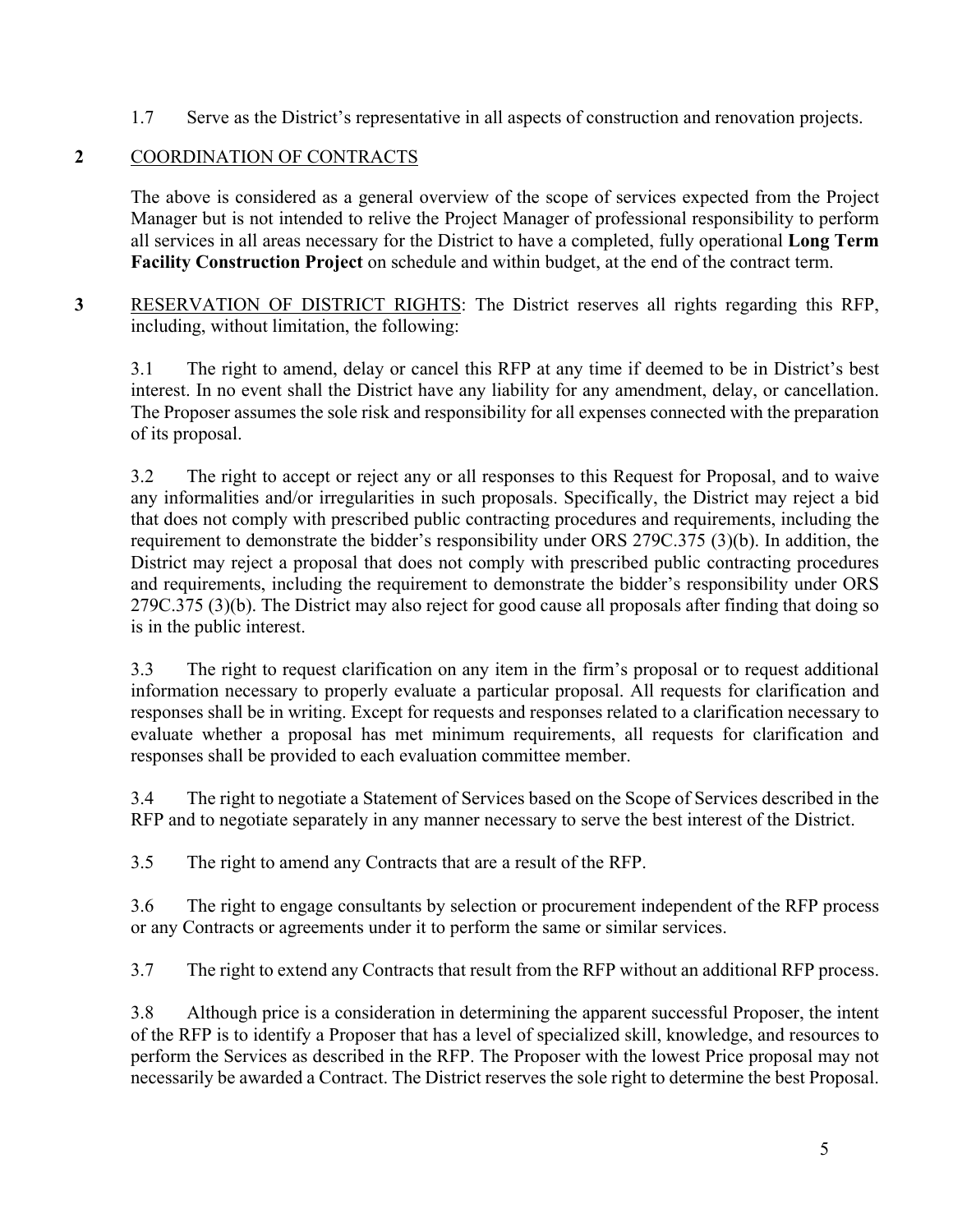# **Section 3.00 SCOPE OF WORK**

The Project Manager shall provide the services described in the sample contract document, as well as the following:

## **1** GENERAL SERVICES:

1.1 Act as Owner's representative during all phases of the Project on behalf of the District;

1.2 Generate and distribute throughout all phases management information reports detailing project progress, including schedule and monthly project budget status updates;

1.3 Report on a regular basis and/or as otherwise requested by the Director of Facilities, to the Board of Directors, and Citizen Oversite Committee.

1.4 Attend public meetings as a representative of the District;

1.5 Establish, under the direction of the Director of Facilities, an in-District capital construction office, including maintenance of related records, documentation, design data, drawings, correspondence, etc., pertaining to the Project;

1.6 Service as the District's representative in all matters with regulative authorities including but not limited to: Bureau of Labor and Industries, local/county building authorities, Division of State Lands, State/Local Fire Marshal, Building Inspector(s), and OR-OSHA;

1.7 Provide presentations/tours to any Citizen Oversight Committee or interested parties as requested by the Director of Facilities.

# **2** DESIGN PHASE ACTIVITIES:

2.1 Assist in the selection of contractors/consultants related to post-bond activities and construction activities and negotiate and administer their contracts on behalf of the District;

2.2 Develop standard forms of consultant/contractor agreements with District counsel as required to complete construction activities. This includes architects, engineers, and various other consultants as necessary;

2.3 Assist the District's Architect with development of General/Supplemental Specifications;

2.4 Prepare and implement procedures for administration of the design and construction contracts by both the Architect and the District (project specifications manual including accounting and reporting requirements);

2.5 Establish and implement cost monitoring, saving, and control procedures. Review and provide recommendations and approval on all payment applications associated with construction projects;

2.6 Monitor design progress for conformance to the master schedule milestones, and update the master schedule as required;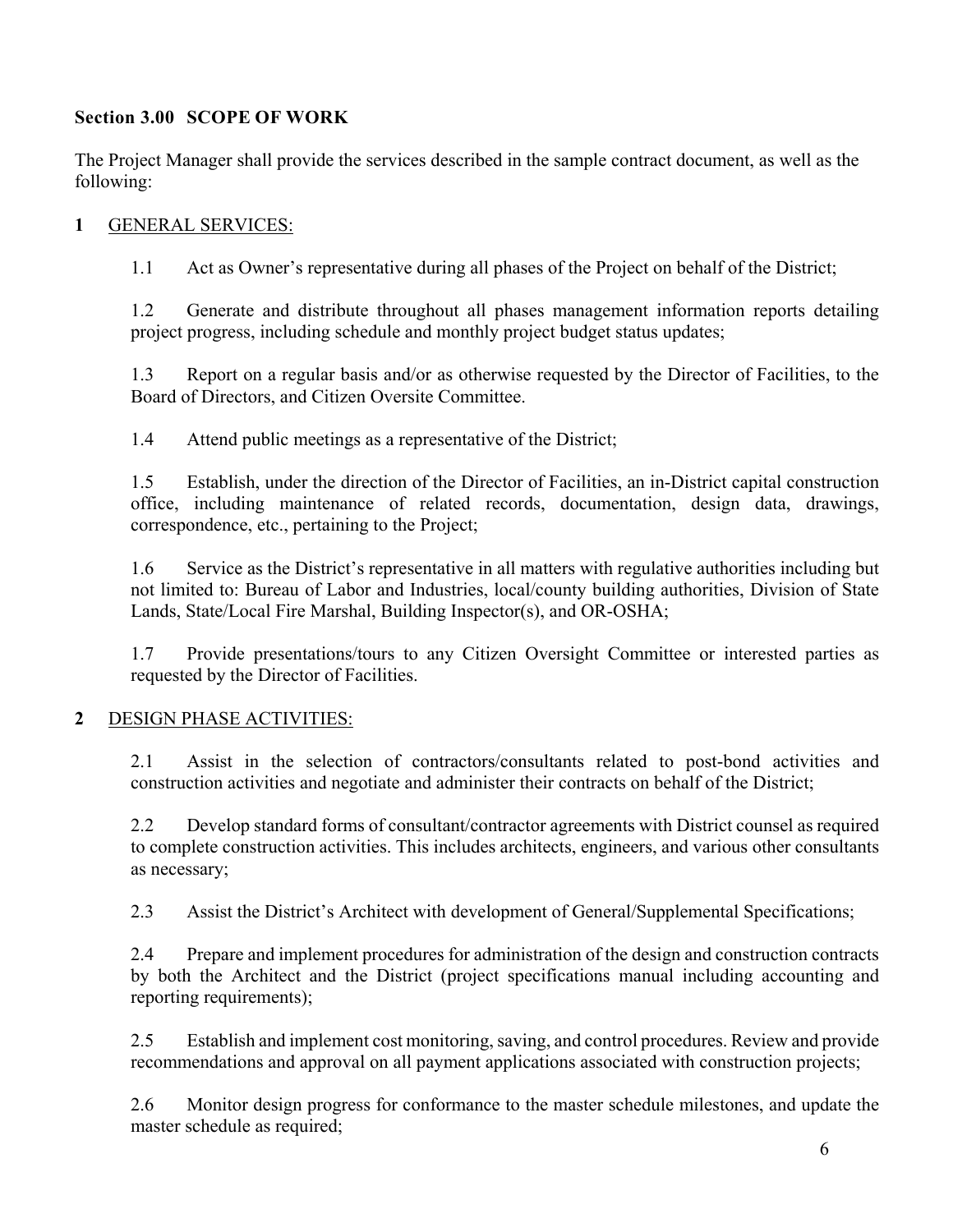2.7 Review all design documents and construction documents for compliance with District objectives and design standards. Provide written commentary and resolve all inconsistency based on District design standards and objectives;

2.8 Review of estimates prepared by independent consultants for compliance with budget parameters. In the event of any apparent cost overrun, immediately notify the District of the circumstances and develop corrective action to be taken;

2.9 Coordinate periodic design review meeting with the Director of Facilities to ensure appropriate user and/or public participation;

2.10 Verify proper coordination of separate construction contracts, if any, and incorporation of District-furnished materials, equipment, and furniture into general contracts;

2.11 Coordinate review of project constructability based on completed construction documents. Coordinate specifications for owner-furnished materials that are complete and ready for competitive bid, in compliance with State of Oregon Purchasing Policies and District Purchasing Procedures.

2.12 Provide owner with various construction options and implement methods selected by District that may involve cost savings, accelerated construction, or other benefits to the District.

2.13 The District does not expect the Proposer to establish an "office presence" in the District during the Design Phase.

# **3** BID AND AWARD PHASE ACTIVITIES;

3.1 If an alternative contracting method is selected for use by the District, develop and administer the selection process for the General Contractor;

3.2 Assist the District's Architect in preparation of the bid advertisement, and issue of the bid documents and addenda;

3.3 With the District's Architect, conduct the Pre-Bid Conference, if applicable;

3.4 With the District, receive and evaluate the bids/proposals, and make recommendations regarding contract award;

3.5 Coordinate the issue of the appropriate form of contract, notice-of-award, and notice-toproceed to the contractor(s).

# **4** CONSTRUCTION PHASE ACTIVITIES:

- 4.1 Conduct the Pre-Construction conference with assistance from the District's Architect;
- 4.2 Conduct weekly site progress meetings and prepare and distribute meeting minutes;
- 4.3 Attend Citizen Oversight Committee meetings as prescribed by the District;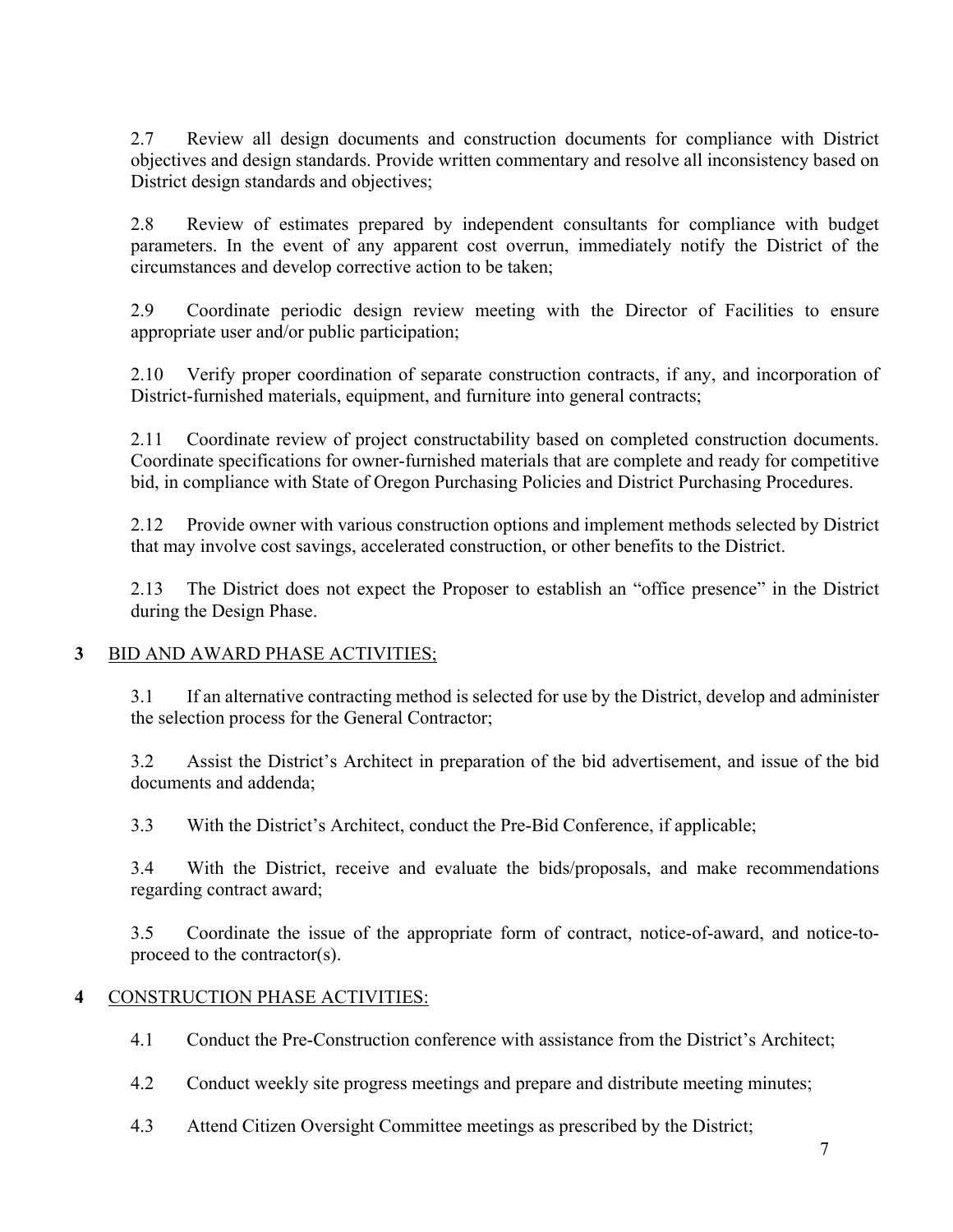4.4 Coordinate, evaluate, recommend, and expedite the processing of contractor change order proposals and time extension requests;

4.5 Evaluate and recommend District action regarding changes to the construction schedule;

4.6 Conduct on-site observation of work in progress for compliance with the contract documents. Recommend corrective action for work found not in compliance, and monitor contractor response. Site observation visits shall be conducted as often as required for project manager to effectively manage and document the progress of construction and to effectively and efficiently resolve outstanding issues;

4.7 Coordinate the work of District held contracts;

4.8 Analyze contractor claims, if any, and recommend District action;

4.9 Assist in contract substantial completion and close-out activities;

4.10 Coordinate District occupancy of completed facilities;

4.11 Receive contract close-out documentation, and with the District's Architect, recommend final acceptance to the District;

4.12 Advise District and coordinate building commissioning activities for all new building construction, if any;

4.13 Assist District in application for possible energy savings, rebates, or funding from State and utility companies' programs;

4.14 Develop a warranty management process for the District to utilize throughout any applicable warranty period;

4.15 The District anticipates the Proposer will provide personnel in the District a minimum of one day per week during the Construction Phase.

# **Section 4.00 LEGAL INFORMATION**

- **1** CONTRACT FORMAT: The Owner will negotiate with the Proposer using a standard contract. The contract terms which may be negotiated include the details of contract performance, timing assignments of risk, fee and costs, and other matters that affect cost or quality
- **2** RISK OF LOSS AND DAMAGE: The Proposer will be liable for all damages arising out of the Proposer's negligence or fault in connection with this RFP. The District will not be responsible for the loss or damage of any items during the RFP process, unless negligence on the part of the District has been established in a court of law.

The District will not be responsible for any loss or for any unanticipated costs that may be suffered by the successful proposer as a result of the Proposer's failure to fully inform themselves in advance in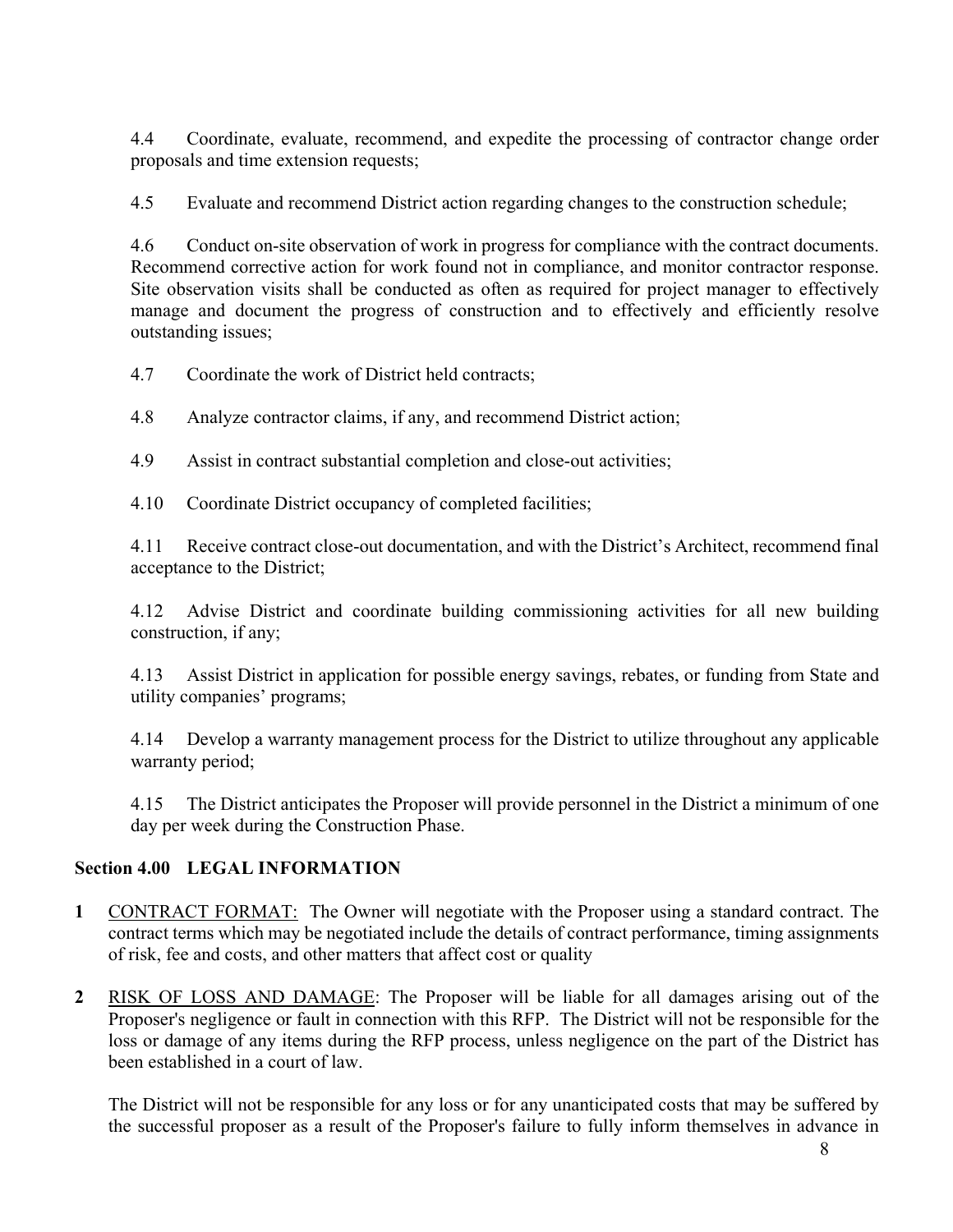regard to all conditions pertaining to the duties required. No statement made by any officer, agent, or employee of the District will be binding on the District.

Additionally, Proposers warrant that they have checked their Proposal for errors and omissions and that the prices stated in the Proposal are correct and as intended and are a complete and correct statement of prices for performing the duties specified herein.

**3** COMPLIANCE WITH LAW: All Proposers must be "Equal Opportunity Employers" and comply with the appropriate provisions of state and federal law. All Proposers shall be required to comply with ORS 656.017 regarding Worker's Compensation. No proposal will be received or considered by the District unless the proposal contains a statement as to whether the firm is a resident Proposer as defined in ORS 279A.120.

By submitting this proposal, the respondent certifies conformance to applicable federal acts, regulations, executive orders, and Oregon statutes and administrative rules concerning affirmative action toward equal employment opportunities. All information, records, and reports that the respondent is required to maintain for this purpose by federal or state agencies having responsibility for the enforcement of such laws shall be supplied to the District upon request.

- **4** PREVAILING WAGE RATES: Prevailing wage rates for public works contracts in Oregon are required for any party working on this Project. No proposal will be received or considered by the Owner unless the proposal contains a statement that the firm will comply with the provisions of ORS 279C.800 – 279C.870 or 40U.S.C. 276a.
- **5** HOURS OF LABOR: In accordance with ORS 279C.520, if awarded the contract, Proposer agrees that no person shall be employed for more than ten (10) hours in any one-day, or 40 hours in any one-week, except in cases of necessity, emergency, or where the public policy absolutely requires it, and in such cases, except in cases on contracts for personal services as defined in ORS 279A.055, the employee shall be paid at least time and a half pay:

5.1 For all overtime in excess of eight (8) hours a day or forty (40) hours in any one week when the work week is five (5) consecutive days, Monday through Friday; or

5.2 For all overtime in excess of ten (10) hours a day or forty (40) hours in any one week when the work week is four (4) consecutive days, Monday through Friday; and

5.3 For all work performed on Saturday and on any legal holiday specified in ORS 279C.540.

The Proposer further agrees to give notice to employees who work on a public contract in writing, either at the time of hire or before commencement of work on the contract, or posting a notice in a location frequented by employees, of the number of hours per day and days per week that the employees may be required to work.

- **6** INCORPORATION OF PUBLIC CONTRACTING LAWS: The provisions of Oregon Revised Statutes 279C.500 through 279C.870, Public Contracts, as applicable, are incorporated herein by reference. Any Proposer executing a contract with the District for the services agrees to comply with said provisions.
- **7** PROMPT PAYMENT: Pursuant to ORS 279C.515, the Proposer agrees that if it fails, neglects or refuses to make prompt payment of any claim for labor or services furnished by the contractor or a subcontractor by any person, in connection with the public contract, as such claim becomes due, the proper officer or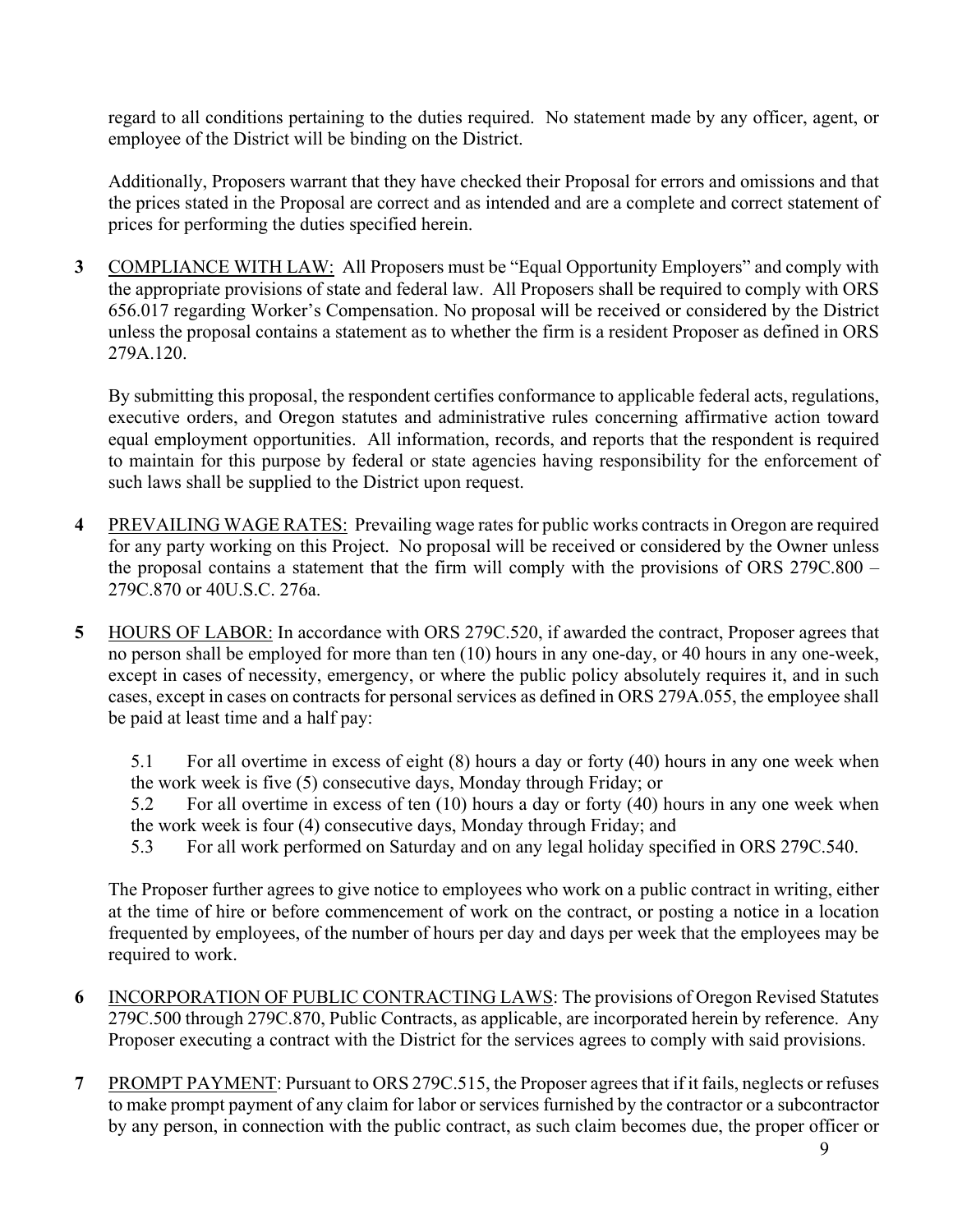officers representing the state, county, school district, municipality, municipal corporation or subdivision thereof, as the case may be, may pay such claim to the person furnishing the labor or services and charge the amount of the payment against funds due or to become due the contractor by reason of such contract. The payment of a claim in the manner authorized in this section shall not relieve the contractor or the contractor's surety from obligation with respect to any unpaid claims.

- **8** OWNERSHIP OF DOCUMENTS: All documents, reports, proposal submittals, working papers or other material submitted to the Owner from Proposer shall become the sole and exclusive property of the Owner, the public domain (expect for materials deemed to be excluded as trade secrets), and not the property of the Proposer. The Proposer shall not copyright, or cause to be copyrighted, any portion of any said documents submitted to the Owner as a result of this solicitation.
- **9** LICENSES AND PERMITS: The Proposer shall maintain in effect all licenses, permits and certifications required for the performance of the work, if any. The Proposer shall notify the District immediately if any license, permit or certification required for the performance of this contract, if any, ceases to be effective for any reason.
- **10** OSHA: During the performance of this contract, the Proposer is required to comply with the conditions of the Federal Occupational Safety and Health Act of 1972 (OSHA) and the standards and regulations issued there under. The Proposer shall further agree to hold the District, their respective employees, agents, and assigns harmless and free from liability for failure to comply with said standards and regulations by the responder. It shall be the sole responsibility of the Proposer to remain familiar with said standards and regulations and maintain their enforcement.
- **11** PUBLIC RECORDS: Notwithstanding any requirements to make Proposals open to public inspection, the Owner may withhold information exempt or conditionally exempt from disclosure under Oregon Public Records law on the following conditions: 1) If the proposer reasonably believes there are any grounds for exempting information for disclosure under such law, they shall mark the information accordingly; 2) Many exemptions are conditioned upon official or judicial determinations. It shall be the Proposer's obligation to establish that the information is exempt from disclosure; 3) The proposer shall defend, indemnify, and hold the Owner harmless from any claim or administrative appeal, including costs, expenses and any attorney's fees, related to a request to disclose information which Proposer has labeled as confidential. The Owner will not keep confidential information about cost, price, and delivery, which may be open to public inspection. Generally any resulting contract is a public record. The Owner shall be entitled to use information which the Proposer has labeled as confidential, in whole or in part, for proposal evaluation and may make copies for this purpose. Any restrictions related to the information marked confidential do not apply, if the Owner has the right to or has obtained the information from another source.
- **12** NON-DISCRIMINATION: No person shall be denied or subjected to discrimination in receipt of the benefits of any services or activities made possible by or resulting from this proposal, on the grounds of race, color, religion, gender, sexual orientation, national origin, disability, age or marital status. Any violation of this provision shall be considered a material defect of the contract and shall be grounds for cancellation, termination or suspension in whole or in part of the contract by the District.
- 13 NO GUARANTEE OF CONTRACT: This request for Construction Project Management services does not commit the Owner to award a contract and to pay any cost incurred by companies responding to the proposal. Any and all costs incurred by a Proposer associated with the submission of a Proposal,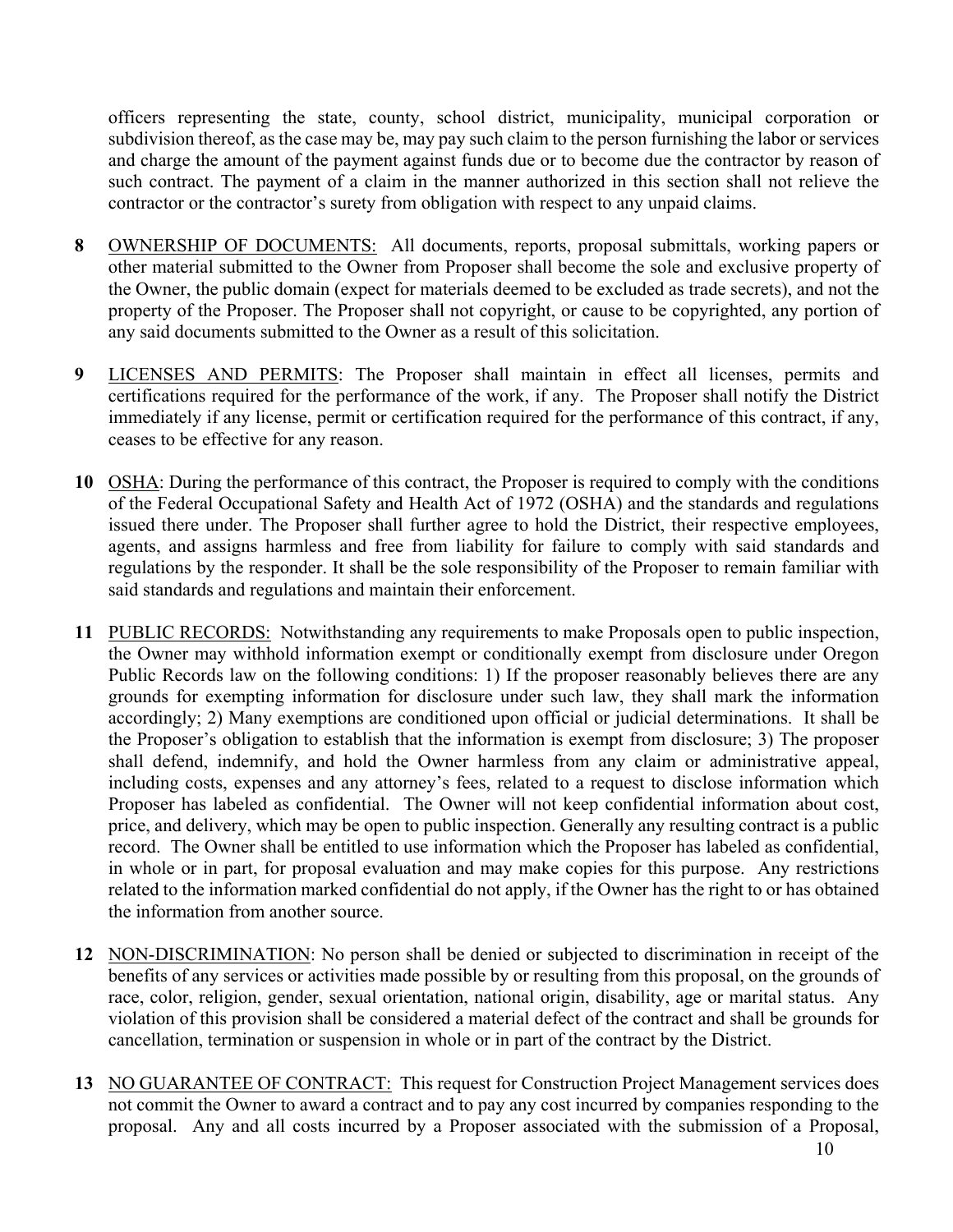interview, contract negotiation, and related expenses are solely the responsibility of that Proposer. The District is not responsible for any Proposer expenses associated with this RFP.

14 MECHANICS LIENS OR STOP NOTICES: The resultant contract shall at all times indemnify and hold the Owner harmless from all claims, losses, demands, damages, cost, expenses or liability costs for labor or materials in connection with construction, repair, alteration or installation of structures, improvements, equipment or facilities, and from the cost of defending against such claims, including attorney's fees and costs.

# **Section 5.00 PROTEST PROCESS**

**1** RFP PROTEST AND REQUEST FOR CHANGE: For related services contracts, a prospective Proposer may submit a written protest of anything contained in this Request for Proposal and may request a change to any provision, specification, or Contract term contained in this Request for Proposal, no later than seven (7) calendar days prior to the date Proposals are due. The District may not consider any protest that is submitted after the submission deadline.

# 1.1 PROPOSER'S WRITTEN PROTEST AND REQUEST FOR CHANGE SHALL INCLUDE:

- The reasons for the protest or request; and
- Any proposed changes to the Request for Proposal provisions, specifications, or Contract terms.
- 1.2 A PROPOSER SHALL MARK ITS PROTEST AS FOLLOWS:
	- "Request for Proposal Protest" or "Contract Provision Protest"; and
	- RFP Document number (or other information as specified in the RFP document).
- 1.3 OWNER RESPONSE: A duly authorized representative of the District shall resolve all timely submitted protests within a reasonable time following the District's receipt of the protest and once resolved, shall promptly issue a written decision on the protest to the Proposer who submitted the protest. If the protest results in a change to this Request for Proposal, the District shall revise the Request for Proposal accordingly and shall re-advertise the Request for Proposal.
- **2** PROTEST OF INTENT TO AWARD: A Proposer who claims to have been adversely affected or aggrieved by the selection of the highest ranked Proposer may submit a written protest of the selection to the District no later than seven (7) calendar days after the date of the selection notice. The District may not consider any protest that is submitted after the submission deadline. Consultants may submit a written protest of the District's selection of a consultant for award of a contract as follows:
	- 2.1 SINGLE AWARD: A Proposer submitting a protest must claim that the protesting Proposer is the highest ranked Proposer because the Proposals of all higher ranked Proposers failed to meet the requirements of the RFP or because the higher ranked Proposers otherwise are not qualified to perform the related services described in this RFP.
	- 2.2 MULTIPLE AWARD: A Proposer submitting a protest must claim that the protesting Proposer is one of the highest ranked proposers because the Proposals of all higher ranked Proposers failed to meet the requirements of the RFP, or because a sufficient number of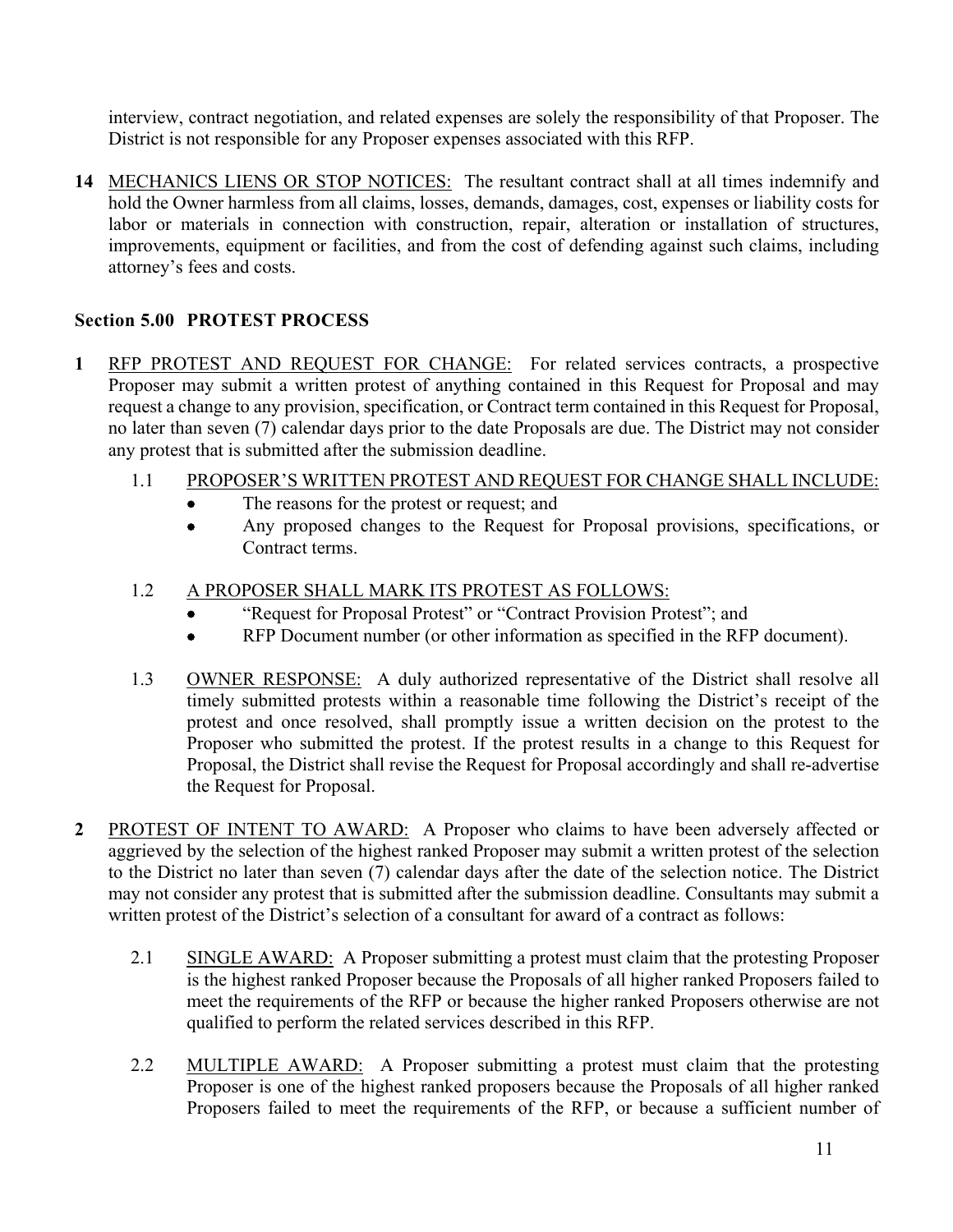Proposals of higher ranked Proposers failed to meet the requirements of the RFP. In the alternative, a Proposer submitting a protest must claim that the Proposals of all higher ranked Proposers, or a sufficient number of higher ranked Proposers, are not qualified to perform the related services described in this RFP.

2.3 OWNER RESPONSE: A duly authorized representative of the District shall resolve all timely submitted protests within a reasonable time following the District's receipt of the protest and once resolved, shall promptly issue a written decision on the protest to the Proposer who submitted the protest.

# **Section 6.00 RFP PROCESS**

**1** RFP POSTED: Public notice of the RFP will be published in appropriate publications.

# **2** WRITTEN QUESTIONS AND ADDENDA

- 2.1 Questions regarding the information contained in the RFP must be submitted to the RFP Contact no later than **3:00 PM PST, June 24, 2022**. All questions must be **RECEIVED** by the specified date and time. No oral questions will be accepted other than at the Pre-proposal Conference. E-mail questions to the addresses below.
	- For Questions regarding the RFP process: **Bob Archer, Dallas School District bob.archer@dsd2.org**
- 2.2 All questions received by the parties listed above that require clarification or modifications to the terms and conditions of the RFP will be answered by addenda to this RFP. Addenda will be emailed to those on the Interested Parties List no later than **June 30, 2022** and posted on the District's website**.** No information received in any manner different than as described herein will serve to change the RFP in any way, regardless of the source of the information. Any request for clarification, changes, or protest of anything contained in an addendum must be received by the date and time stated in the addendum, or they will not be considered. Anonymity of the source of the specific questions will be maintained in the written response.
- **3** ADDENDA: If in the Owner's opinion, additional information or interpretation is necessary, such information will be supplied in the form of an addendum. Addenda shall have the same binding effect as though contained in the main body of the RFP. Any oral instructions or information concerning the specifications or other information given out by the Owner to prospective firms shall not bind the Owner. All addenda shall be issued by the RFP Contact in the same manner of posting as the original RFP document.

Dallas School District will respond in writing to all questions.

If it becomes necessary for Dallas School District to revise any part of this RFP, or to provide clarification or additional information after the documents are released, updates will be posted on the District's website and all places that this RFP was advertised. Please check the web page frequently for updates.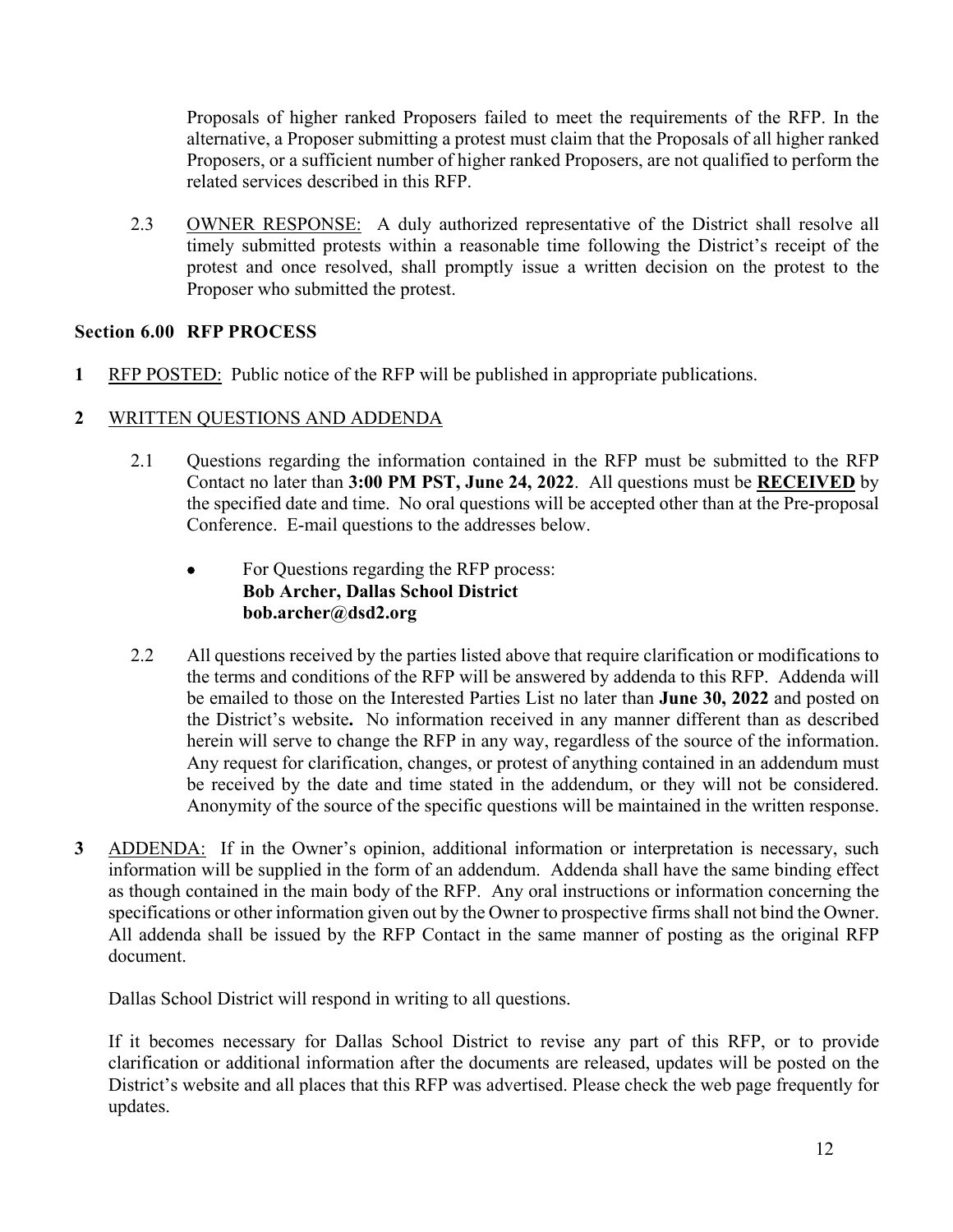- **4** PROTEST OF SOLICITATION PROCESS: Protest of the specifications or contract terms and conditions pertaining to the RFP must be submitted in writing to the RFP Contact no less than seven (7) calendar days before the proposal opening. All responses will be made in the form of addendum and sent to all firms on the Interested Parties List.
- **5** RFP PROPOSAL DUE AND OPENED: Interested Proposers' proposals must be received no later than **2 p.m. on July 6, 2022**. Submittals shall be mailed or delivered to:

**Bob Archer Director of Facilities Dallas School District No. 2 111 SW Ash Street Dallas, OR 97338** 

RFP's will be opened at the school district office by the RFP Contact. Since this process involves an RFP and not a straight Bid, the names of participants submitting proposals may be announced, but their cost proposals will not. Information is available and all proposals may be reviewed at the **Dallas School District** office located at **111 SW Ash Street, Dallas, OR 97338** by appointment only, once the Intent of Award is announced.

- **6 LATE SUBMISSIONS:** A proposal shall be considered late if received at any time after **2:00 PM PST, July 6, 2022.** Proposals received after the specified date and time will be rejected and returned unopened.
- **7 INITIAL EVALUATION:** Proposals submitted in response to this solicitation will be reviewed and scored by the Evaluation Committee of at least three (3) members selected from the following groups:
	- **School District Administration**
	- **School District Facility Employees**
	- **Community members**
	- **Community groups**
	- **Municipal groups**
	- **Licensed/Classified Employees**
- **8** SHORTLIST: The top three (3) finalists will be invited to an interview by the Committee. The Owner will provide the top three (3) finalists with written notice. A Proposer not included in the shortlist may protest. For information regarding the Protest process see Section 4.00 of this RFP.
- **9** REFERENCES: References for the finalists will be checked by members of the Committee. Response information will be provided to all members of the Committee.
- **10** INTERVIEWS: Interviews are optional in the District's sole and absolute discretion. Should interviews be held, the shortlisted firms will all be asked the same questions in regards to:
	- Project understanding
	- Project approach
	- Project innovation
	- Project communication philosophy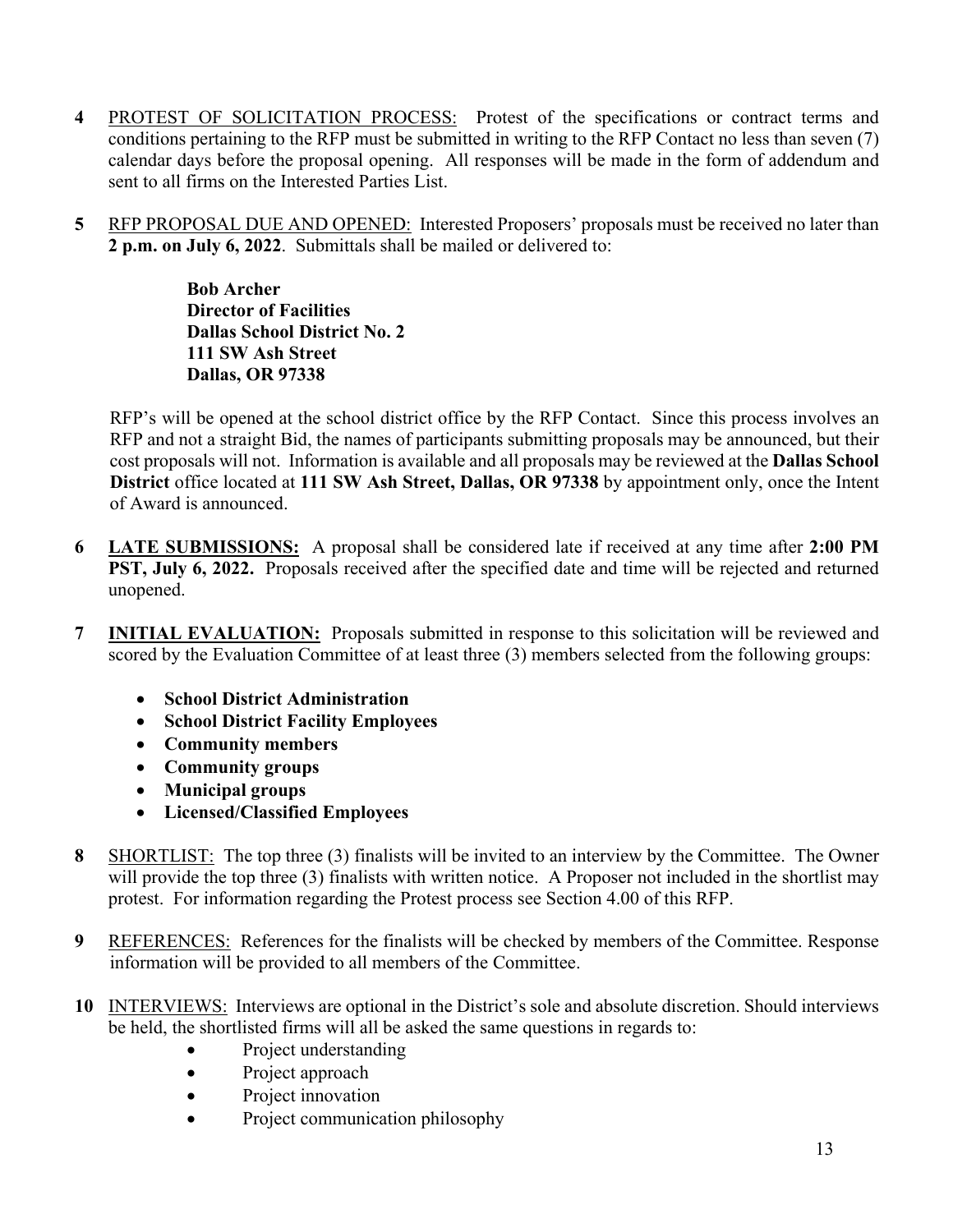Project Manager and/or any key staff listed in the proposal must be present at the interview. Interview criteria will be provided to the Proposers being selected for an interview at least 24 hours prior to interview. At the time of notification, any required supplemental information will be provided to the firm(s). The Proposer must address any exceptions at the time of interview.

**If elected by the District, interviews to be held at the Dallas School District Office, located at 111 SW Ash Street, Dallas, OR 97338. Dates available for interviews with the top finalists will be approximately July 20, 2022 through July 22, 2022. All Proposers should ensure these dates are kept available for potential scheduling.** 

**11** INTERVIEW QUESTION SCORING: Interview questions will be scored based on the following criteria:

**90-100%** - The candidate demonstrates a complete understanding of the question subject matter and significantly exceeds response expectations.

**70-89%** - The candidate demonstrates a strong understanding of the question subject matter and meets or exceeds response expectations.

**40-69%** - The candidate demonstrates a general understanding of the question subject matter, but answers may contain some weaknesses and deficiencies.

**20-39%** - The candidate demonstrates a vague understanding of the question subject matter and communicates a below average response.

**0-19%** - The candidate demonstrates an insufficient understanding of the question subject matter.

- **12** FINAL EVALUATION: The results of the proposal evaluations, interviews and reference checks shall be used to determine a final ranking for the finalists. The District will request that finalists submit a pricing proposal pursuant to the requirements of ORS 279C.110(5)(c)(A) and (B). The District shall not assign more than 15% of the overall weight of the evaluation criteria to any one Proposer's price proposal.
- **13** SELECTION: The evaluation committee will provide a recommendation to the **School Board** for their consideration and approval. This is currently scheduled for **August 8, 2022**. For information regarding the Protest of Intent of Award, refer to Section 4 of this RFP.
- **14** NON-SELECTED PROPOSERS: If proposers that are not-selected wish to follow up with the Owner, they may request a meeting within seven (7) calendar days of announcement of Notice of Intent to Award.
- **15** CONTRACT NEGOTIATIONS: Upon **School Board** approval of the Evaluation Committee's recommendation, the Owner will proceed to negotiate a contract with the approved Proposer. If negotiations are not successful, the Owner may break off negotiations and begin negotiations with the number two ranked Proposer, and so forth until a contract is negotiated. The **School Board** must approve and make final award of Contract.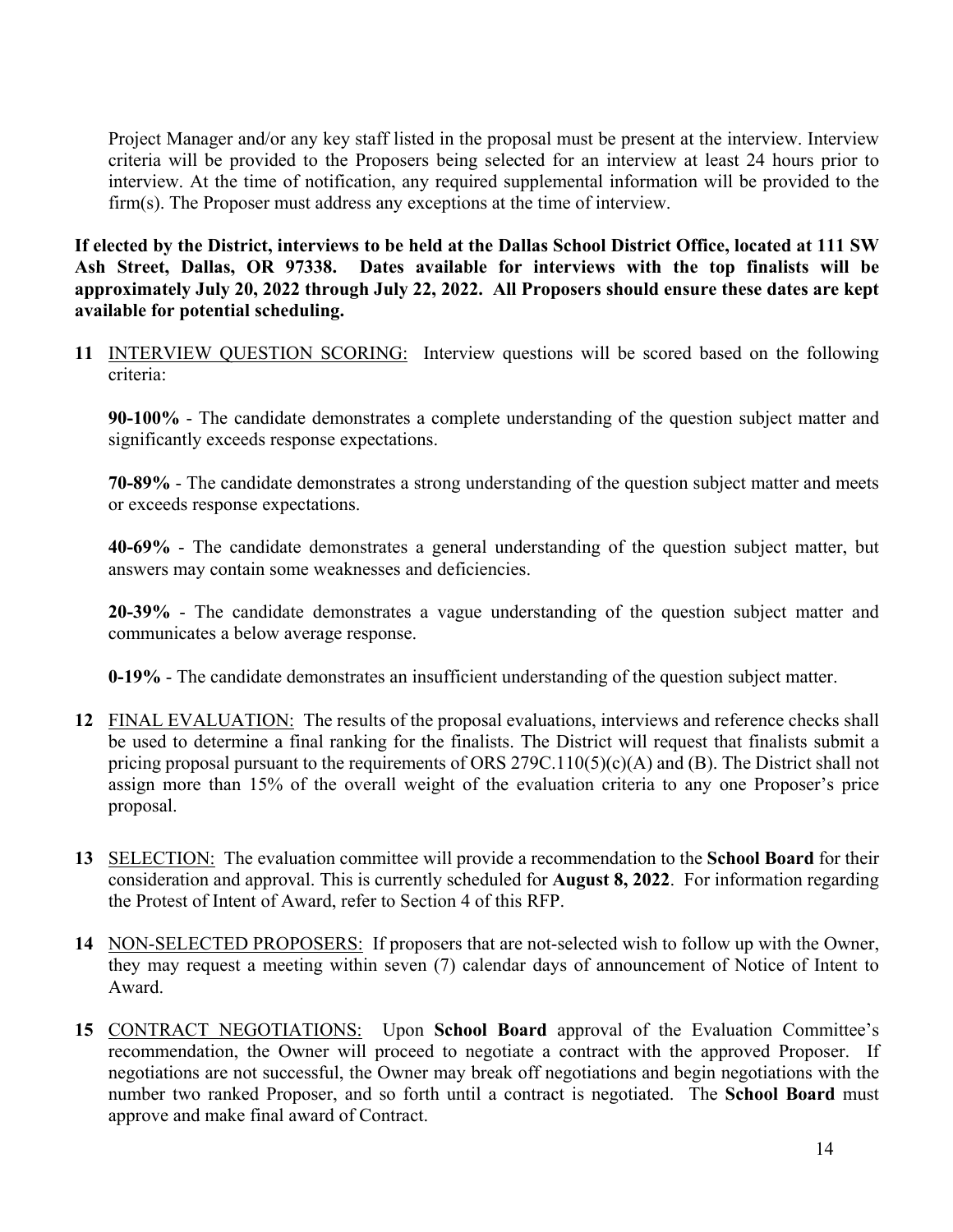**16** PROPOSER WITHDRAWAL FROM PROCESS: Once submitted, any firm proposing may withdraw the proposal at any time prior to the day of opening. However, all proposals shall be irrevocable for a period of sixty (60) days from the day of the opening.

## **Section 7.00 RFP SCHEDULE:**

The milestones for the selection process are defined below. **The dates are approximate and SUBJECT TO CHANGE.**

| <b>Activity</b>                                                                        | Date                         |
|----------------------------------------------------------------------------------------|------------------------------|
| 1. Legal Advertisement                                                                 | June 10, 2022                |
| 2. Last day to submit questions for clarification                                      | June 24, 2022 - Time 3:00 PM |
| 3. Addendum issued/Owner's written response to questions                               | by June 30, 2022 - Time 3PM  |
| 4. Last day to submit prequalification statements                                      | <b>July 5, 2022</b>          |
| 5. Last day to submit proposals                                                        | July 6, 2022 - Time 2:00 PM  |
| 6. Evaluation Committee meets                                                          | <b>July 12, 2022</b>         |
| Evaluation Committee interviews min. top three<br>proposers (at the District's option) | July 20-22, 2022             |
| 8. Notice of Intent to Award                                                           | <b>August 9, 2022</b>        |
| 9. Award Contract                                                                      | <b>August 8, 2022</b>        |

# **Section 8.00 EVALUATION CRITERIA**

Proposals will be evaluated on the basis of the following areas and points assigned:

| <b>Evaluation Criteria</b>                                | Maximum Possible Points |
|-----------------------------------------------------------|-------------------------|
| Cover Letter                                              | $0$ points              |
| Firm Experience                                           | 15 points               |
| <b>Construction Project Management Related Experience</b> | 20 points               |
| Key Personnel Experience                                  | 20 points               |
| Overall Project Understanding / Approach                  | 20 points               |
| Scheduling Approach                                       | 10 points               |
| Fee                                                       | 10 points               |
| References                                                | 5 points                |
| Maximum Possible Points                                   | 100 points              |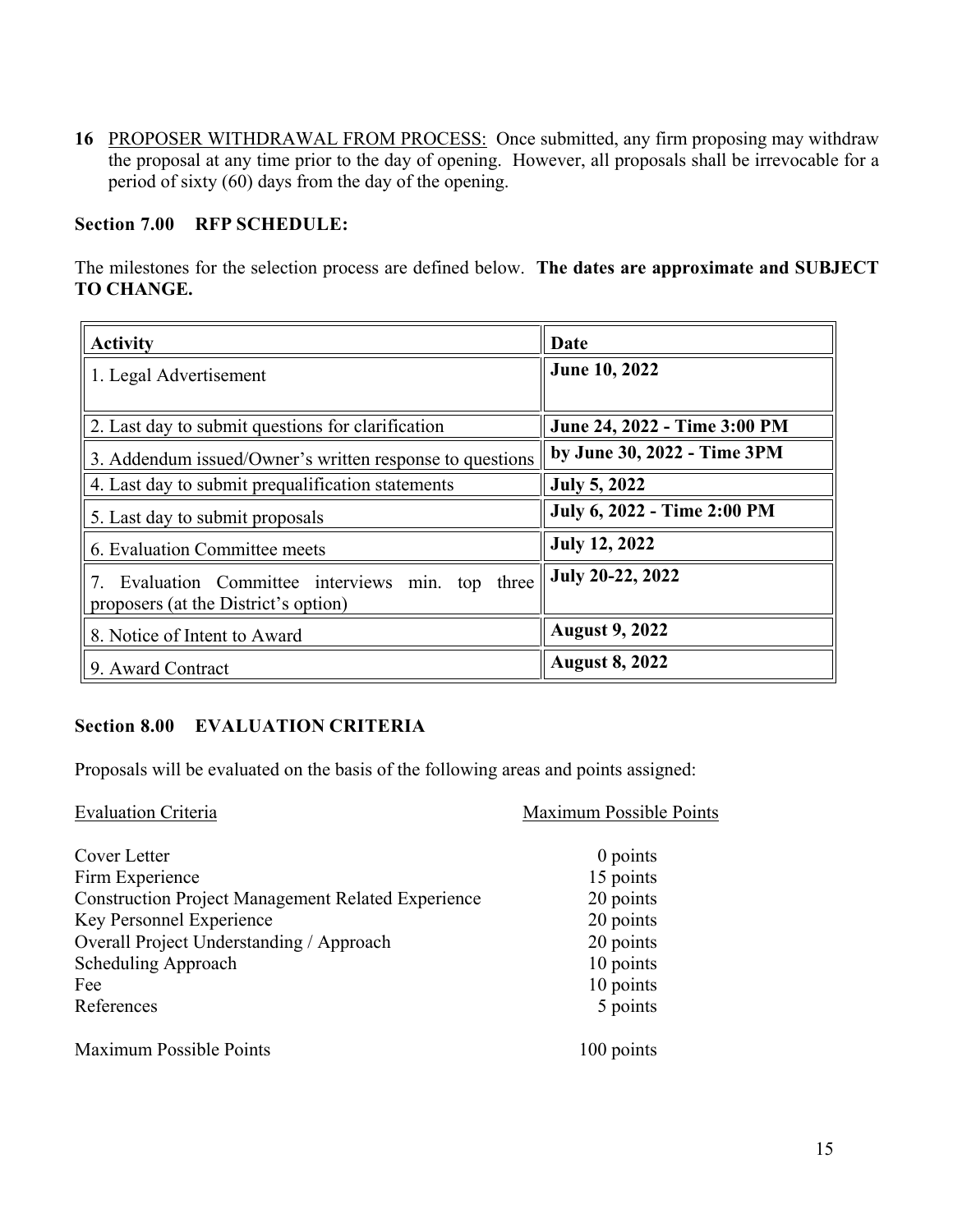# **Section 9.00 SUBMISSION REQUIREMENTS**

**1** RESPONSE FORMAT: The responses shall be organized in the manner and shall be presented in the same sequence as indicated below. Any deviation from the format may result in the Evaluation Committee being unable to locate specific information which may result in a loss of points.

Proposals shall be limited to twenty (20) 8-1/2 x 11 pages total (or the electronic equivalent), including all exhibits and/or attachments. 11x17 sheets and fold-outs should not be used. All pages shall be numbered. The following pages are exempt from the 20 page limit: cover and back of submittals, a one page cover letter, a one page table of contents, resumes of key personnel, tab and blank divider pages, certified letter from bond and surety company, and the non-collusion and proposal forms.

The Proposals shall be tabulated in separate sections in response to the detailed proposal requirements. No other material shall be submitted. The Proposal must be signed by an officer of the Proposer with the authority to commit the firm.

# **Responses received after the closing date and time will not be considered.**

- **2** DOCUMENTS REQUIRED: Proposal Packages must include the following:
	- Response documents and all requested additional related items such as resumes, schedules, bonding certificates etc.
	- Statement of Prequalification (Attached as Exhibit A)
	- Statement of Assurance (Attached as Exhibit B)
- **3** SAMPLE CONTRACT: A sample contract is attached to this RFP. The District reserves the rights to change the terms of the sample contract, if in the public interest or for terms more favorable to the District. The District and the Proposer shall negotiate terms prior to entering into a finalized contract.
- **4** NUMBER OF RESPONSES REQUIRED: Proposers shall submit ONE ORIGINAL AND FIVE (5) COPIES of the total proposal and attachments. In addition, Proposers shall submit one USB flash drive with a copy of the complete RFP in PDF file format

# **Section 10.00 PROPOSER'S RESPONSE DOCUMENT:**

Proposals must reply to each of the following items. Responses must appear in the same order listed below. Concise and direct answers are encouraged. By listing individuals in the proposal, the Proposer guarantees that these individuals will be available to work on the Project for the time necessary to complete the necessary work. The District further reserves the right to request a substitution of personnel if deemed to be in the best interest of the District.

1 COVER LETTER: A letter of introduction stating that the applicant wishes to be considered for the project. Include full name of firm or joint venture, RFP contact person, email address, mailing address, telephone and facsimile numbers. If joint venture, the relationship of the two parties shall be indicated in terms of percentage participation in the work and in the fee.

# 2 FIRM EXPERIENCE: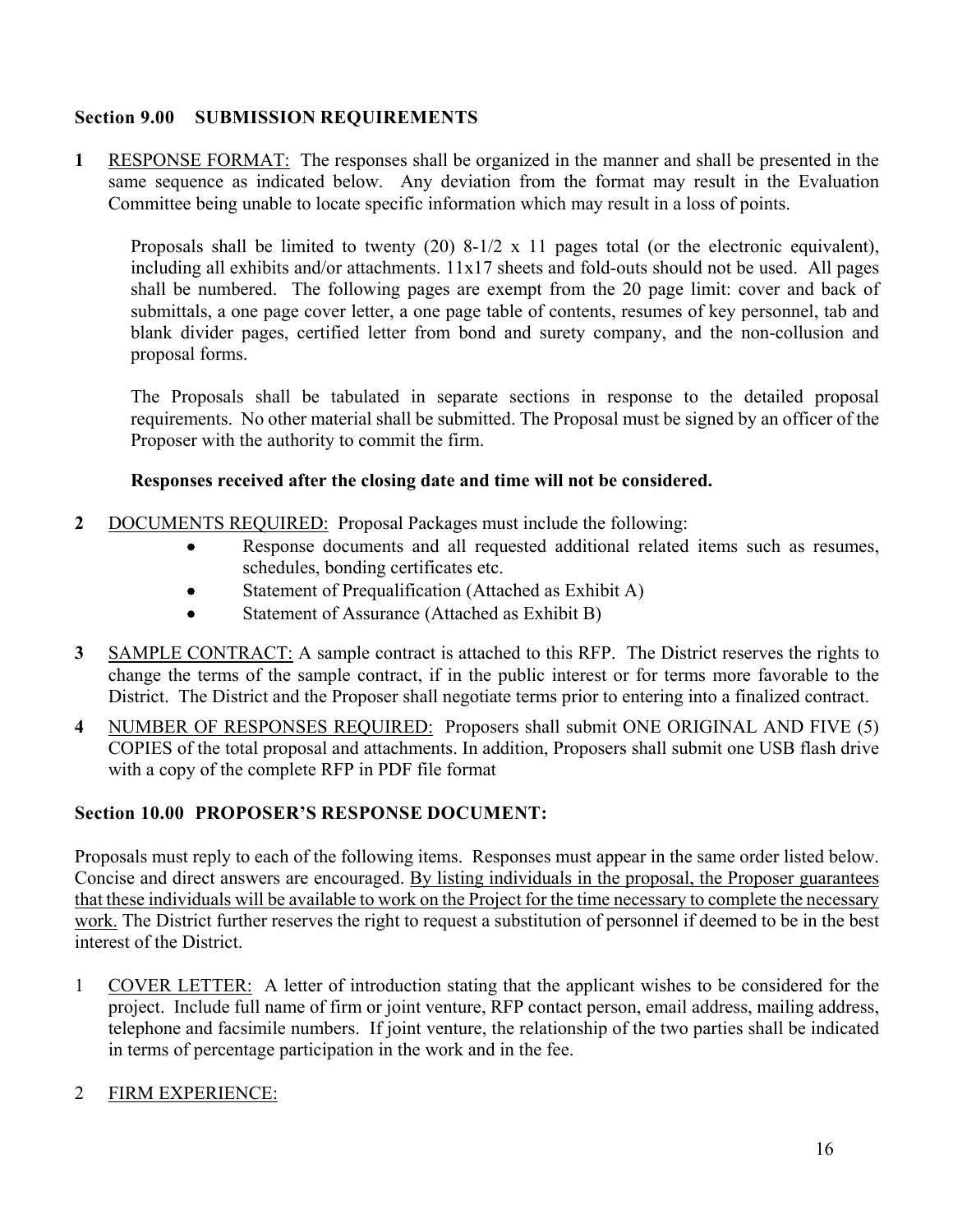- 2.1 **Firm Description:** Provide a brief description of your firm and its capabilities. Include annual volume figures for the past five years. If a joint venture, provide the information for each of the firms involved. Provide a resume of all personnel listed to be involved with this Project.
- 2.2 **Project Experience:** Describe overall firm experience, and provide a listing, in chronological order, in chart format, of your firm's last completed public projects similar in nature to this Project. Information on these projects should include completion date; name of owner; contact person and current phone number; location of the project; and a brief description of the projects. Provide a listing, in chronological order, in chart format, of your firm's experience with K-12 public building construction and/or construction management (emphasis should be placed on projects where students and staff were present during construction). Information about the project should follow the format and include the same information required above.
- 2.3 **Specific Facility Experience**: Describe specific experience, and provide a listing as indicated above, of your firm's experience in the following types of facilities, including all information indicated above:
	- Public Agencies and Public Contracting: Describe your firm's experience on projects for public agencies and performed under public contracting statutes and requirements.
	- Remodeling: Describe your firm's experience on projects where interior and exterior remodeling was done to existing timber framed structures.
- 3 CONSTRUCTION PROJECT MANAGEMENT AND RELATED EXPERIENCE: Describe firm experience with long range facility planning study assessment and prioritization projects for the public sector. The listing should follow the format described above in the previous item (If the firm's public sector long range facility planning study assessment and prioritization project experience is limited, experience with construction project management services for the private sector may be discussed.).

# 4 KEY PERSONNEL EXPERIENCE:

- 4.1 Organization of Team: Provide a project organization chart showing your proposed staff for this job.
- 4.2 Team Member Resumes: Include resumes for all individuals listed in the chart. Indicate the proposed percentage or full time equivalent (FTE) that each person will work on this project during the 1) Phase  $I - Pre-Construction$  Services, and 2) Phase  $II - Construction$  Phase Services.  $(100\% = 1.0$  FTE). The resumes shall include each individual's education, work history, length of tenure with your firm, and relevant, prior experience.
- 4.3 Additional Team Members: For those individuals that are not full time, describe how they will work on the project. If your proposal involves individuals from more than one firm, describe prior experience, if any, of the firms and individuals work with each other, and how the proposed team will work for this project. By listing the individuals in the proposal, the firm assures that these individuals will work on the project at an approximate minimum of the percentages shown. The Owner reserves the right to request a substitution of personnel if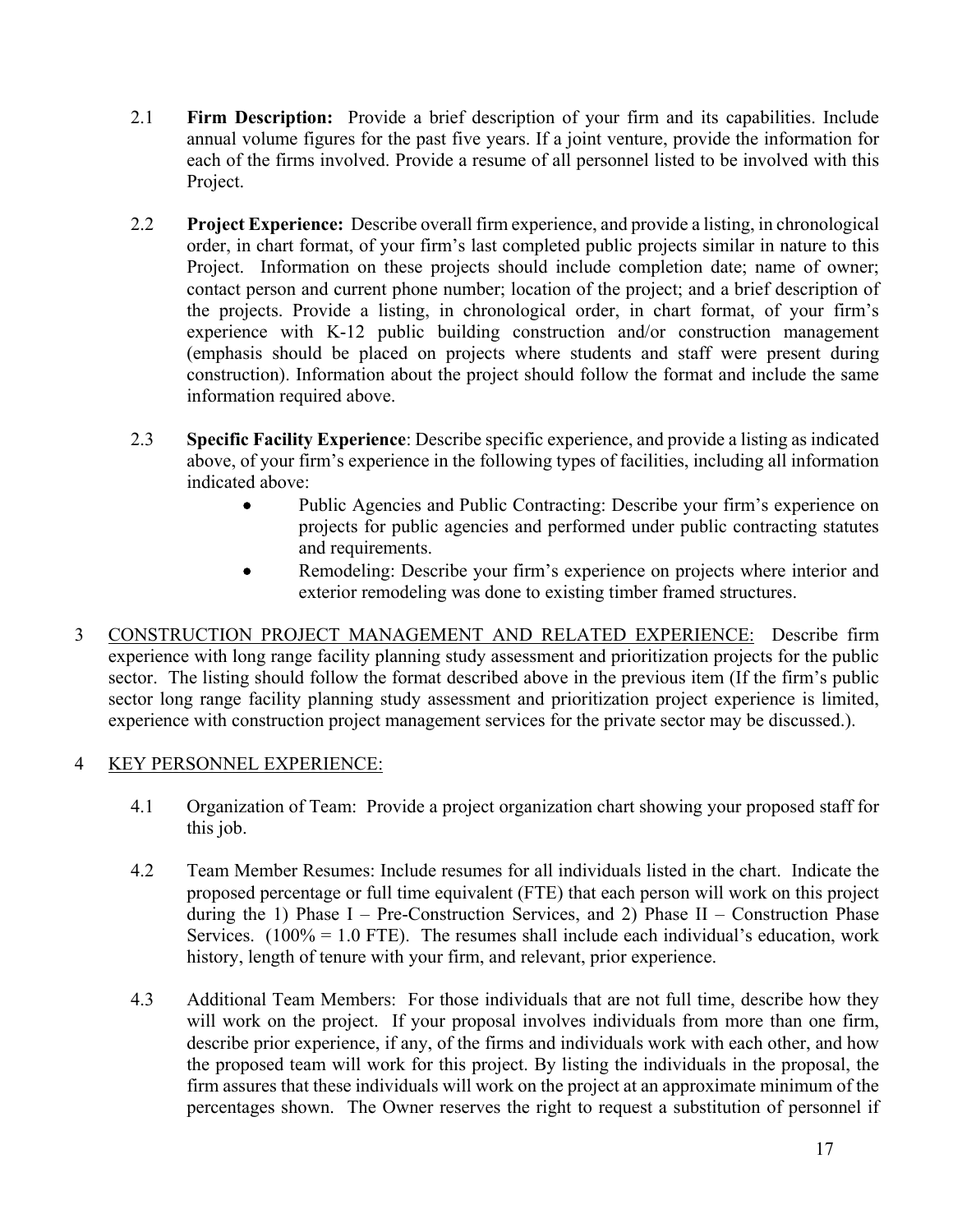deemed to be in the best interest of the Owner.

Should the firm be invited to an interview, the key personnel listed above will need to be in attendance and questions may be directed solely to them. At a minimum, the Project Manager, Superintendent and Project Executive dedicated to the project shall be in attendance at any interview.

# 5 OVERALL PROJECT UNDERSTANDING / APPROACH:

- 5.1 **Organizing the Project:** Describe your firm's overall project management plan through the completion of the Project. Discuss your approach to reviewing the program, and services to be provided during design each phase of the Project. Within the parameters described in this RFP, how would you organize and monitor the work to ensure quality, function, timely completion and cost within or under budget?
- 5.2 **Project Management:** Describe how your firm will approach the project management aspects of this project. How will your firm ensure that the Owner's needs are met?
- 5.3 **Organizational Tools:** Discuss your firm's approach to providing the successful Construction Project Manager services, including cost, schedule and quality effectiveness. Include specific examples of actual products, such as estimates, progress reports, schedules, constructability reviews, value engineering studies, forms, general conditions budgets, organizational structures, etc.
- 5.4 **Problem Solving:** Describe your approach to problem solving for this project. Describe the largest challenge your firm faced within the last five years in working on similar projects, and how you resolved that challenge.
- 6 SCHEDULING APPROACH: Describe how your firm will ensure the schedule requirements are met. Specifically, how will your firm organize your work, staffing, and coordination of team members in order to ensure that all schedule milestones are achieved? How will your firm report progress and mitigate delays?
- 7 COST CONTROL: Give a description of how your firm will manage the work to control costs and optimize savings during the pre-construction and construction phases.
- 8 FEE: Provide a proposal of fees and cost, including any applicable rate schedules, for the services described in the RFP and attachments.

Please note: Estimates for fees and costs shall be accompanied with a detailed breakdown. This fee information, while a critical element of the evaluation/selection process, will also be used in the negotiation of the final agreement.

The Fee criteria will be evaluated based on clarity of the cost breakdown, the cost itself, and what is included or excluded in the breakdown of cost.

9 REFERENCES: Provide at least two (2) references for projects of similar size and scope including client name, key contact's name, address, email, and phone number.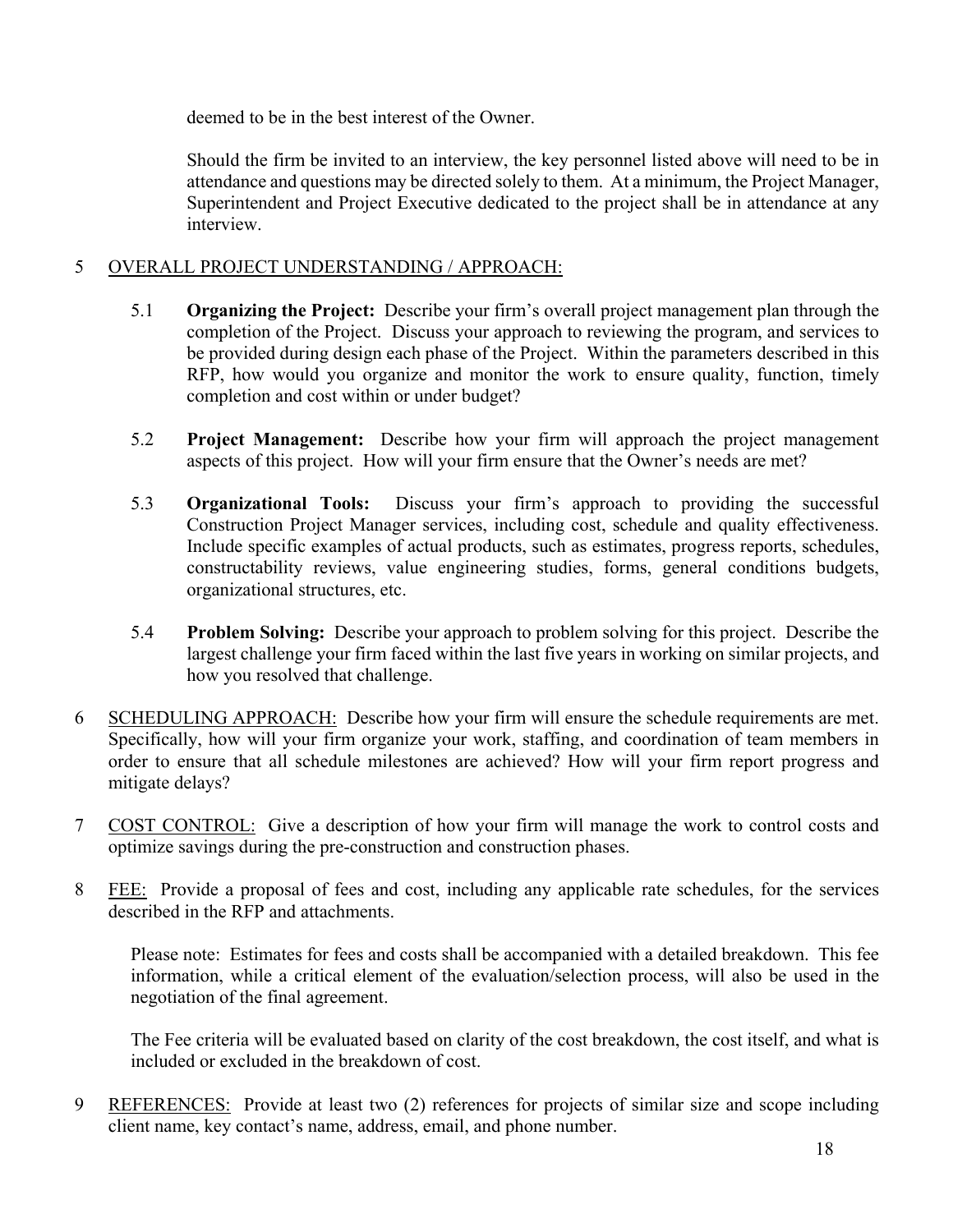10 ADDITIONAL REQUIREMENTS: By submitting a proposal, the Proposer certifies that the Proposer has not discriminated against Minority, Women or Emerging Small Business Enterprises in obtaining any required subcontracts.

Pursuant to OAR 580-061-0040, Proposers are hereby notified that policies applicable to consultants and contractors have been adopted that prohibit sexual harassment and that proposers and their employees are required to adhere to the District's policy prohibiting sexual harassment in their interactions.

By submission of your proposal, the signatory (a duly authorized representative of the submitting firm) must certify that the firm is not, to the best of their knowledge, in violation of any Oregon tax law. For purpose of this certification, "Oregon Tax Laws" means a state tax imposed by ORS 320.005 to 320.150 and 403.200 to 403.250, ORS Chapters 118, 314, 316, 317, 318, 321 and 323; the elderly rental assistance program under ORS 310.630 to 310.706; and local taxes administered by the Oregon Department of Revenue under ORS 305.620.

During the term of the resulting contract, the successful proposer will be required to maintain in full force, at its own expense, insurance coverage/policies as set forth in the contract from insurance companies authorized to transact business in the state of Oregon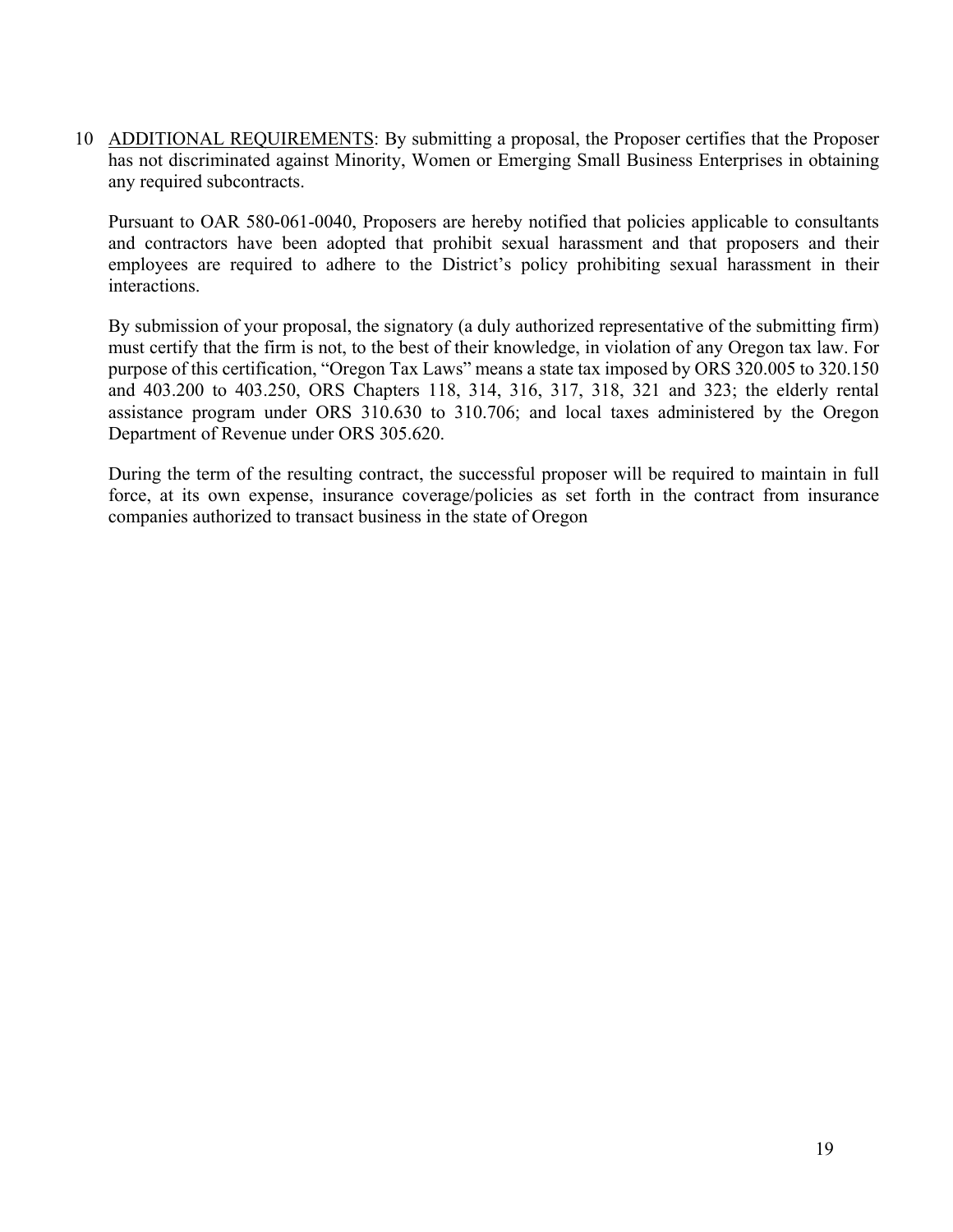### **ATTACHMENT A PREQUALIFICATION STATEMENT**

PROJECT TITLE: **Long Range Facility Planning Study Assessment and Prioritization Project** Construction Project Manager

## PROJECT LOCATION: **Dallas, Oregon**

Proposers must meet certain minimum Prequalification Criteria in order to be eligible to submit proposals. In the interest of expediting the contract awards and reducing preparation expense to potential Proposers, the Owner will allow Proposers to self-certify that they meet the following pass/fail Prequalification Criteria and are therefore eligible to propose on this procurement:

**General Experience:** The Proposer must have five or more years of continuous experience providing construction management services.

Do you meet this criteria  $($  ) Yes or  $($   $)$  No ?

**Specialized Experience:** The Proposer must have completed at least two projects of similar or greater scope within the last five years.

Do you meet this criteria ( ) Yes or ( ) No ?

**K-12 Experience:** The Proposer must have prior experience working with K-12 school districts and school facility renovations and construction. Do you meet this criteria  $($  ) Yes or  $($  ) No ?

**Availability:** The Proposer's anticipated work in terms of time and magnitude for the time period **August 2022 through July 2026** must accommodate this project, including availability of key personnel for this project.

Do you meet this criteria ( ) Yes or ( ) No ?

**Licenses:** The Proposing firm and its subcontractors must be licensed to do business in the State of Oregon. Do you meet this criteria  $($  ) Yes or  $($   $)$  No ?

If not, how do you propose conforming to this requirement?

Signature of authorized person

 $\mathcal{L}_\text{max}$  and  $\mathcal{L}_\text{max}$  and  $\mathcal{L}_\text{max}$  and  $\mathcal{L}_\text{max}$ 

Title of authorized person

**END OF DOCUMENT**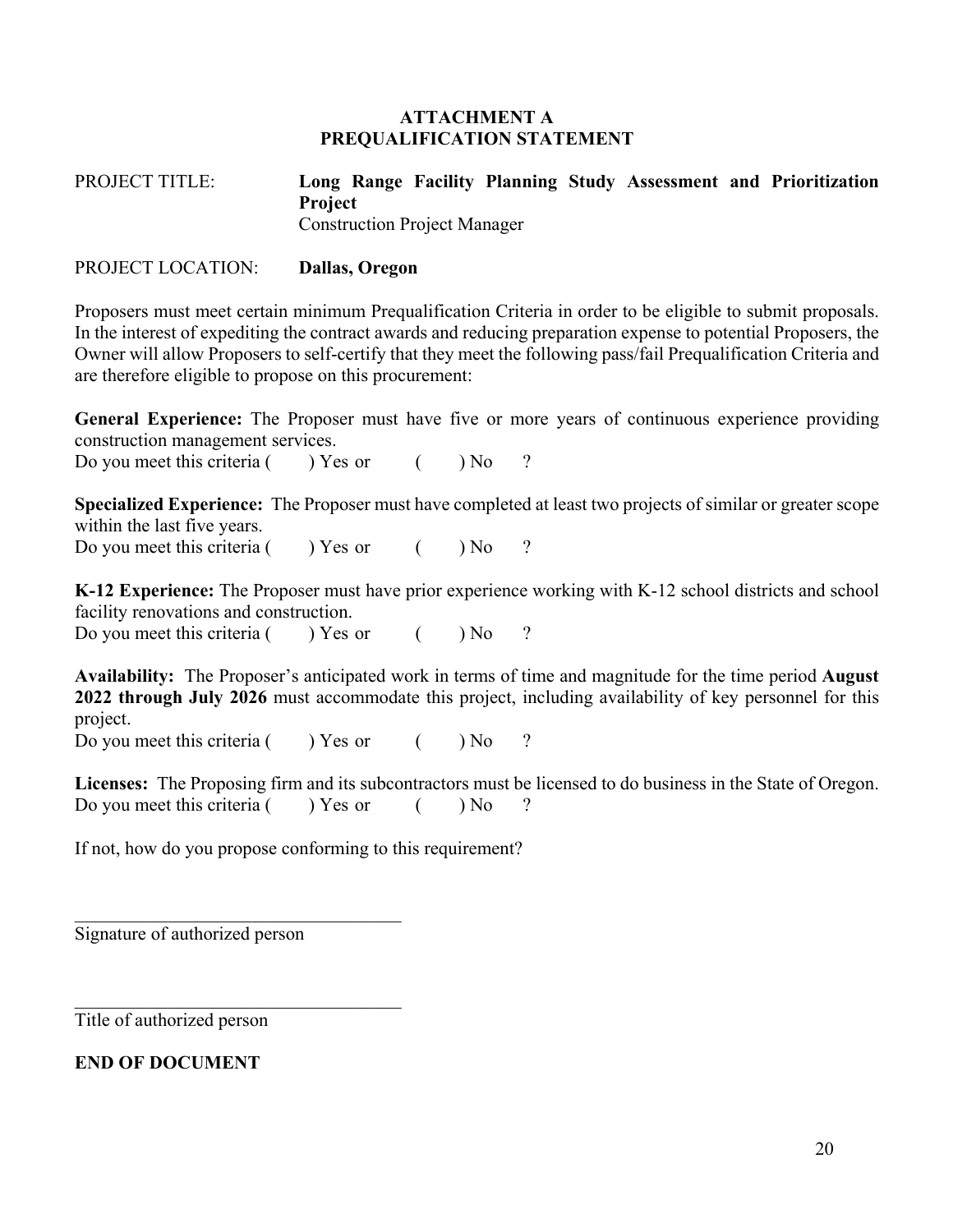# **Exhibit B STATEMENT OF ASSURANCES**

PROJECT TITLE: **Long Range Facility Construction Project** Construction Project Manager

PROJECT LOCATION: **Dallas, Oregon**

- 1) The undersigned attests that he/she has the authority and/or responsibility to represent the organization submitting this Proposal in all phases of the Request for Proposal (RFP) process and in this Statement of Assurances.
- 2) The Proposer understands that this RFP is considered an integral part of the RFP process, and RFP terms shall be binding on the Proposer. Failure of the successful Proposer to accept these obligations in a Contract as authorized by the Statement of Assurances may result in cancellation of an award.
- 3) The proposer accepts all terms and conditions contained in this RFP and the RFP and Proposal Response, and any modifications will be made part of the contract documents. It is understood that all proposals become part of the public file on this matter, unless limited and specific information is identified and exempt under Oregon Public Records Law.
- 4) The undersigned understands that any false or substantially incorrect statement in the RFP or Statement of Assurances may disqualify this Proposal from further consideration or any further Contract.
- 5) The Proposer understands that in responding to the RFP, the Proposer agrees to comply with all applicable federal, state, and local laws, regulations and requirements related to the RFP and performance of any resulting Contract, including but not limited to those referenced in this RFP.
- 6) The undersigned acknowledges receipt of and agrees to be bound by this Exhibit A, as well as any additional addenda or Exhibits issued until intent of Award has been posted.
- 7) The Proposer certifies that it can meet the insurance requirements outlined in the proposed Contract (Insurance Coverage Required) and the Proposer understands that such coverage must be kept active during the entire term of the Contract, if selected.
- 8) Non-Collusion: The undersigned certifies that:
	- a) This bid has been arrived at independently and is being submitted without collusion with any other vendor of materials, supplies, equipment or services to limit independent bidding or competition, and
	- b) The contents of this bid have not been communicated by the undersigned or its employees or agents to any person not an employee or agent of the undersigned or its surety on any bond furnished with the bid, and will not be communicated to such person prior to the official opening of the bid.
- 9) The Proposer is a resident Proposer or nonresident Proposer of the State of Oregon as defined in ORS 279A.120.
- 10) The Undersigned agrees, if awarded a contract, that they will comply with the provisions of **ORS 279C.800 279C.870** or **Davis-Bacon 40 U.S.C 3141 et seq** as applicable, pertaining to the payment of the prevailing wage rates. By signing below the Undersigned agrees that he/she affirmatively acknowledges the following:
	- (a) Compliance with ORS 279C.838 and 40 USC 3141 et seq (if both state and federal Davis-Bacon applies.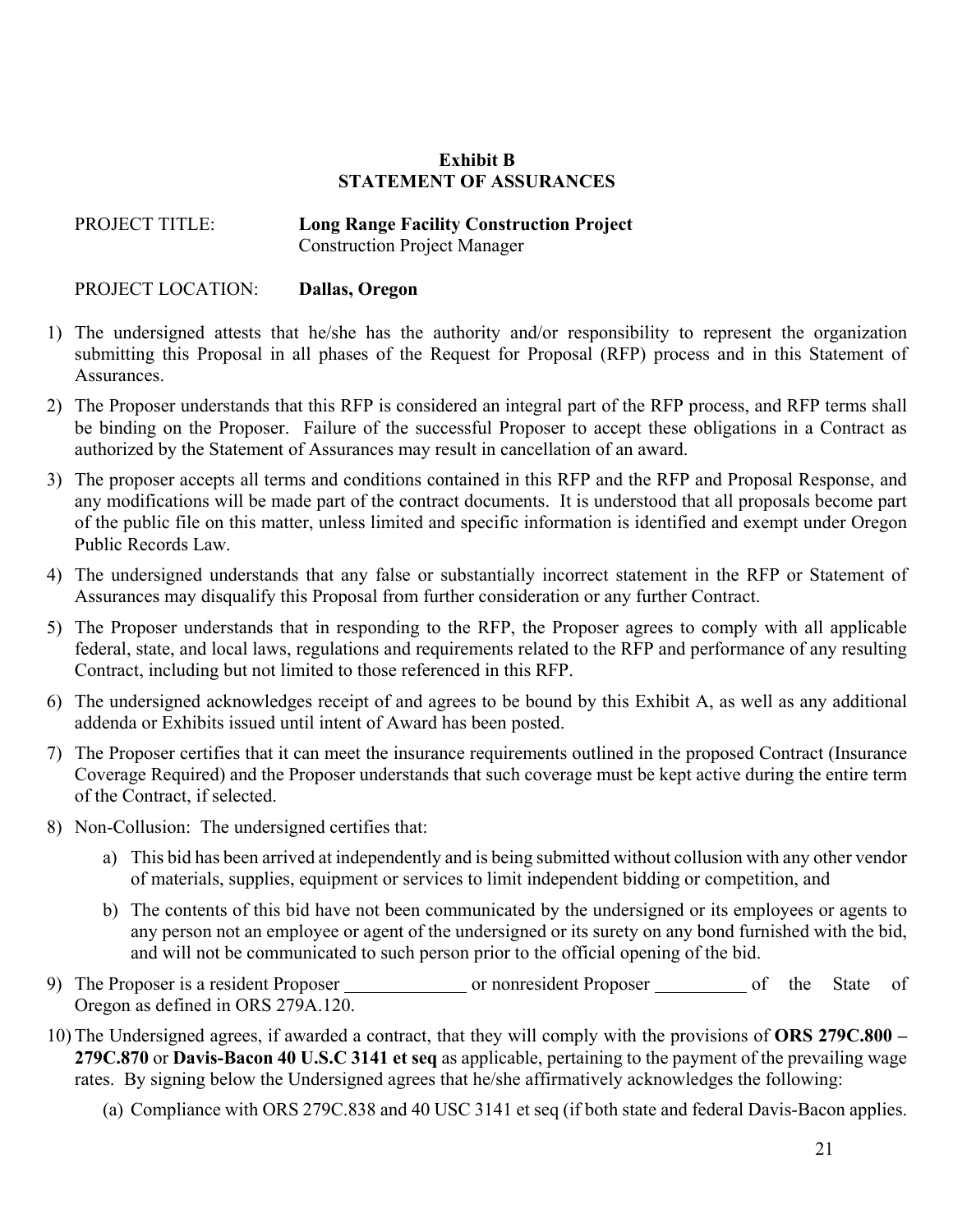IF the state rate is higher, the contractor and every sub-contractor shall pay at least the state rate); or compliance with ORS 279C.840 (Davis-Bacon does not apply, and only the state prevailing rate of wage is to be paid); or compliance with 40 USC 3141 et seq (only Davis-Bacon rate of wage applies, or is the highest one for all of the job categories).

- 11) In the event the Proposer is awarded the contract and fails to complete the work within the time frame specified, including extensions granted, liquidated damages shall be paid to the Owner as outlined in the General Conditions attached in the Contract.
- 12) By signing this page the Proposer hereby certifies that it has not discriminated against minority, women or emerging small business enterprises in obtaining any sub-contracts, and the Proposer hereby certifies that to the best of its knowledge, it is in compliance with all Oregon Tax laws described in ORS 305.380(4).

I, the undersigned, have read and thoroughly understand the requirements, special provisions, Proposal Instructions and all other Conditions of the RFP issued by **Dallas School District** for the **Long Range Facility Construction Project**. I have read and understand the entire contract provisions included in the RFP and agree to abide by and fulfill the requirements thereof if awarded the Contract as a result of this RFP.

|                        | Address: No. 1996. The Second Second Second Second Second Second Second Second Second Second Second Second Second Second Second Second Second Second Second Second Second Second Second Second Second Second Second Second Sec |  |
|------------------------|--------------------------------------------------------------------------------------------------------------------------------------------------------------------------------------------------------------------------------|--|
|                        | Phone: Fax: Fax:                                                                                                                                                                                                               |  |
|                        | Authorized Representative's Signature:                                                                                                                                                                                         |  |
|                        | Type or Print Name: 1988                                                                                                                                                                                                       |  |
|                        | Representative's Title: Manual Manual Manual Manual Manual Manual Manual Manual Manual Manual Manual Manual Ma                                                                                                                 |  |
|                        | Date:                                                                                                                                                                                                                          |  |
|                        | Federal Business I.D. No.                                                                                                                                                                                                      |  |
| <b>NOTARY:</b>         |                                                                                                                                                                                                                                |  |
|                        | Subscribed and sworn before me this _________ day of ________________.                                                                                                                                                         |  |
|                        | Notary Public for the State of _____________________.                                                                                                                                                                          |  |
|                        |                                                                                                                                                                                                                                |  |
| <b>END OF DOCUMENT</b> |                                                                                                                                                                                                                                |  |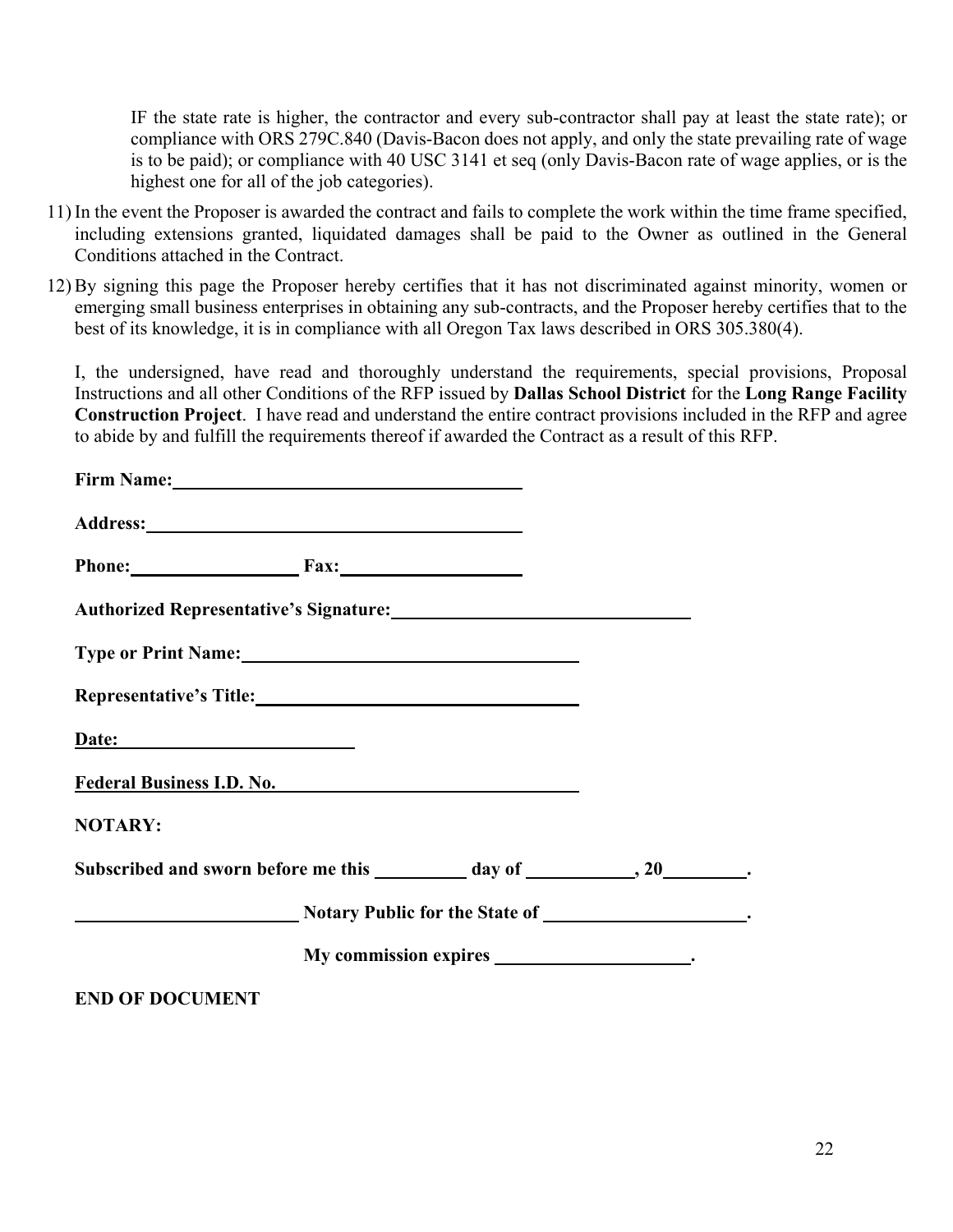# **SAMPLE CONSULTANT AND RELATED SERVICES CONTRACT**

Dallas School District No. 2

THIS CONSULTANT AND RELATED SERVICES CONTRACT (the "Contract") is between the Dallas School District No. 2, by and through its School Board (the "Owner"), and  $(the$ "Consultant") (collectively, the Owner and the Consultant are referredto as the "Parties"). This Contract is for all Services related to completion of the project more located at **111 SW Ash Street, Dallas, OR 97338**  and particularly described as follows (the "Project"):

|                 | $DSD$ Contract #  |
|-----------------|-------------------|
| Address         | SSD Project/Phase |
| City, State Zip | Federal Tax ID#   |
| Phone           | Fax $#$           |

# **The purpose of this Request for Proposal (RFP) is to solicit proposals to establish a contract through fair and competitive negotiations for Construction Project Management Services related to the Long Range Facility Construction Project ("Project").**

This Contract shall become effective on the date the Contract is fully executed by both the District and the successful Consultant and/or Consultant's firm and all required Dallas School District No. 2 approvals have been obtained. This date is known as the Contract "Effective Date." No Services shall be performed prior to the Contract Effective Date. The Contract shall expire, unless otherwise terminated or extended, on \_\_\_\_\_\_\_\_\_, 2022. Generally, "the Services" to be performed by the Consultant on the Project include assisting the District in planning and implementing long range facility projects identified by its Architect/Consultant.

The Services are more specifically described in the **EXHIBIT 1: Statement of Work**, attached to this Contract. The Owner agrees to pay Consultant a sum not to exceed (\$\_\_\_\_\_\_\_\_\_\_ ) for performance of the Services, which does not include allallowable expenses. Consultant progress payments shall be made in accordance with **EXHIBIT 2: Consultant Compensation**.

This Contract consists of the introductory provisions and signature page(s) of this Contract, Section 1-Relationship Of The Parties, Section 2-Consultant's Professional Responsibility, Section 3- Responsibilities Of The Owner, Section 4-General Contract Provisions and the following exhibits attached hereto and incorporated herein by this reference:

 **Exhibit 1: Statement of Work**

 **Exhibit 2: Consultant Compensation**

 **Exhibit 3: Insurance Provisions**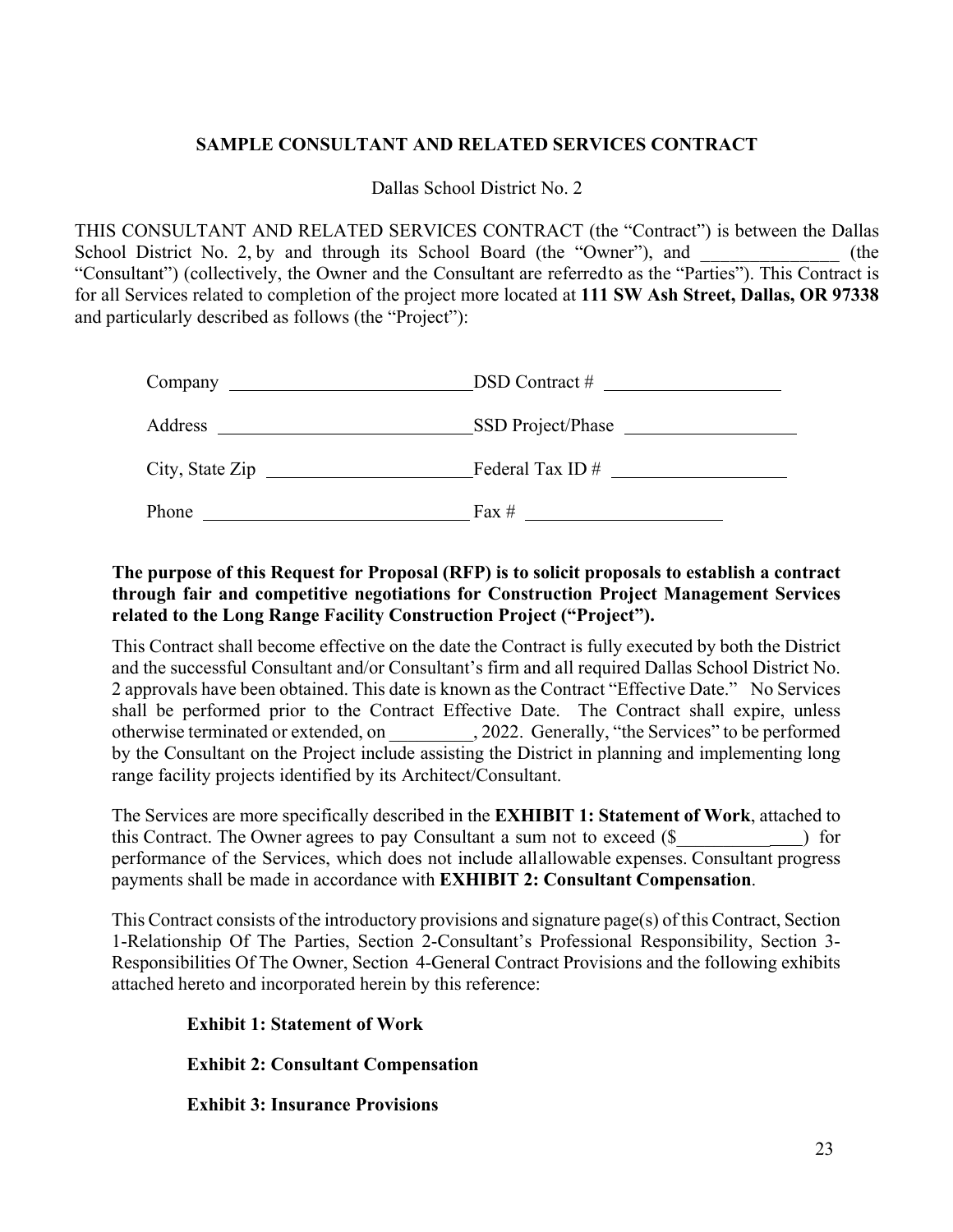### **Exhibit 4: COVID Addendum**

**EXCEPT AS PROVIDED IN THE APPLICABLE STATUTES, THIS CONTRACT CONSTITUTES THE ENTIRE AGREEMENT BETWEEN THE PARTIES ON THE SUBJECT MATTER ADDRESSED HEREIN. THE TERMS OF THIS CONTRACT CAN NOT BE WAIVED, ALTERED, MODIFIED, SUPPLEMENTED, OR AMENDED, IN ANY MANNER WHATSOEVER, EXCEPT BY WRITTEN INSTRUMENT SIGNED BY THE PARTIES AND CONTAINING ALL REQUIRED DALLAS SCHOOL DISTRICT NO. 2 APPROVALS. ANY SUCH WAIVER, ALTERATION, MODIFICATION, SUPPLEMENTATION, OR AMENDMENT, IF MADE, SHALL BE EFFECTIVE ONLY IN THE SPECIFIC INSTANCE AND FOR THE SPECIFIC PURPOSE GIVEN. THERE ARE NO UNDERSTANDINGS, AGREEMENTS, OR REPRESENTATIONS, ORAL OR WRITTEN, REGARDING THIS CONTRACT EXCEPT AS CONTAINED, INCORPORATED OR REFERENCED HEREIN. CONSULTANT, BY ITS AUTHORIZED REPRESENTATIVE'S SIGNATURE, HEREBY ACKNOWLEDGES THAT IT HAS READ THIS CONTRACT, UNDERSTANDS IT, AND AGREES TO BE BOUND BY ITS TERMS AND CONDITIONS. THIS CONTRACT, AND ANY AMENDMENTS TO THIS CONTRACT, MAY BE EXECUTED IN COUNTERPARTS (EACH OF WHICH SHALL BE AN ORIGINAL AND ALL OF WHICH SHALL CONSTITUTE BUT ONE AND THE SAME INSTRUMENT) OR IN MULTIPLE ORIGINALS. A FAXED FORM OF THIS CONTRACT OR ANY AMENDMENT THERETO, EXECUTED BY ONE OR MORE OF THE PARTIES, WILL CONSTITUTE A COUNTERPART HEREOF, AS LONG AS THE COUNTERPART BEARING THE PARTY'S ORIGINAL SIGNATURE IS TRANSMITTED.** 

**OWNER: Dallas School District No. 2**

**CONSULTANT**:

By:

By:

\_\_\_\_\_\_\_\_\_\_\_\_\_\_\_\_\_\_, Its \_\_\_\_\_\_\_\_\_\_\_\_

 $\overline{\phantom{a}}$   $\overline{\phantom{a}}$ , Its  $\overline{\phantom{a}}$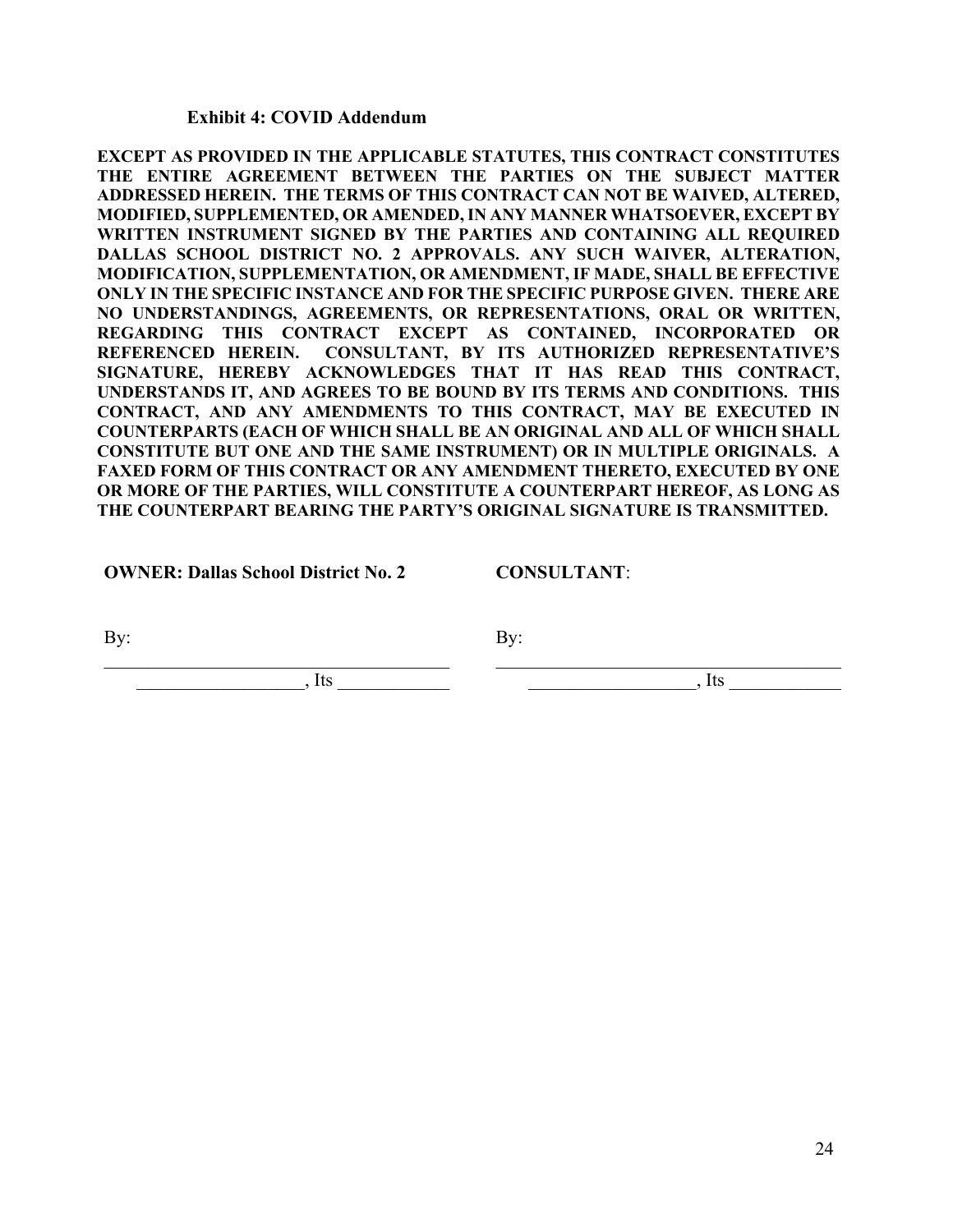#### 1. RELATIONSHIP OF THE PARTIES

1.1. The Consultant shall provide the Services for the Project in accordance with the terms and conditions of this Contract. The Consultant's performance of Services shall be as a professional consultant to the Owner to serve as the Owner's representative in coordinating implementation of the identified projects between the Architect and the CM/GC to ensure the District's interests are being met for the duration of the Project. The Services to be performed by Consultant may include the following components:

1.1.1. Develop and schedule a comprehensive project management plan, including schedules for each project and how it relates to each of the buildings. The schedule should contain the priority for each project. The schedule should contain milestones identifying the work. The schedule should contain milestones identifying the work to be performed by the design team and the District.

1.1.2. Consult with the District and assist as required in the selection of consultants and contractors necessary for the Project. Advise District of observations regarding deficiencies in the performance of consultants and contractors. Confirm that contractors have adequate safety plans.

1.1.3. Consult with the District in refining the Project budget and establishing and maintaining a detailed cost model for the work as the design evolves.

1.1.4 Assist in life cycle value analysis from drawings, specifications, other design standards and criteria, and alternative designs as may be requested by the District.

1.1.5. Assist the District and advise as to the construction delivery system that is in the best interest of the District and the Project.

1.1.6. Maintain all documentation related to the Project using an electronic filing system.

1.1.7. With the District, develop a strategy for obtaining land use approvals and permits in a timely fashion. Meet with building and other regulatory officials as appropriate.

1.1.8. Review the plans and specifications on a continuous basis and advise the District whenever the estimated costs are tending to exceed line items from the model budget. In a timely fashion, provide the District with alternatives that will bring the Project cost within budget, without compromising the scope or Project timeline agreed to in the outline specification. Continually update the Project cost and identify opportunities for cost savings.

1.1.9. Review architectural, civil, mechanical, and structural plans as they are developed and make value engineering and constructability recommendations.

1.1.10. Review all design and specification documents for completeness, proper details, compliance with the program and master plan requirements, and adherence to codes or applicable agency requirements.

1.1.11. Assist the District and its design team to prepare and put out to bid early bid packages as determined appropriate.

1.1.12. Work with the District's Director Facilities in all aspects of the Project.

1.2. In administering this Contract, the Owner may retain the services of an independent project manager, and potentially, other consultants as needed to fulfill the Owner's objectives.

1.3. Consultant shall not enter into any subcontracts for any of the work required by this Contract or assign or transfer any of its interests in this Contract, except as may be expressly authorized by Owner in writing. In the event of a subcontract, it shall expressly state that it is subject to the terms and conditions hereof.

1.4. The Consultant shall provide to the Owner a list of the proposed key Project personnel of the Consultant to be assigned to the Project. This list shall include such information on the professional background of each of the assigned personnel as may be requested by the Owner. The Consultant acknowledges that this Contract was awarded on the basis of the unique background and abilities of the key personnel identified by Consultant. Therefore, Consultant shall make available key personnel as identified in its Proposal. Any attempted substitution without written consent of Owner shall constitute a material breach of the Contract. In the event that key personnel become unavailable to Consultant, the Parties shall mutually agree upon appropriate replacements. Likewise, the Consultant shall remove any individual from the Project if so directed by Owner in writing following discussion with the Consultant, provided that Consultant shall have a reasonable time period within which to find a suitable replacement.

#### 2. CONSULTANT'S PROFESSIONAL RESPONSIBILITY

2.1. By execution of this Contract, the Consultant agrees that:

2.1.1. The Consultant is an experienced firm having the skill, legal capacity, and professional ability necessary to perform all the Services required under this Contract to design and administer a project having this scope and complexity; and will perform such Services pursuant to the standard of care defined in Section 4.4.1 of this Contract.

2.1.2. The Consultant has the capabilities and resources necessary to perform Consultant's obligations under this Contract.

2.1.3. The Consultant either is, or will in a manner consistent with the standard of care defined in Section 4.4.1 of this Contract, become familiar with all current laws, rules, and regulations which are applicable to the design and construction of the Project. Any drawings, specifications, deliverables and other documents prepared by the Consultant shall be prepared in accordance with this standard of care in an effort to accurately reflect, fully comply with and incorporate all such laws, rules, and regulations.

2.2. The Consultant hereby agrees that it will prepare, in a manner consistent with the standard of care defined in Section 4.4.1 of this Contract, all drawings, specifications, deliverables and other documents pursuant to this Contract so that they are complete and functional for the purposes intended (except as to any deficiencies which are due to causes beyond the control of the Consultant) and that the Project, if constructed in accordance with the intent established by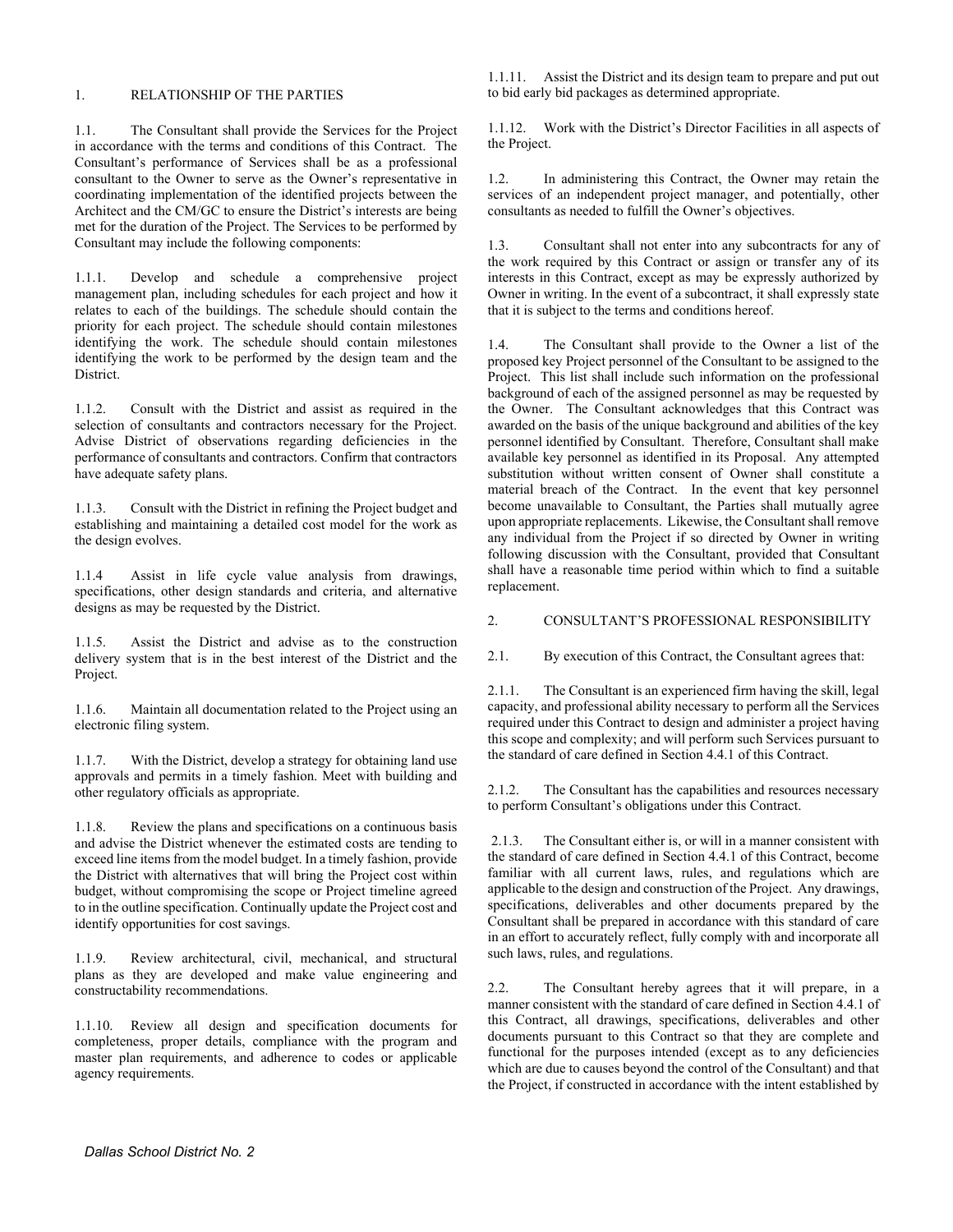such drawings, specifications, deliverables and other documents, shall be structurally sound and a complete and properly functioning road suitable for the purposes for which it is intended.

2.3. The Consultant shall be responsible for correcting any inconsistencies, errors or omissions in the drawings, specifications, deliverables and other documents prepared by the Consultant, at no additional cost to the Owner. The Consultant further agrees, at no additional cost to the Owner, to render assistance to the Owner in resolving problems relating to the Project design or to specified materials.

2.4. When Consultant's work is performed in or on school sites, Consultant shall comply with the following:

2.4.1. Consultant has been provided with and acknowledges receipt of the following Owner policies: GBNA, GBNA-AR, JHFF, and JHFE. If Consultant or Owner receives reports or allegations of sexual conduct or abuse involving one of Consultant's employees, Consultant agrees to immediately remove that employee from providing services to the Owner, and if the report is received by Consultant, Consultant will immediately inform Owner of the report. Consultant will follow Owner's requests for removal of such employees following a report or allegation. Consultant will cooperate in any investigation being conducted by Owner, law enforcement, or any other local, state, or federal agency. Consultant has received information regarding abuse and sexual conduct and Owner will provide current information to Consultant on an annual basis.

2.4.2. Unsupervised contact with students means contact with students that provide the person opportunity and probability for personal communication or touch when not under direct supervision. Consultant will ensure that Consultant and its officers, agents, and employees will have no direct unsupervised contact with students. Consultant will work with Owner to ensure compliance with this requirement. If Consultant is unable to ensure through a security plan that none of its officers, agents, or employees will have direct, unsupervised contact with students in a particular circumstance or circumstances, Consultant shall so notify the Owner prior to beginning any work that could result in such contact. Consultant authorizes Owner to obtain information about Consultant and Consultant's history and to conduct a criminal background check, including fingerprinting, of any officer, agent, or employee of Consultant. Consultant shall pay all fees assessed by the Oregon Department of Education for processing the background check. Owner may deduct the cost of such fees from a progress or final payment to the Consultant under this Contract, unless Consultant elects to pay such fees directly.

2.4.3. Consultant will not disclose any information or records regarding students or their families that Consultant may learn or obtain in the course and scope of Consultant's performance of this Contract. Consultant recognizes that the Family Educational Rights and Privacy Act (FERPA) imposes strict penalties for improper disclosure or re-disclosure of confidential student information including but not limited to denial of access to personally identifiable information from education records for at least five years. Therefore, consistent with the requirements of FERPA, personally identifiable information obtained by the Consultant in the performance of this Contract may not be re-disclosed to third parties without written consent of the students' parents/guardians and must be used only for the purposes identified in this Contract.

2.4.4. Consultant shall comply with the child abuse reporting law (ORS 491B.005 through 419B.050) as if Consultant were a mandatory abuse reporter. Consultant shall immediately report to the proper state law or law enforcement agency circumstances supporting reasonable cause to believe that any child has been abused. Consultant shall report to the school administrator or designated school authority the circumstances supporting reasonable cause to believe that any child has been abused.

#### 3. RESPONSIBILITIES OF THE OWNER

The Owner's responsibilities under this Contract are to provide a budget that includes contingencies for design, bidding, changes in the Work during construction, fees for permitting and other governmental approvals, and other cost described below which are the responsibility of the Owner, and any documents or information necessary to obtain the services of Consultant.

#### 4. GENERAL CONTRACT PROVISIONS

4.1. Contract Performance. The Consultant shall at all times perform the Services diligently, without delay and punctually fulfill all requirements herein, consistent with the schedule for the performance of Consultant's Services set forth in Exhibit 1. The passage of the Contract expiration date shall not extinguish, prejudice, or limit either party's right to enforce this Contract with respect to any default or defect in performance. Time is of the essence in the performance of this Contract.

4.2. Access to Records. For not less than three (3) years after the Contract's expiration, the Owner, the Secretary of State's Office of the State of Oregon, the federal government, and their duly authorized representatives shall have access to the books, documents, papers, and records of the Consultant which pertain to the Contract for the purpose of making audits, examination, excerpts, and transcripts. If for any reason, any part of this Contract, any Project-related consultant contract or any Project-related construction contract(s) is involved in litigation, Consultant shall retain all pertinent records for not less than three years or until all litigation is resolved, whichever is longer. Consultant shall provide the Owner and the other entities referenced above with full access to these records in preparation for and during litigation.

4.3. Funds Available and Authorized. Owner reasonably believes at the time of entering into this Contract that sufficient funds are available and authorized for expenditure to finance the cost of this Contract. Consultant understands and agrees that, to the extent that sufficient funds are not available and authorized for expenditure to finance the cost of this Contract, Owner's payment of amounts under this Contract attributable to Services performed after the last day of the current biennium is contingent on Owner receiving from the Oregon Legislative Assembly funds sufficient to allow Owner, in the exercise of its reasonable administrative discretion, to continue to make payments under this Contract.

#### 4.4. Representations and Warranties.

4.4.1. Consultant's Representations and Warranties; Standard of Care. Consultant represents and warrants to Owner that: (i) Consultant has the power and authority to enter into and perform this Contract; (ii) When executed and delivered, this Contract shall be a valid and binding obligation of Consultant enforceable in accordance with its terms; (iii) Consultant shall, at all times during the term of this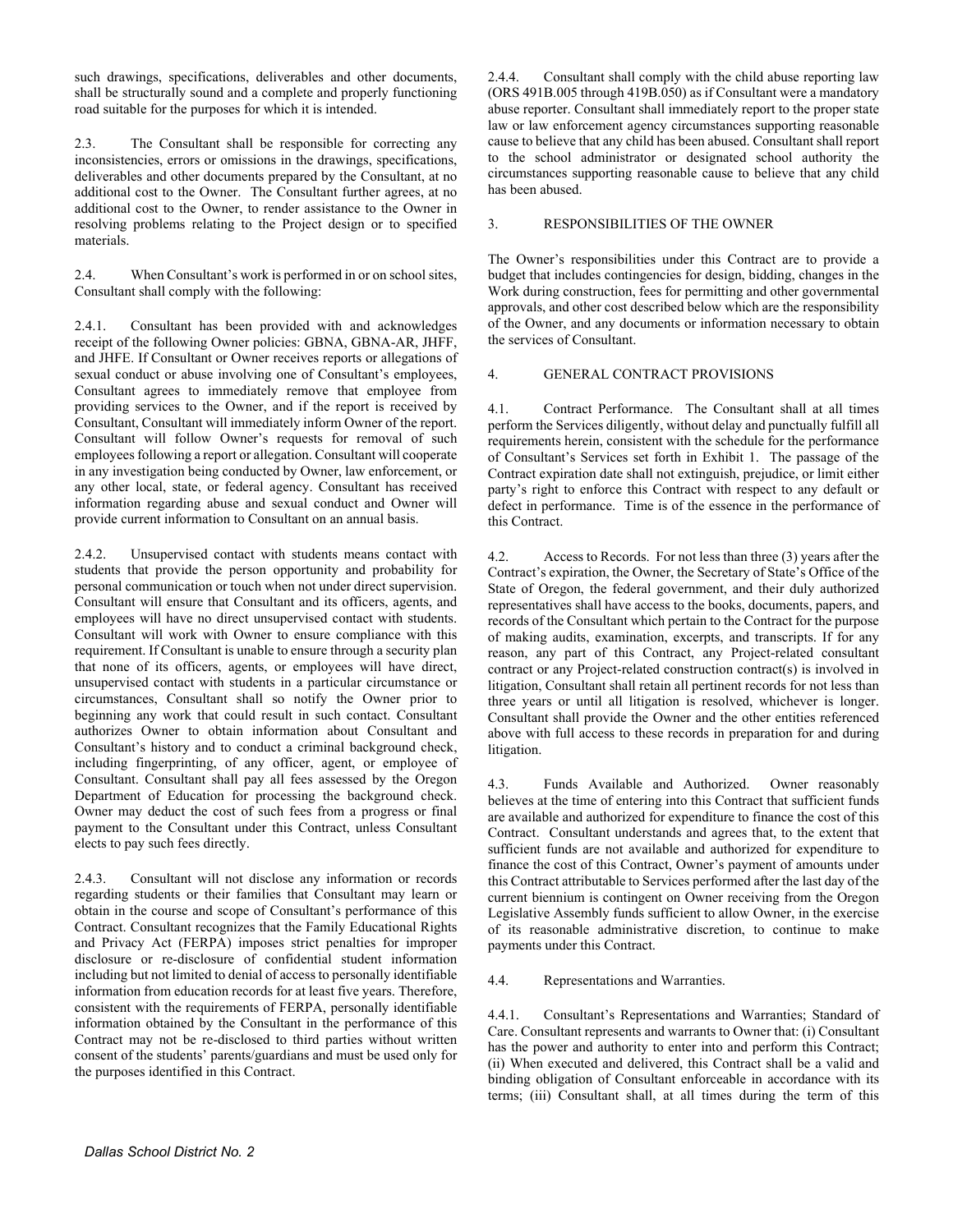Contract be duly licensed to perform the Services, and if there is no licensing requirement for the profession or Services, be duly qualified and competent; (iv) The Services under this Contract shall be performed in accordance with the professional skill, care and standards of other professionals performing similar services under similar conditions; (v) the persons executing this Contract on behalf of the Consultant have the actual authority to bind the Consultant to the terms of this Contract; and (vi) the provisions of this Contract do not conflict with or result in a default under any agreement or other instrument binding upon the Consultant and do not result in a violation of any law, regulation, court decree or order applicable to the Consultant.

4.4.3. Representations and Warranties Cumulative. The representations and warranties set forth in this Section are in addition to, and not in lieu of, any other representations and warranties provided herein.

4.5. Insurance and Indemnity. Consultant shall maintain in effect for the duration of this Contract, or any other time periods required herein, the insurance required by this Contract, as set forth in Exhibit 3-Insurance Provisions. The Consultant shall indemnify, defend, save, and hold harmless Dallas School District No. 2 from Professional Liability claims, as described in 4.5.2 and all other liability claims as described in 4.5.1.

4.5.1. Claims Other than Professional Liability. Consultant shall indemnify, defend, save, and hold harmless Dallas School Board, its officers, agents, and employees, from all claims, suits, or actions of whatsoever nature resulting from or arising out of the acts or omissions of the Consultant or its Sub- consultants, subcontractors, agents, or employees under this Contract.

4.5.2. Claims for Professional Liability. Consultant shall indemnify, defend, save, and hold harmless Dallas School District No. 2, its officers, agents, and employees, from all claims, suits, or actions arising out of the professionally negligent acts or omissions of the Consultant or its Sub-consultants, subcontractors, agents, or employees in performance of professional services under this Contract.

4.5.3 Owner Defense Requirements. Notwithstanding the foregoing defense obligations under Sections 4.5.1 and 4.5.2, neither the Consultant nor any attorney engaged by the Consultant shall defend any claim in the name of Dallas School District No. 2, nor purport to act as legal representative of Dallas School District No.1, without the prior written consent of the Superintendent. Dallas School District No. 2 may, at anytime at its election assume its own defense and settlement of any claims, in the event that it determines that the Consultant is prohibited from defending the District, that the Consultant is not adequately defending the District's interests, that an important governmental principle is at issue, or that it is in the best interests of the District to do so. Dallas School District No. 2 reserves all rights to pursue any claims it may have against the Consultant if the District elects to assume its own defense.

4.5.4 Owner's Actions. This Section 4.5 does not include indemnification by the Consultant of the Owner for the Owner's acts or omissions, whether related to the Contract or otherwise.

4.6. Employment Status.

4.6.1. Consultant, Consultant's employees and the Sub-consultants are not "officers, employees, or agents" of the District or the Owner, as those terms are used in ORS 30.265. Consultant shall perform all Services as an independent contractor. Although Owner reserves the right (i) to set the delivery schedule for the Services to be performed and (ii) to evaluate the quality of the completed performance, Owner cannot and will not control the means and manner of Consultant's performance. Consultant is responsible for determining the appropriate means and manner of performing the Services.

4.6.2. Consultant is not a contributing member of the Public Employee's Retirement System and will be responsible for any federal of state taxes applicable to any compensation or payments paid to Consultant under this Contract. Consultant will not be eligible for any benefits from any payments made under this Contract for federal Social Security, unemployment insurance, or worker's compensation, except as a self-employed individual. If any payment under this Contract is to be charged against federal funds, the Consultant certifies that it is not an employee of the State of Oregon and not currently employed by the federal government.

4.7. Successors & Assignments. The provisions of this Contract shall be binding upon and shall inure to the benefit of the Parties, and their respective successors and assigns. After the original Contract is executed, the Consultant shall not enter into any new Sub-consultant agreements for any of the Services scheduled under this Contract or assign or transfer any of its interest in this Contract, without the prior written consent of the Owner.

4.8. Compliance with Applicable Law. Consultant shall comply with all federal, state and local laws, regulations, and ordinances applicable to the Services under this Contract.

4.9. Governing Law; Jurisdiction; Venue. This Contract shall be governed by and construed in accordance with the laws of the State of Oregon without regard to principles of conflicts of law. Any claim, action, suit or proceeding (collectively "Claim") between Owner and Consultant that arises from or relates to this Contract shall be brought and conducted solely and exclusively within the Circuit Court of Marion County for the State of Oregon; provided, however, if a Claim must be brought in a federal forum, then it shall be brought and conducted solely and exclusively within the United States District Court for the District of Oregon. In no event shall this Subsection be construed as a waiver by the Dallas School District No. 2 of any form of defense or immunity, whether based on sovereign immunity, governmental immunity, immunity based on the Eleventh Amendment to the United States Constitution or otherwise. CONSULTANT, BY EXECUTION OF THIS CONTRACT, HEREBY CONSENTS TO THE IN PERSONAM JURISDICTION OF SAID COURTS.

4.10. Tax Compliance Certification.

4.10.1. By signature on this Contract, the undersigned hereby certifies under penalty of perjury that the undersigned is authorized to act on behalf of the Consultant and that the Consultant is, to the best of the undersigned's knowledge, not in violation of any Oregon Tax Laws.

4.10.2. For the purposes of this certification, "Oregon Tax Laws" means those taxes and programs listed in ORS 305.380(4), namely a state tax: imposed by ORS 401.792 to 401.816 and ORS chapters 118, 314, 316, 317, 318, 320, 321 and 323; the elderly rental assistance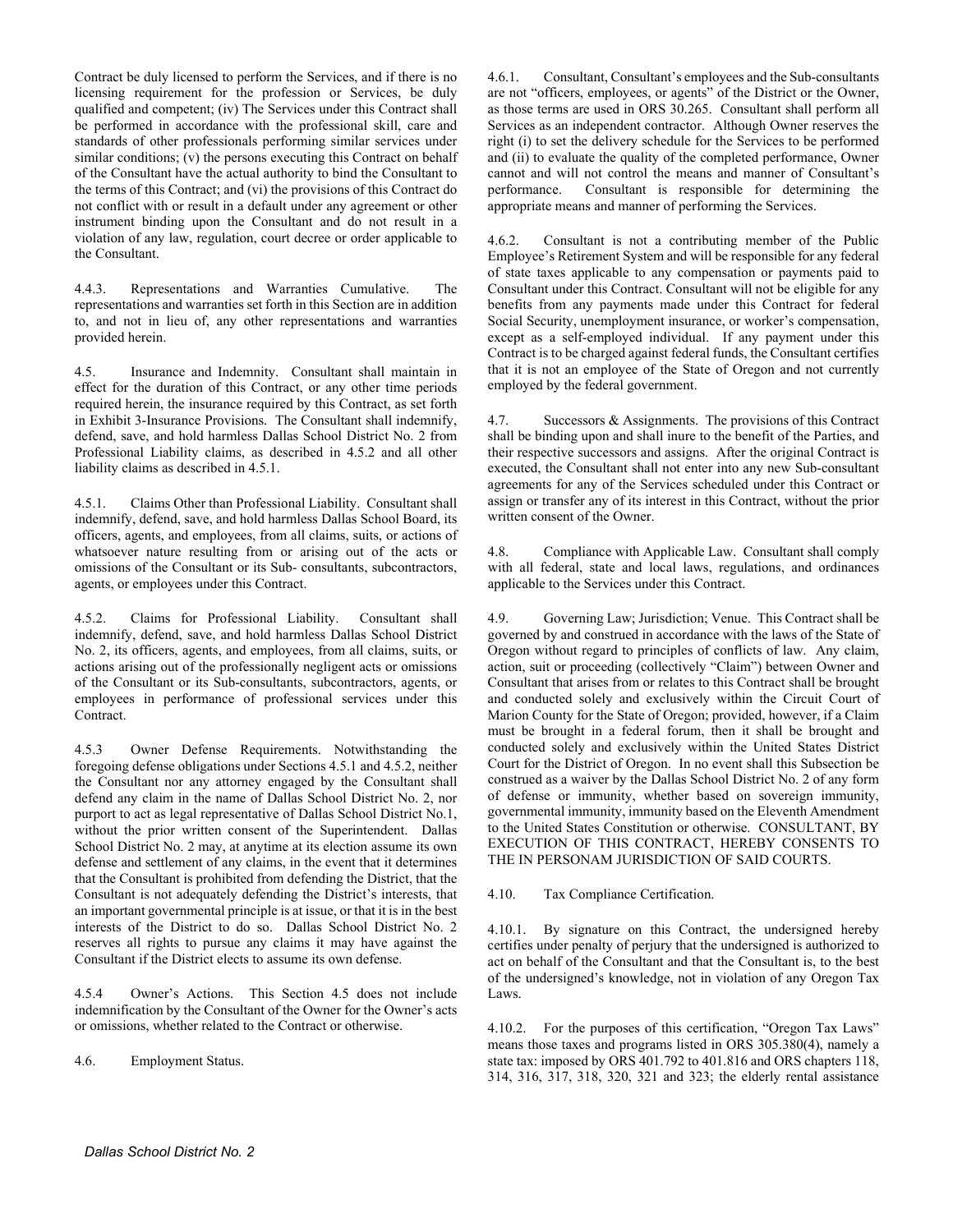program under ORS 310.630 to 310.706; and local taxes administered by the Department of Revenue under ORS 305.620.

Severability. The Parties agree that if any term or provision of this Contract is declared by a court of competent jurisdiction to be illegal or in conflict with any law, the validity of the remaining terms and provisions shall not be affected, and the rights and obligations of the Parties shall be construed and enforced as if the Contract did not contain the particular term or provision held to be invalid.

4.12. Force Majeure. Neither party shall be held responsible for delay or default caused by fire, riot, acts of God, and war which is beyond such party's reasonable control. Each party shall, however, make all reasonable efforts to remove or eliminate such a cause of delay or default and shall, upon the cessation of the cause, diligently pursue performance of its obligations under the Contract.

4.13. Waiver. The failure of the Owner to enforce any provision of this Contract shall not constitute a waiver by the Owner of that or any other provision.

4.14. Third Party Beneficiaries. Nothing contained in this Contract shall create a contractual relationship with or a cause of action in favor of a third party against the Owner or Consultant. Consultant's Services under this Contract shall be performed solely for the Owner's benefit, and no other entity or person shall have any claim against Consultant because of this Contract for the performance or nonperformance of Services hereunder.

4.15. Ownership of Work Product; Confidentiality.

4.15.1 Definitions. As used in this Section 4.15, and elsewhere in this Contract, the following terms have the meanings set forth below:

a. "Consultant Intellectual Property" means any intellectual property owned by Consultant and developed independently from this Contract.

b. "Third Party Intellectual Property" means any intellectual property owned by parties other than The Owner or Consultant.

c. "Work Product" means every invention, discovery, work of authorship, trade secret or other tangible or intangible item and all intellectual property rights therein, and all copies of plans, specifications, reports and other materials, that Consultant is required to deliver to the Owner under this Contract, whether completed, partially completed or in draft form.

4.15.2 Work Product. All Work Product created by Consultant pursuant to this Contract, including derivative works and compilations, and whether or not such Work Product is considered a "work made for hire" or an employment to invent, shall be the exclusive property of the Owner. The Owner and Consultant agree that such original works of authorship are "work made for hire" of which the Owner is the author within the meaning of the United States Copyright Act. If for any reason the original Work Product created pursuant to this Contract is not "work made for hire", Consultant hereby irrevocably assigns to the Owner any and all of its rights, title, and interest in all original Work Product created pursuant to this Contract, whether arising from copyright, patent, trademark, trade secret, or any other state or federal intellectual property law or

doctrine. Upon the Owner's reasonable request, Consultant shall execute such further documents and instruments necessary to fully vest such rights in the Owner. Consultant forever waives any and all rights relating to original Work Product created pursuant to this Contract, including without limitation, any and all rights arising under 17 USC §106A or any other rights of identification of authorship or rights of approval, restriction or limitation on use or subsequent modifications.

4.15.3 Consultant Intellectual Property. In the event that Work Product is Consultant Intellectual Property, Consultant hereby grants to the Owner an irrevocable, non-exclusive, non-transferable, perpetual, royalty-free license to use the Consultant Intellectual Property, including the right of the Owner to authorize contractors, consultants and others to use the Consultant Intellectual Property, for the purposes described in this Contract.

4.15.4 Third Party Works. In the event that Work Product is Third Party Intellectual Property, Consultant shall secure on the Owner's behalf and in the name of the Owner, an irrevocable, non-exclusive, non-transferable, perpetual, royalty-free license to use the Third Party Intellectual Property, including the right of the Owner to authorize contractors, consultants and others to use the Third Party Intellectual Property, for the purposes described in this Contract.

4.15.5 Consultant Intellectual Property-Derivative Work. In the event that Work Product created by Consultant under this Contract is a derivative work based on Consultant Intellectual Property, or is a compilation that includes Consultant Intellectual Property, Consultant hereby grants to the Owner an irrevocable, non-exclusive, nontransferable, perpetual, royalty-free license to use the pre-existing elements of the Consultant Intellectual Property employed in a Contract Work Product, including the right of the Owner to authorize contractors, consultants and others to use the pre-existing elements of the Consultant Intellectual Property employed in a Contract Work Product, for the purposes described in this Contract.

4.15.6 Third Party Works-Derivative Work. In the event that Work Product created by Consultant under this Contract is a derivative work based on Third Party Intellectual Property, or is a compilation that includes Third Party Intellectual Property, Consultant shall secure on the Owner's behalf and in the name of the Owner an irrevocable, nonexclusive, non-transferable, perpetual, royalty-free license to use the pre-existing elements of the Third Party Intellectual Property employed in a Contract Work Product, including the right to authorize contractors, consultants and others to use the pre-existing elements of the Third Party Intellectual Property employed in a Contract Work Product, for the purposes described in this Contract.

4.15.7 Limited Owner Indemnity. To the extent permitted by the Oregon Constitution, Article XI, Section 7, and by the Oregon Tort Claims Act, ORS 30.260 through 30.397, the Consultant shall be indemnified, and held harmless by the Owner from liability arising out of re-use or alteration by the Owner, which was not specifically contemplated and agreed to by the Parties in this Contract or under separate contract.

4.15.8 Consultant Use of Work Product. Consultant, despite other conditions of this provision, shall have the right to utilize the Work Product on its brochures or other literature that it may utilize for its sales and, in addition, unless specifically otherwise exempted, the Consultant may use standard line drawings, specifications and calculations on other, unrelated projects.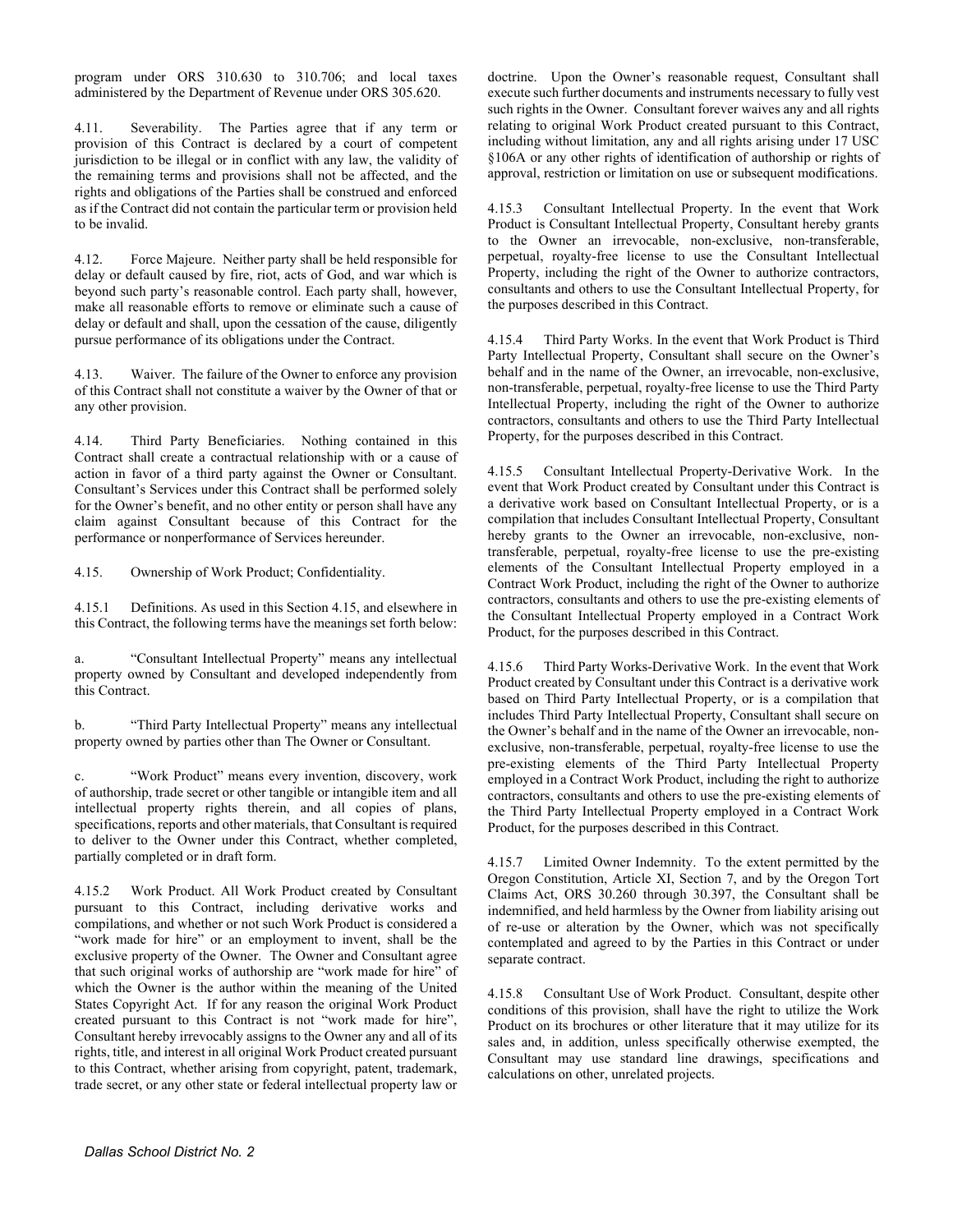4.15.9 Confidential Information. Consultant acknowledges that it and its employees or agents may, in the course of performing their responsibilities under this Contract, be exposed to or acquire information that is confidential to the Owner or the Owner's clients. Any and all information marked confidential, or identified as confidential in a separate writing, that the Owner provides to Consultant or its employees or agents in the performance of this Contract shall be deemed to be confidential information of the Owner ("Confidential Information"). Any reports or other documents or items (including software) that result from the use of the Confidential Information by Consultant shall be treated with respect to confidentiality in the same manner as the Confidential Information. Confidential Information shall be deemed not to include information that (a) is or becomes (other than by disclosure by Consultant) publicly known; (b) is furnished by the Owner to others without restrictions similar to those imposed by this Contract; (c) is rightfully in Consultant's possession without the obligation of nondisclosure prior to the time of its disclosure under this Contract; (d) is obtained from a source other than the Owner without the obligation of confidentiality, (e) is disclosed with the written consent of the Owner, or; (f) is independently developed by employees or agents of Consultant who can be shown to have had no access to the Confidential Information.

4.15.10 Non-Disclosure. Consultant agrees to hold Confidential Information in strict confidence, using at least the same degree of care that Consultant uses in maintaining the confidentiality of its own confidential information, and not to copy, reproduce, sell, assign, license, market, transfer or otherwise dispose of, give, or disclose Confidential Information to third parties, or use Confidential Information for any purposes whatsoever other than the provision of Services to the Owner under this Contract, and to advise each of its employees and agents of their obligations to keep Confidential Information confidential. Consultant shall use its best efforts to assist the Owner in identifying and preventing any unauthorized use or disclosure of any Confidential Information. Without limiting the generality of the foregoing, Consultant shall advise the Owner immediately in the event Consultant learns or has reason to believe that any person who has had access to Confidential Information has violated or intends to violate the terms of this Contract and Consultant will at its expense cooperate with the Owner in seeking injunctive or other equitable relief in the name of the Owner or Consultant against any such person. Consultant agrees that, except as directed by the Owner, Consultant will not at any time during or after the term of this Contract disclose, directly or indirectly, any Confidential Information to any person, except in accordance with this Contract, and that upon termination of this Contract or at the Owner's request, Consultant will turn over to the Owner all documents, papers, and other matter in Consultant's possession that embody Confidential Information.

4.15.11 Injunctive Relief. Consultant acknowledges that breach of this Section 4.15, including disclosure of any Confidential Information, will give rise to irreparable injury to the Owner that is inadequately compensable in damages. Accordingly, the Owner may seek and obtain injunctive relief against the breach or threatened breach of the foregoing undertakings, in addition to any other legal remedies that may be available. Consultant acknowledges and agrees that the covenants contained herein are necessary for the protection of the legitimate business interests of the Owner and are reasonable in scope and content.

4.15.12 Publicity. Consultant agrees that news releases and other publicity relating to the subject of this Contract will be made only with the prior written consent of the Owner.

4.15.13 Security. Consultant shall comply with all virus- protection, access control, back-up, password, and other security and other information technology policies of the Owner when using, having access to, or creating systems for any of the Owner's computers, data, systems, personnel, or other information resources.

4.16. Termination.

4.16.1. Automatic Termination. This Contract shall automatically terminate if the bond required to fund the Project fails to pass. Upon termination, neither the District nor Consultant shall have any further obligations under this Contract.

4.16.2. Parties Right to Terminate for Convenience. This Contract may be terminated by written mutual consent of the Parties.

4.16.3. Owner's Right to Terminate for Convenience. Owner may, at its sole discretion, terminate this Contract by written notice to the Consultant specifying the termination date of the Contract.

4.16.4. Owner's Right to Terminate for Cause. Owner may terminate this Contract, in whole or in part, immediately upon notice to Consultant, or such later date as Owner may establish in such notice, upon the occurrence of any of the following events:

4.16.4.1. Owner lacks lawful funding or other expenditure authority at levels sufficient to allow Owner, in the exercise of its reasonable discretion, to pay for Consultant's Services;

4.16.4.2. Federal, state or local laws, regulations or guidelines are modified or interpreted in such a way that either the Services under this Contract are prohibited, or Owner is prohibited from paying for such Services from the planned funding source;

4.16.4.3. Consultant no longer holds any license or certificate that is required to perform the Services;

4.16.4.4. Consultant fails to provide the Services called for in Exhibit 1 within the times specified or allowed under this Contract, fails to perform any of the provisions of this Contract, or so fails to perform the Services as to endanger performance of this Contract in accordance with its terms, and after receipt of written notice from Owner, does not correct such failures in such time as Owner specifies (which shall not be less than 10 calendar days, except in the case of emergency).

4.16.5. Cessation of Services. Upon receiving a notice of termination, and except as otherwise directed in writing by the Owner, Consultant shall immediately cease all activities related to the Services or the Project.

4.16.6. Consultant's Right to Terminate for Cause.

4.16.6.1. Consultant may terminate this Contract if Owner fails to pay Consultant pursuant to this Contract, provided that Owner has failed to make such payment to Consultant within fifteen (15) calendar days after receiving written notice from Consultant of such failure to make payment.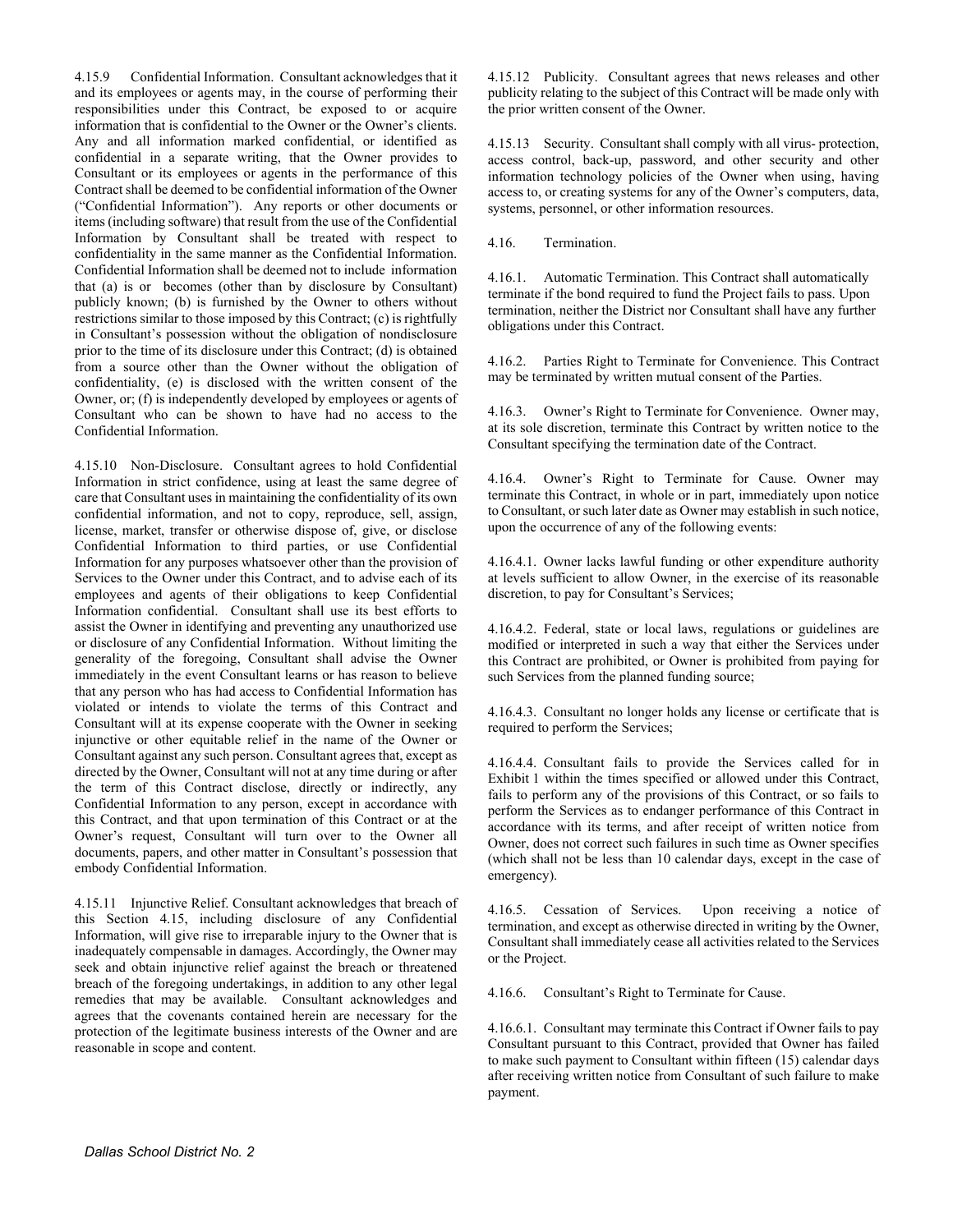4.16.6.2. Consultant may terminate this Contract, for reasons other than non-payment, if Owner commits any material breach or default of any covenant, warranty, obligation or agreement under this Contract, fails to perform under the Contract within the time specified, or so fails to perform as to endanger Consultant's performance under this Contract, and such breach, default or failure is not cured within 10 calendar days after delivery of Consultant's notice, or such longer period as Consultant may specify in such notice.

4.16.7. Delivery of Work Product/Retained Remedies of Owner. As directed by the Owner, Consultant shall upon termination, deliver to the Owner all then existing Work Product and other property that, if the Contract had been completed, would be required to be furnished to the Owner. By Consultant's signature on this Contract, Consultant allows Owner to use said Work Product and other property for Owner's intended use. The rights and remedies of the Owner provided in this Section 4.16 - Termination related to defaults by the Consultant shall not be exclusive and are in addition to any other rights and remedies provided by law or under this Contract.

#### 4.16.8. Payment upon Termination

4.16.8.1. In the event of termination pursuant to Sections 4.16.1, 4.16.2, 4.16.4.1, 4.16.4.2 or 4.16.6, Consultant's sole remedy shall be a claim for the sum designated for accomplishing the Services multiplied by the percentage of Services completed and accepted by Owner plus Consultant's reasonable Contract close- out costs, less previous amounts paid and any claim(s) which Owner has against Consultant, except in the event of a termination under 4.16.4.1 where no payment will be due and payable for Services performed or costs incurred after the last day of the current biennium, consistent with Section 4.3. Within 30 days after termination, Consultant shall submit an itemized invoice for all un-reimbursed Contract Services completed before termination and all Contract close-out costs actually incurred by Consultant. Owner shall not be obligated to pay for any such costs invoiced to and received by the Owner later than 30 days after termination. If previous amounts paid to Consultant exceed the amount due to Consultant under this subsection, Consultant shall pay any excess to Owner upon demand.

4.16.8.2. In the event of termination pursuant to section 4.16.4.3 or 4.16.4.4, Owner shall have any remedy available to it in law or equity. Such remedies may be pursued separately, collectively and/or in any order whatsoever. If it is determined for any reason that Consultant was not in default under section 4.16.4.3 or 4.16.4.4, the rights and obligations of the Parties shall be the same as if the Contract was terminated pursuant to Section 4.16.3.

4.17. Foreign Consultant. If Consultant is not domiciled in or registered to do business in the State of Oregon, Consultant shall promptly provide to the Oregon Department of Revenue and the Secretary of State's Corporation Division all information required by those agencies relative to this Contract. Consultant shall demonstrate its legal capacity to perform the Services under this Contract in the State of Oregon prior to entering into this Contract.

4.18. Notice. Except as otherwise expressly provided in this Contract, any notices to be given hereunder shall be given in writing by personal delivery, facsimile, or mailing the same, postage prepaid, to Consultant or Owner at the address or number set forth on Exhibit 1 to this Contract, or to such other addresses or numbers as either party may hereafter indicate pursuant to this Section 4.18. Any

notice so addressed and mailed shall be deemed to be given five (5) calendar days after the date of mailing. Any notice delivered by facsimile shall be deemed to be given when the transmitting machine generates a receipt of the transmission. To be effective against Owner, any facsimile communication or notice must be confirmed by telephone notice to Owner's Representative for the Project as indicated in Exhibit 1 to this Contract, and shall not be deemed to be given until such confirmation is completed. Any notice by personal delivery shall be deemed to be given when actually delivered. Regular, day-to-day communications between the Parties may be transmitted through one of the methods set forth above, in person, by telephone, by e-mail, or by other similar electronic transmission.

4.19. Media Contacts; Confidentiality. Consultant shall provide no news release, press release, or any other statement to a member of the news media regarding this Project, without the Owner's prior written authorization.

4.20. Conflict of Interest. Except with Owner's prior written consent, Consultant shall not engage in any activity, or accept any employment, interest or contribution that would, or would reasonably appear, to compromise Consultant's professional judgment with respect to this Project, including, without limitation, concurrent employment on any project in direct competition with the Project.

4.21. Overtime. The Consultant agrees that employees shall be paid at least time and one half for all overtime worked in excess of 40 hours in any one week, except for individuals under personal services contracts who are excluded under ORS 653.010 to 653.261 or under 29 U.S.C 201 to 209 from receiving overtime.

4.22. ORS 279C.540. The Consultant agrees that employees employed under this contract for services shall receive at least time and a half pay for work performed on the legal holidays specified in ORS 279C.540 (1)(b)(B) to (G).

4.23. Hours of Work Notice Requirements. The Consultant shall give notice in writing to employees who work on a contract for services, either at the time of hire or before commencement of work on the contract, or by posting a notice in a location frequented by employees, of the number of hours per day and days per week that the employees may be required to work.

Exhibits 1 through 4 are attached: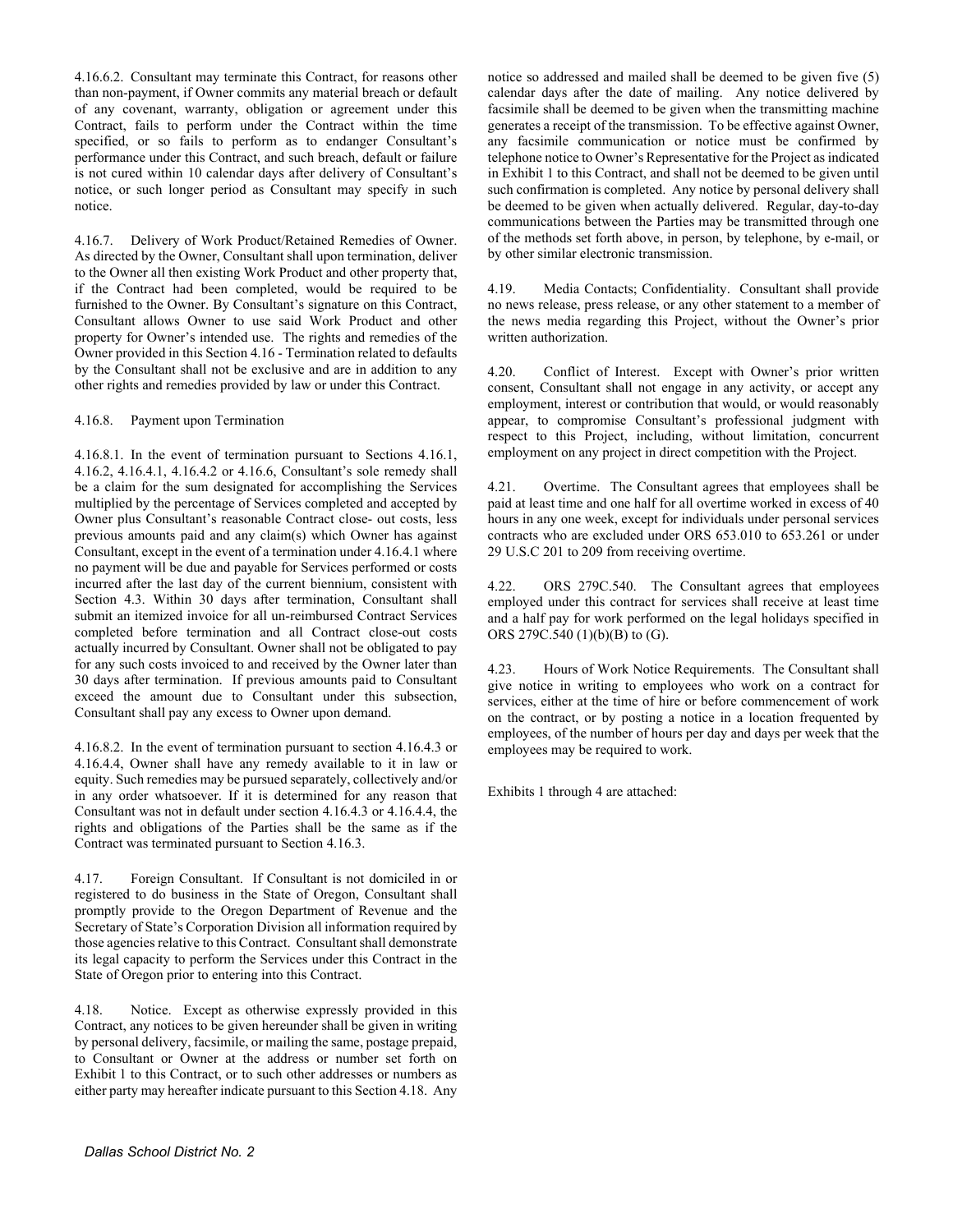# DALLAS SCHOOL DISTRICT NO. 2

## NONSTANDARD PROFESSIONAL

## SERVICES CONTRACT

## **EXHIBIT 1 to Sample Contract**

## **Statement of Work**

The Owner and the Consultant agree that the following Services shall be provided by the Consultant for the planning and implementation of the Project. The completed Project is intended to be functional structures and improved sites that can be legally occupied and fully used for the intended functions as constructed.

### **Consultant key personnel assigned to this contract phase are:**



## **1. PROJECT DESCRIPTION:**

The Dallas School District has hired an Architect who completed a long range facility planning study to assess, identify and prioritize projects for the maintenance, repair and installation of improvements to Dallas School District No. 2 property with an eye on equity so that all stakeholders are considered. The District now wishes to hire a Construction Project Manager to serve as the District's representative in coordinating implementation of the identified projects between the Architect and the selected contractor/consultant to ensure the District's interests are being met. This project is contingent on bond passage.

## **2. PROJECT PHILOSOPHY:**

- 2.1. The Consultant commits to assist the District in planning and implementing the design and construction of the Project to obtain the greatest long-term value for Dallas School District No. 2, and which reflects the prudent expenditure of public funds within the constraints of the Project program, context,and budget. In pursuing this goal, the Consultant, with the Owner's assistance, commits to:
	- 2.1.1. Develop and schedule a comprehensive project management plan, including schedules for each project and how it relates to each of the buildings. The schedule should contain the priority for each project. The schedule should contain milestones identifying the work to be performed by the District and its design team.
	- 2.1.2. Consult with the District and assist as required in the selectin of consultants and contractors necessary for the Project. Advise District of observations regarding deficiencies in the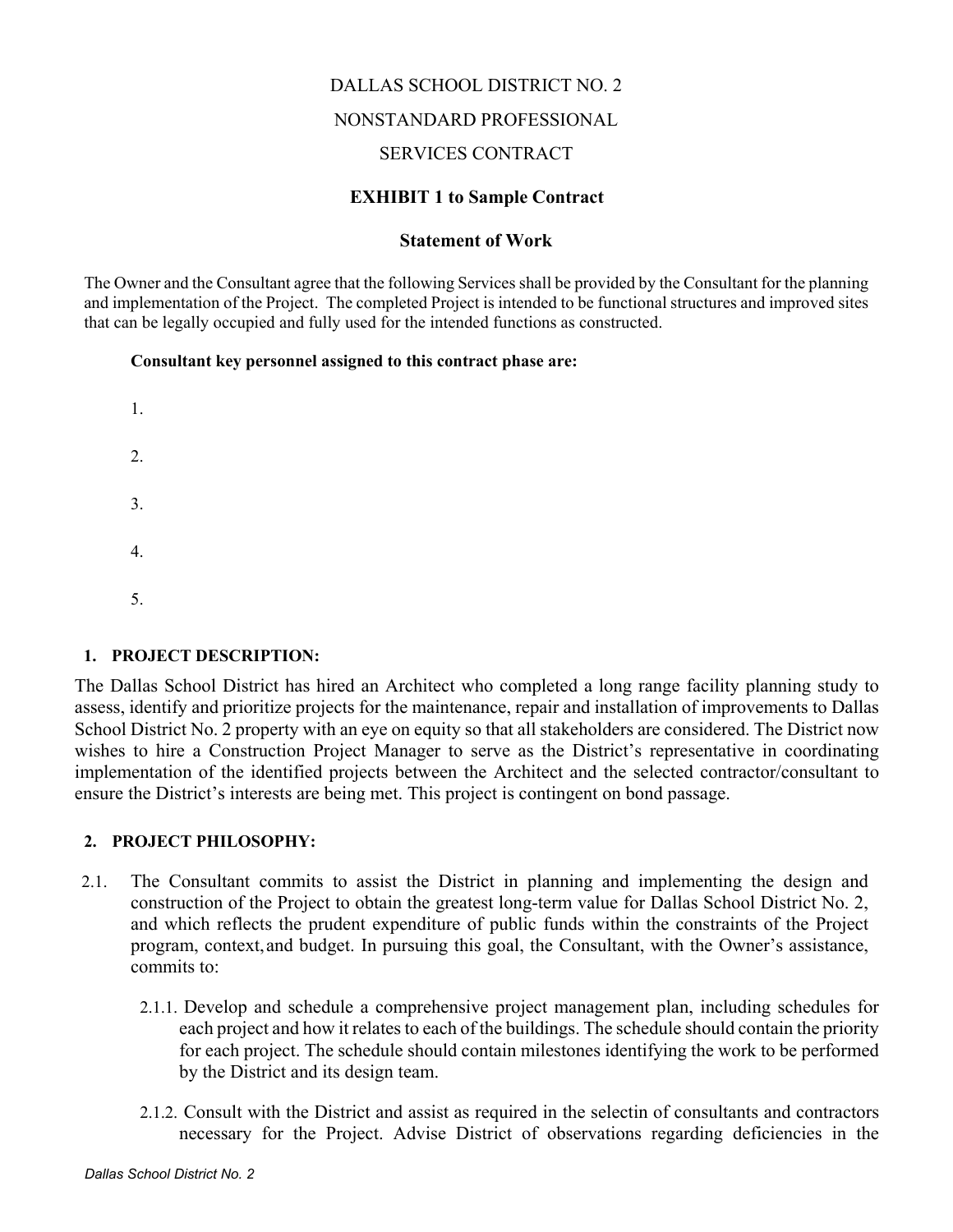performance of consultants and contractors. Confirm that contractors have prepared adequate safety plans.

- 2.1.3. Consult with the District in refining the Project budget and establishing and maintaining a detailed cost model for the work as the design evolves.
- 2.1.4. Assist in life cycle value analysis from drawings, specifications, other design standards and criteria, and alternative designs as may be requested by the District.
- 2.1.5. Assist the District and advise as to the construction delivery system that is in the best interest of the District and the Project.
- 2.1.6. Maintain all documentation related to the Project using an electronic filing system.
- 2.1.7. With the District, develop a strategy for obtaining land use approvals and permits in a timely fashion. Meet with building and other regulatory officials as appropriate.
- 2.1.8. Review the plans and specifications on a continuous basis and advise the District whenever the estimated costs are tending to exceed line items from the model budget. In a timely fashion, provide the District with alternatives that will bring the Project cost within budget, without compromising the scope and Project timeline agreed to in the outline specification. Continually update the Project cost and identify opportunities for cost savings.
- 2.1.9. Review architectural, civil, mechanical, electrical, and structural plans as they are developed and make value engineering and constructability recommendations.
- 2.1.10. Review all design and specification documents for completeness, proper details, compliance with the program and master plan requirements, and adherence to codes or applicable agency requirements.
- 2.1.11. Assist the District and its design team to prepare and put out to bid early bid packages as determined appropriate.
- 2.1.12. Work with the District's Director of Operations and Maintenance Supervisor in all aspects of the Project.
- 2.1.13. Develop a design that is appropriate for the context of the Project and the nature of its function, both present and future.
- 2.1.14. Avoid expenditures for aesthetic effect which are disproportionate to the Project as a whole.
- 2.1.15. Help assure the Project is completed on time and within budget.
- 2.1.16. Apprise the Owner throughout the Project concerning the economic impact of all design decisions.
- 2.1.17. Document all Project requirements and provide traceability of requirements, to the Owner's satisfaction, throughout the Project.

### **3. GENERAL SERVICES DURING THE CONSTRUCTION:**

The Consultant shall manage the construction, specially including, but not limited to the following: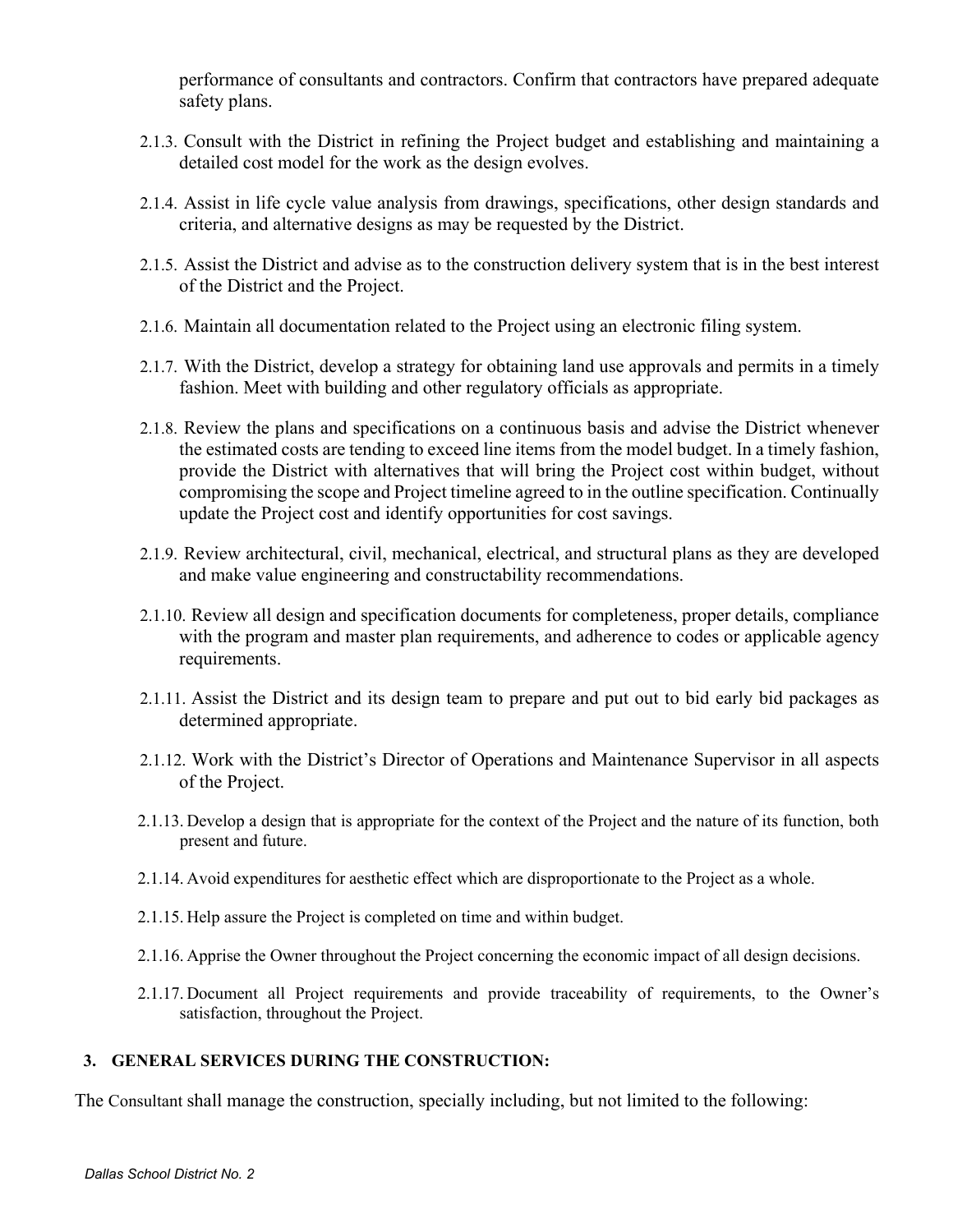- 3.1. Provide all construction supervision, coordination, inspection, labor, materials, tools, construction equipment and subcontracted items necessary for the Project.
- 3.2. Establish procedures for submittals, requests for information, payment requests, change orders and other procedures. Maintain logs, files and other documentation.
- 3.3. Maintain and update the Master Schedule.
- 3.4. Conduct regular site progress meetings with the Owner and design team representatives, at least monthly. Promptly produce and distribute minutes of all such meetings.
- 3.5. Coordinate the work of subcontractors and vendors. Provide regular and on-going quality inspection, ensuring that the work complies with the contract documents and all applicable codes and regulations.
- 3.6. Establish a change order processing system. The Owner expects a Guaranteed Maximum Price to include any contingency for the Consultant's use to cover cost considered reimbursable as cost of the work under the Consultant contract, and no change orders for that work would be necessary. Any change orders may include such things as changes in scope of work, systems, kinds and quality of materials, finishes or equipment at the request or upon approval of the Owner. No other changes orders will be issued.
- 3.7. Establish and implement a cost reporting system that tracks and reports status of CM/GC, subcontractor, vendor and supplier payments, change orders, contingency and overall project budget status.
- 3.8. Report progress of the work and recommend such action as may be necessary to keep the project on schedule and within budget. Review all subcontractor requests for time extensions and make recommendations to the Owner.
- 3.9. Establish a subcontractor payment process. Inspect the work to verify the status of work performed and materials stored, and certify all subcontractor payment requests. Use costloaded CPM schedule for calculating subcontractor payments. Verify compliance with prevailing wage rate requirements.
- 3.10. Provide comprehensive Monthly Payment reports, including cost status, quality control reports, RFI, submittal and potential change order status and status of outstanding issues.
- 3.11. Establish and maintain Quality Control (QC) program.
- 3.12. Establish tracking of and participation of local subcontractors, vendors, suppliers and local labor force. Provide monthly summary report in a format agreeable to the Owner.
- 3.13. Provide training to the Owner's operational and maintenance staff. Prepare Operations and Maintenance Manuals and As-Built Documentation on marked up copies of the contract documents including drawings and specifications, as defined in the contract documents.
- 3.14. Upon completion of the project, provide the Owner with a Final Report and Final GMP Reconciliation.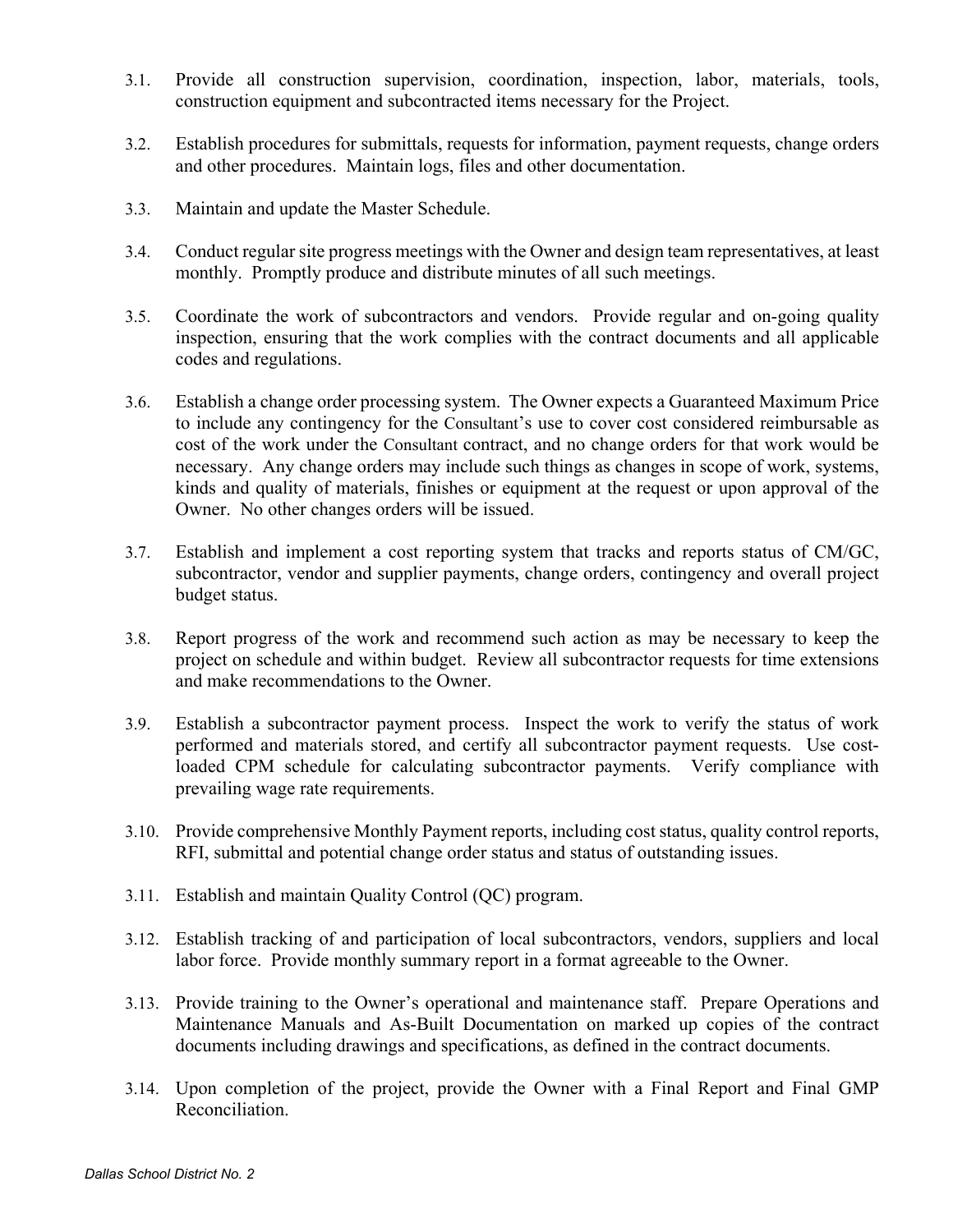- 3.15. Prior to the end of 30 days after a certificate of occupancy is provided to the Owner conduct a review meeting with the Owner to review whether it was actually in the best interest of the Owner to use the Alternate Contracting Method (CM/GC) for the project.
- 3.16. Prior to completion of any warranty period, conduct a review of the project with the Owner to identify any issues that are covered by the warranty and in need of correction, repair, or replacement.

# **END OF EXHIBIT 1**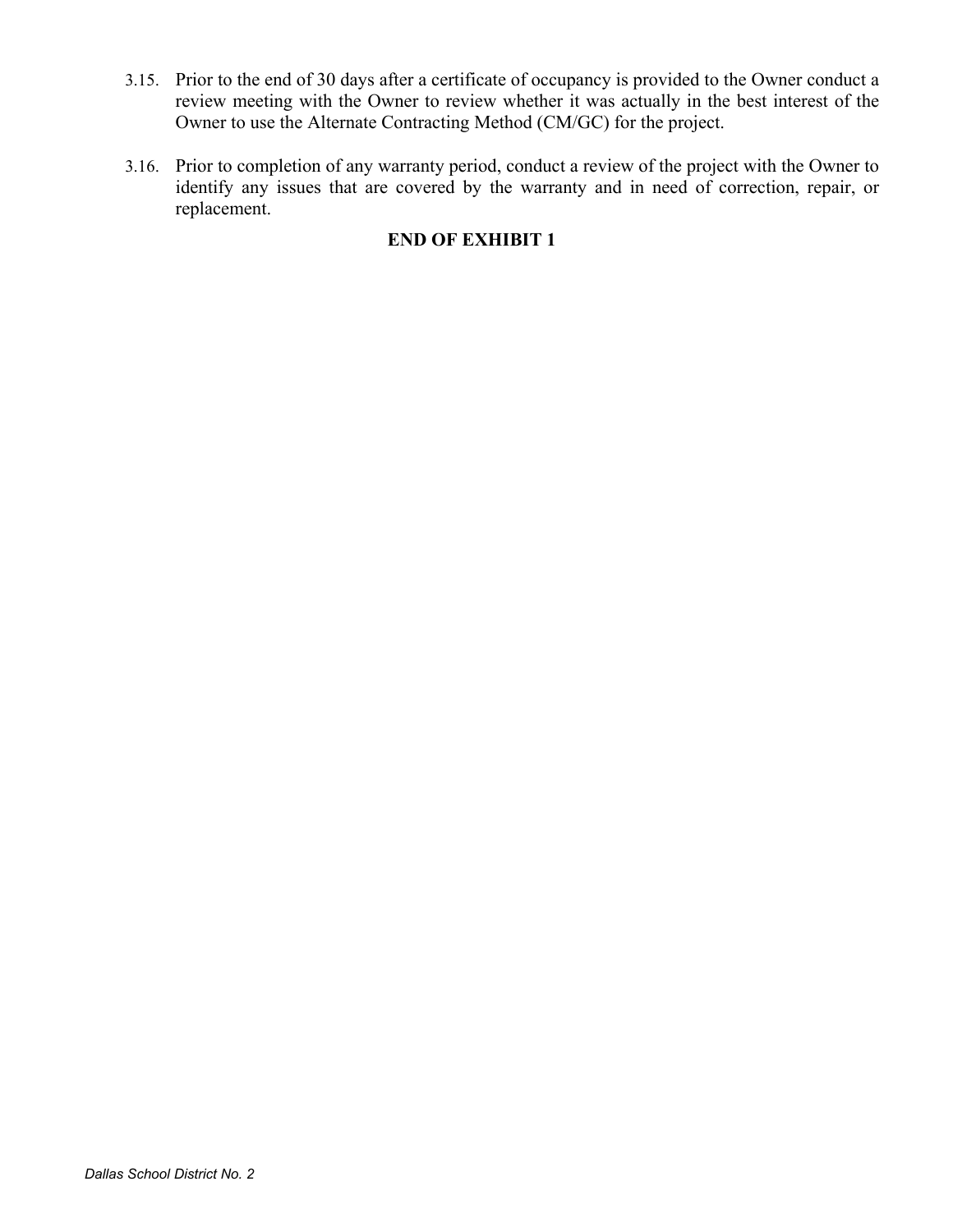## DALLAS SCHOOL DISTRICT NO. 2

### NONSTANDARD PROFESSIONAL

## SERVICES CONTRACT

### **EXHIBIT 2 to Sample Contract**

### **Consultant Compensation**

### **B.1 BASIS OF COMPENSATION**

B.1.01 The Owner shall compensate the Consultant for the performance of Services set forth in the Statement of Work, as defined in **Exhibit 1**, as follows:

The Owner shall reimburse the Consultant for any allowable Reimbursable Expenses for actual mileage. Consultant will charge for service by progress billing at the following hourly rates:

- a. Project Executive \$ /hour
- b. Program Manager \$ /hour
- c. Senior Project Manager \$\_\_/hour
- d. Project Manager \$\_\_/hour
- e. Assistant Project Manager \$\_\_/hour
- f. Senior Construction Manager \$\_\_/hour
- g. Construction Manager \$\_\_/hour
- h. Assistant Construction Manager \$ /hour
- i. Senior Cost Analyst \$\_\_/hour
- j. Clerk \$\_\_/hour
- k. Technical Support \$\_\_/hour
- B.1.02 Payments for Services and Reimbursable Expenses shall be made monthly, following Owner's review and approval of detailed invoices submitted by Consultant and acceptance of the Services or approval of Reimbursable Expenses by the Owner. Payments for Services shall be in proportion to the Services performed.
- B1.03 Post-Project Services: All Services performed after both the pre-construction phase and the construction phase of the Project are completed are considered Services to be provided on an "as needed" basis and will be performed only if authorized by the Owner in writing. The cost for each such Service shall, at Owner's sole discretion, be either a fixed price mutually agreed to by the Owner and Consultant prior to authorization to proceed with the Service, or shall be a maximum, not-to-exceed contract price indicated below for that Service (as those amounts may be revised in accordance with this Section) derived from Consultant's personnel time to complete the Service multiplied by the hourly rates for those personnel as set forth above. It is the goal of the Owner and Consultant to agree to a maximum, not-to-exceed contract price for any Post-Project Services for which the actual scope of Service can be defined and agreed to.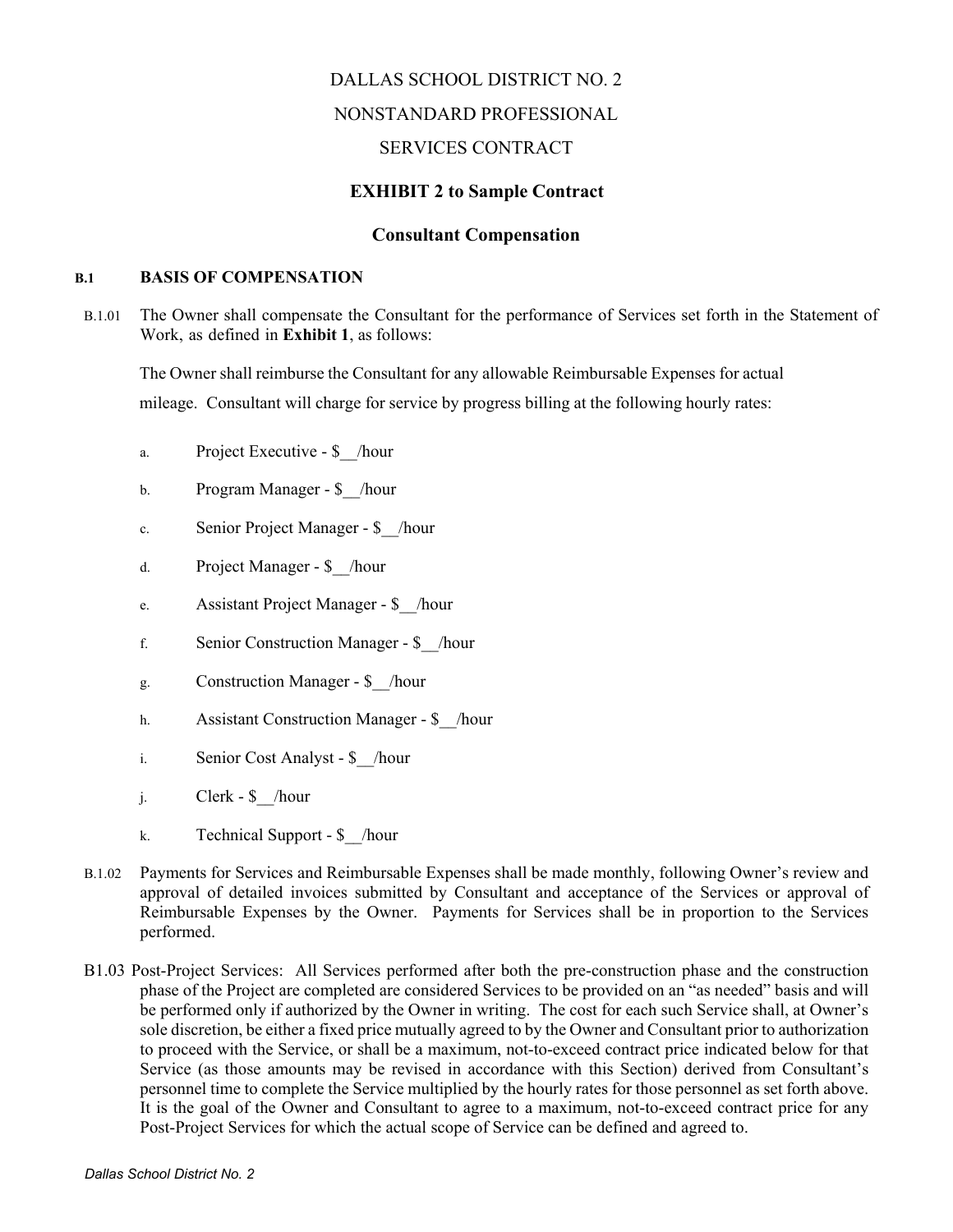- B.1.04 Reimbursable expenses, described in paragraph B.2.01, shall be defined as the direct cost expended by the Consultant and the Consultant's employees for performance of Services rendered to complete the Project.
- B.1.05 The Owner and Consultant agree in accordance with the terms and conditions of this Contract that:

a. If the scope of the Project or if the Consultant's Services is changed materially, the Consultant shall request in writing, before services are provided, that compensation be adjusted and that the Contract be amended to describe the additional Services to be performed and the compensation for those additional Services. If the Owner agrees to allow additional Services to be performed, the Parties must prepare and fully execute a written amendment to the Contract fully memorializing the Parties' agreement, and all required Dallas School District No. 2 approvals must be obtained, before the Contract will be deemed amended and before Consultant begins performance of any additional Services pursuant to the amended Contract.

b. The Consultant shall make such revisions to completed Contract Documents as are necessary to correct errors or omissions appearing therein, consistent with generally accepted standards of professional practice and with the Consultant's standard of care under Section 4.4.1 of the Contract, when required to do so by the Owner and without additional compensation.

### **B.2 REIMBURSABLE EXPENSES**

- B.2.01 Reimbursable Expenses are in addition to the Compensation for Project Services and include actual expenditures made by the Consultant and the Consultant's employees in the interest of the Project for the expenses listed in the following Subparagraphs:
	- a. Expense of reproductions, postage and handling of drawings, specifications, deliverables and other documents,excluding reproductions for the office use of the Consultant and the Subconsultants.
	- b. Sub-consultants engaged by Consultant.
	- c. Reimbursement of mileage expenses shall not exceed the current federal rate per mile.
	- d. Expense of renderings, models and mock-ups requested by the Owner.
	- e. Communications expenses.

# **END OF EXHIBIT 2**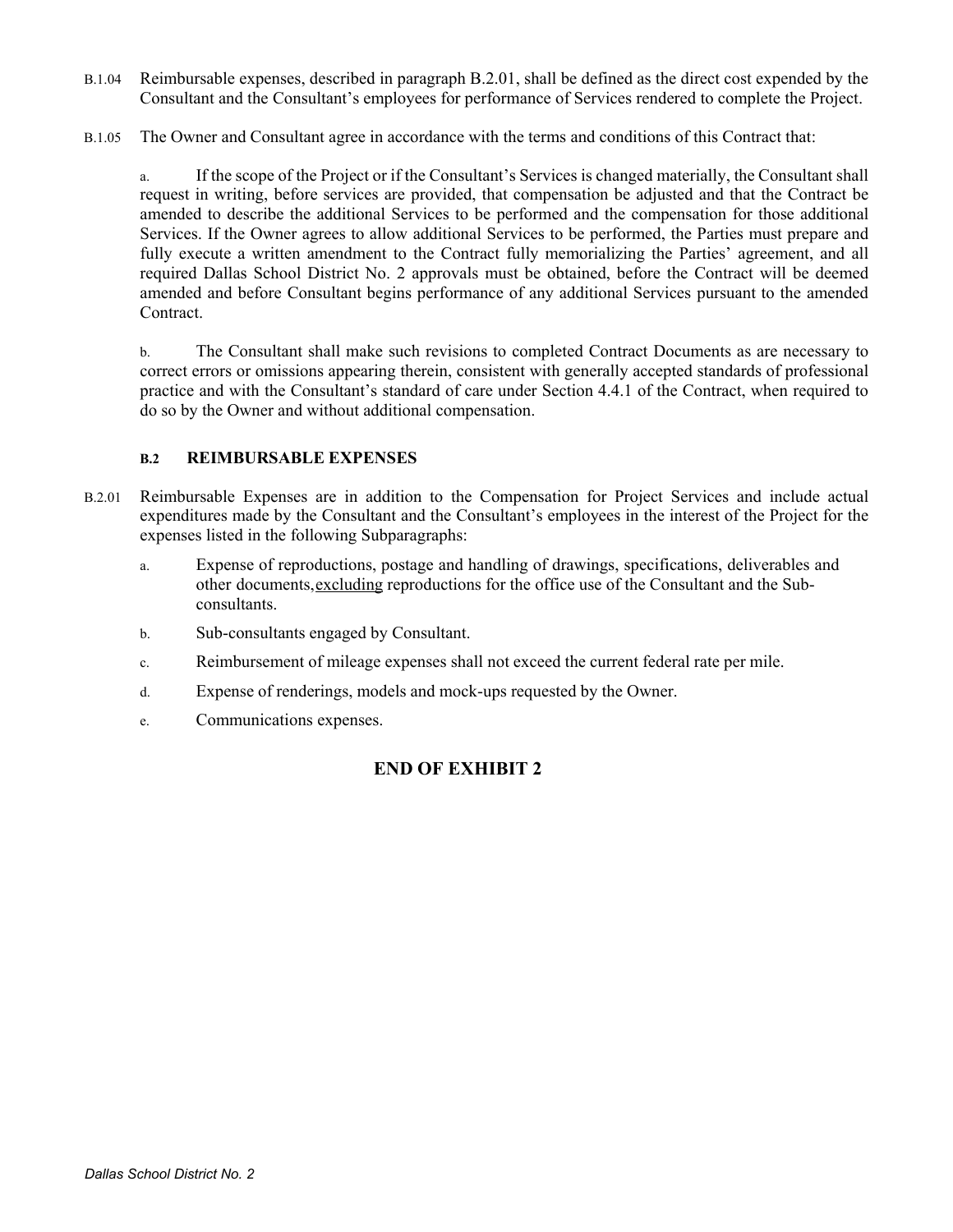## DALLAS SCHOOL DISTRICT NO. 2 NONSTANDARD PROFESSIONAL

### SERVICES CONTRACT

### **EXHIBIT 3 to Sample Contract: Insurance Provisions**

**Consultant shall at all times maintain in force at Consultant's expense, each insurance coverage or policy noted below:**

**Workers' Compensation** insurance in compliance with ORS 656.017, which requires subject employers to provide workers' compensation coverage in accordance with ORS Chapter 656 for all subject workers. Consultant and any Subcontractors of Consultant with one or more employees must have this insurance unless exempt under **ORS 656.027**. Out-of-state employers must provide workers' compensation coverage for their workers that complies with ORS 656.126. Employers' Liability Insurance with coverage limits of not less than \$500,000 each accident shall be included. **THIS COVERAGE IS REQUIRED**. Attach Certificate of Insurance.

**Professional Liability / Errors & Omissions (E&O)** insurance with a combined single limit of not less than:

☐ \$500,000, ☐ \$1,000,000, **X** \$2,000,000 each claim, incident, or occurrence, with an annual aggregate limit of

☐ \$500,000, ☐ \$1,000,000, ☐ \$2,000,000. This is to cover damages caused by error, omission, or negligent acts related to professional services provided under this Contract. This coverage must be provided and remain in force for two years after the completion of the Contract.  $X$  Required by Owner  $\Box$  Not required by Owner

**Commercial General Liability** insurance, on an occurrence basis, with a limit of not less than: ☐ \$500,000, **X** \$1,000,000, ☐ \$2,000,000 each occurrence for Bodily/Personal Injury and Property Damage, with an annual aggregate limit of ☐ \$500,000, ☐ \$1,000,000, ☐ \$2,000,000. This insurance must include contractual liability coverage and shall be primary and non-contributory.  $X$  Required by Owner  $\Box$  Not required by Owner

**Commercial Automobile Liability** insurance with a combined single limit, or the equivalent of not less than: ☐ \$500,000, **X** \$1,000,000, ☐ \$2,000,000 each occurrence for Bodily Injury/Personal Injury and Property Damage, including coverage for owned, hired, or non-owned vehicles.

**X** Required by Owner  $\Box$  Not required by Owner

**Builders All-Risk** insurance policy to cover the real and personal property of others in the care, custody, and control of the contractor. Coverage shall include theft and damage (including earthquake and flood) to building interiors, exterior, in transit, and offsite storage. The minimum amount of coverage under the policy shall be equal to 100% of the contracted value of the Work. Losses up to the deductible amount shall be the responsibility of the Consultant. This insurance shall include Owner, Consultant, and its subcontractors as their interests may appear.

This insurance shall be primary and not contributory to any Owner-provided insurance. No Work shall be performed, nor shall Consultant's equipment or materials be stored on Owner's premises, until a certificate evidencing such insurance has been delivered to and approved by Owner. ☐Required by Owner **X** Not required by Owner

**Additional Requirements.** Coverage must be provided by an insurance company admitted to do business in Oregon or rated A- or better by Best's Insurance Rating. Consultant shall pay all deductibles and retentions. A cross-liability clause or separation of insureds condition must be included in all commercial general liability policies required by this Contract. Consultant's coverage will be primary in the event of loss.

#### **Certificate(s) of Insurance Required.**

Consultant shall furnish a current Certificate(s) of Insurance to the Owner prior to Contract execution. The Certificate(s) shall provide that there shall be no cancellation, termination, material change, or reduction of limits of the insurance coverage without 30 days' written notice from the Consultant's insurer to the Owner. The Certificate(s) shall also state the deductible or retention level. For commercial general liability, the Certificate shall also provide that the Owner, its agents, officers, and employees are Additional Insureds with respect to Consultant's services to be provided under this Contract. An additional insured endorsement shall be attached to the certificate of insurance. No Work shall commence until the certificate and additional insured endorsement are received by the Owner. If requested, complete copies of insurance policies shall be provided to the Owner.

Reviewed by: Date:

### **END OF EXHIBIT 3**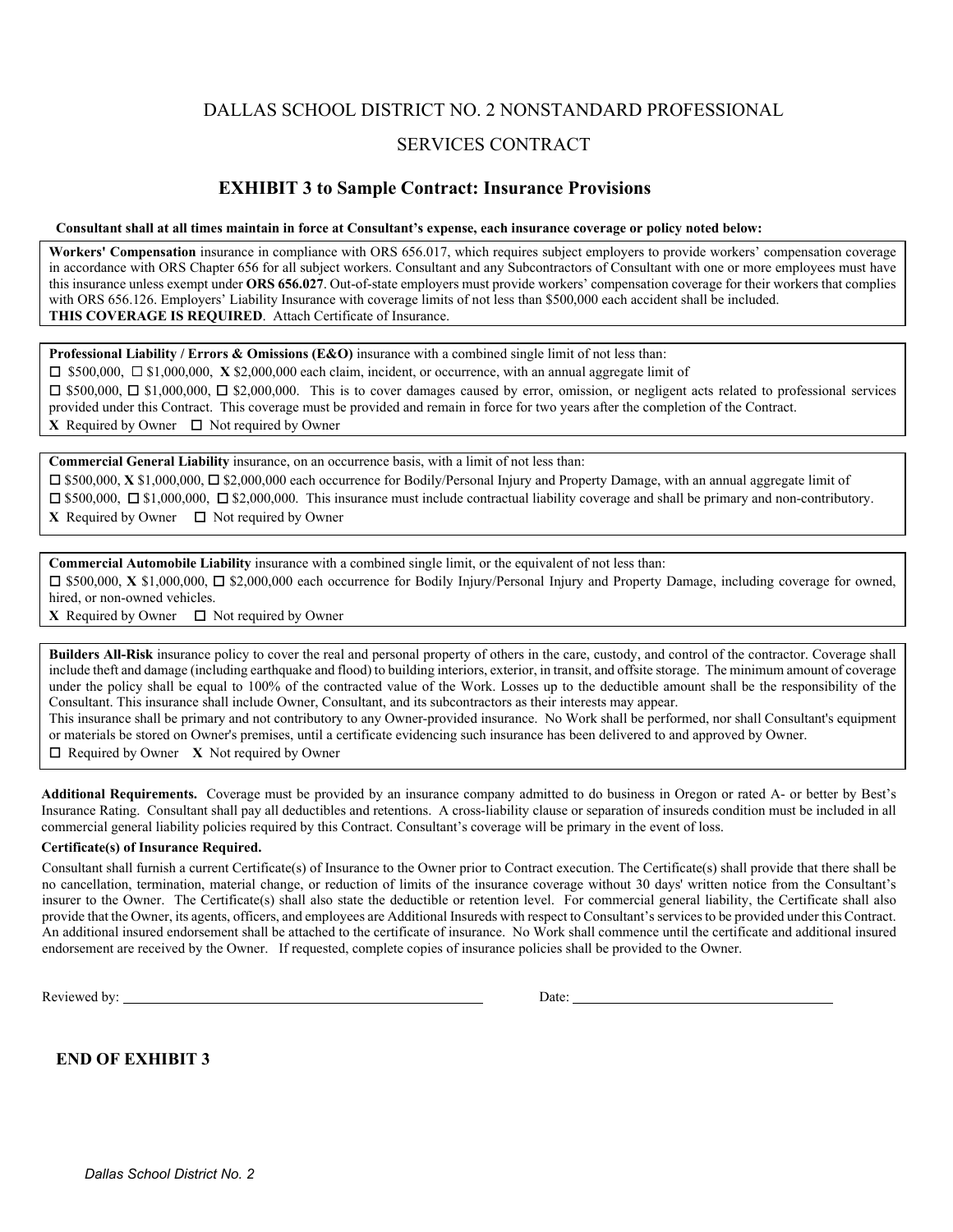# **EXHIBIT 4 to Sample Contract: COVID ADDENDUM**

## **Dallas School District No. 2**

## **WAIVER OF LIABILITY AND HOLD HARMLESS ADDENDUM FOR COVID-19**

This WAIVER OF LIABILITY AND HOLD HARMLESS ADDENDUM, (herein referred to as the "Addendum") amends the terms of the Agreement between Consultant and the Dallas School District No. 2. All terms of the Agreement are incorporated herein by this reference.

The novel coronavirus ("COVID-19"), has been declared a worldwide pandemic by the World Health Organization. COVID-19 is extremely contagious and is believed to spread mainly from person-to-person contact. As a result, federal, state, and local governments and federal and state health agencies have provided orders, regulations, and guidance regarding COVID-19.

**COVID-19 Liability.** Consultant understands the hazards of COVID-19 and is familiar with the Centers for Disease Control Prevention ("CDC") guidelines; and federal, state, and local orders regarding COVID-19. Consultant acknowledges that it understands the circumstances regarding COVID-19 and will take all necessary precautions as provided by the CDC and federal, state, and local governments. Consultant shall indemnify, defend, and hold harmless Dallas School District No. 2 from and against any and all claims, demands, lawsuits, judgments, losses, or expenses of any nature arising out of Consultant's failure to follow the CDC, federal, state, or local orders or guidance regarding COVID-19 and that leads to, directly or indirectly, the infection of COVID-19 or any other illness or injury related to COVID-19.

**COVID-19 Termination.** Dallas School District No. 2 may terminate this Agreement immediately and without notice if it is found that Consultant has failed to follow any regulations, orders, or guidance as provided by the CDC and federal, state, and local governments.

**Force Majeure**. Neither Dallas School District No. 2 nor Consultant shall be responsible for delay, default, or termination of contract caused by any contingency beyond their control, including, but not limited to war or insurrection (whether declared or not); plague, epidemic, pandemic, outbreaks of infectious disease or any other public health crisis, including, but not limited to quarantine or other restrictions as directed by state or federal government; compliance with any law or governmental order, rule, regulation or direction; strikes or lockouts by the Parties' own employees; walkouts by the Parties' own employees; fires; natural calamities; riots; or requirements of governmental agencies.

**Proof of Vaccination**. As of October 18, 2021, Consultant, Partners and Volunteers, who are age 16 and older, and have direct or indirect contact with students, must submit proof of vaccination or documentation of a medical or religious exception prior to working with students. Consultant or Partner attests that any of its employees or agents who are assigned to provide services under the terms of this Agreement has provided Consultant or Partner with either proof of vaccination showing they are fully vaccinated, or documentation of a medical or religious exception. "Proof of vaccination" means documentation provided by a tribal, federal, state or local government, or a health care provider, that includes an individual's name, date of birth, type of COVID-19 vaccination given, date or dates given, depending on whether it is a one-dose or two-dose vaccine, and the name/location of the health care provider or site where the vaccine was administered. Documentation may include but is not limited to a COVID-19 vaccination record card or a copy or digital picture of the vaccination record card, or a print-out from the Oregon Health Authority's